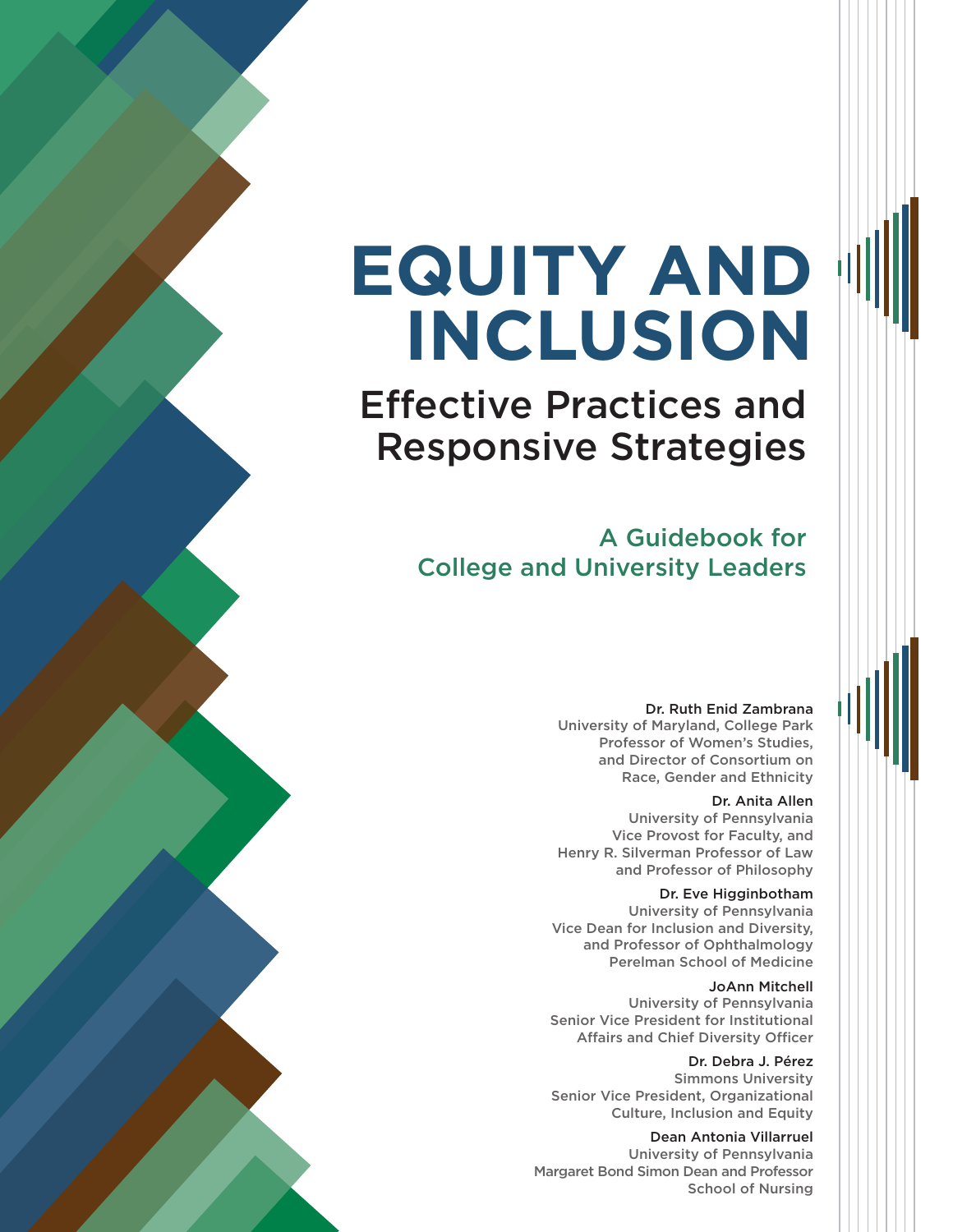TABLE OF CONTENTS

ட

Ш

 $\overline{\mathsf{m}}$ 

 $\blacktriangleleft$ 

NT<br>O

 $\mathcal{O}$ 

 $\overline{Z}$ Ш

Selected Examples of Colleges' and



#### ACKNOWLEDGEMENTS

The first author gratefully acknowledges the contributions of the following individuals at the University of Maryland to the completion of this document: Wendy Hall, Program Management Specialist; Dr. Michelle Espino, Associate Professor, College of Education; graduate research assistants Casey Maliszewski, Higher Education, and Gudrun Nyunt, Student Affairs, in the Department of Counseling, Higher Education, and Special Education; Lenora R. Knowles, Women's Studies, and Courtney Butler, Consortium on Race, Gender and Ethnicity, research associates.

With utmost gratitude to the following individuals at the University of Pennsylvania for their generous and unwavering support to assure the success of the Changing the National Conversation: Inclusion and Equity conference: Adam Michaels, Diana Brown, Steven Gagné, Kya Hertz, Colleen McEntee, Mark Bendas, Jesse Burns, Julia Ledwell, and Brenda Gonzalez.

#### FUNDING

Funding for this research was provided to the first author and Principal Investigator by the Robert Wood Johnson Foundation, Grant #68480, the University of Maryland Tier 1 seed grants, division of Research, Faculty Incentive Program, and the Annie E. Casey Foundation (#214.0277). The University of Pennsylvania underwrote the cost of the Changing the National Conversation: Inclusion and Equity summit in September 2018.

[Greetings From](#page-2-0) Dr. Amy Gutmann, Letter of Support from the America [Introduction](#page-4-0) The Pathway Data: Informed By A L Institutional Accountability: Mentor The Institution To Engage In Transformation **Institutional Transformation Strateg** [Concluding Thoughts](#page-10-0) Essential Readings On Effective, Ev Inclusionary Practices In Higher Edu Essential Readings On Promoting G [In Higher Education: 2001-2018](#page-15-0) Essential Readings On Promoting E For Historically Underrepresented

| President, University of Pennsylvania                           | 1  |
|-----------------------------------------------------------------|----|
| an Council on Education (ACE)                                   | 3  |
|                                                                 | 4  |
| Life Course Perspective                                         | 6  |
| ring<br>ormation                                                | 14 |
| gies                                                            | 16 |
|                                                                 | 17 |
| idence-Based<br>ucation: 2000-2017                              | 19 |
| Gender Equity                                                   | 26 |
| <b>Equity In Higher Education</b><br>Minority Groups: 2002-2019 | 33 |
| d Universities' Diversity Strategic Plans                       | 42 |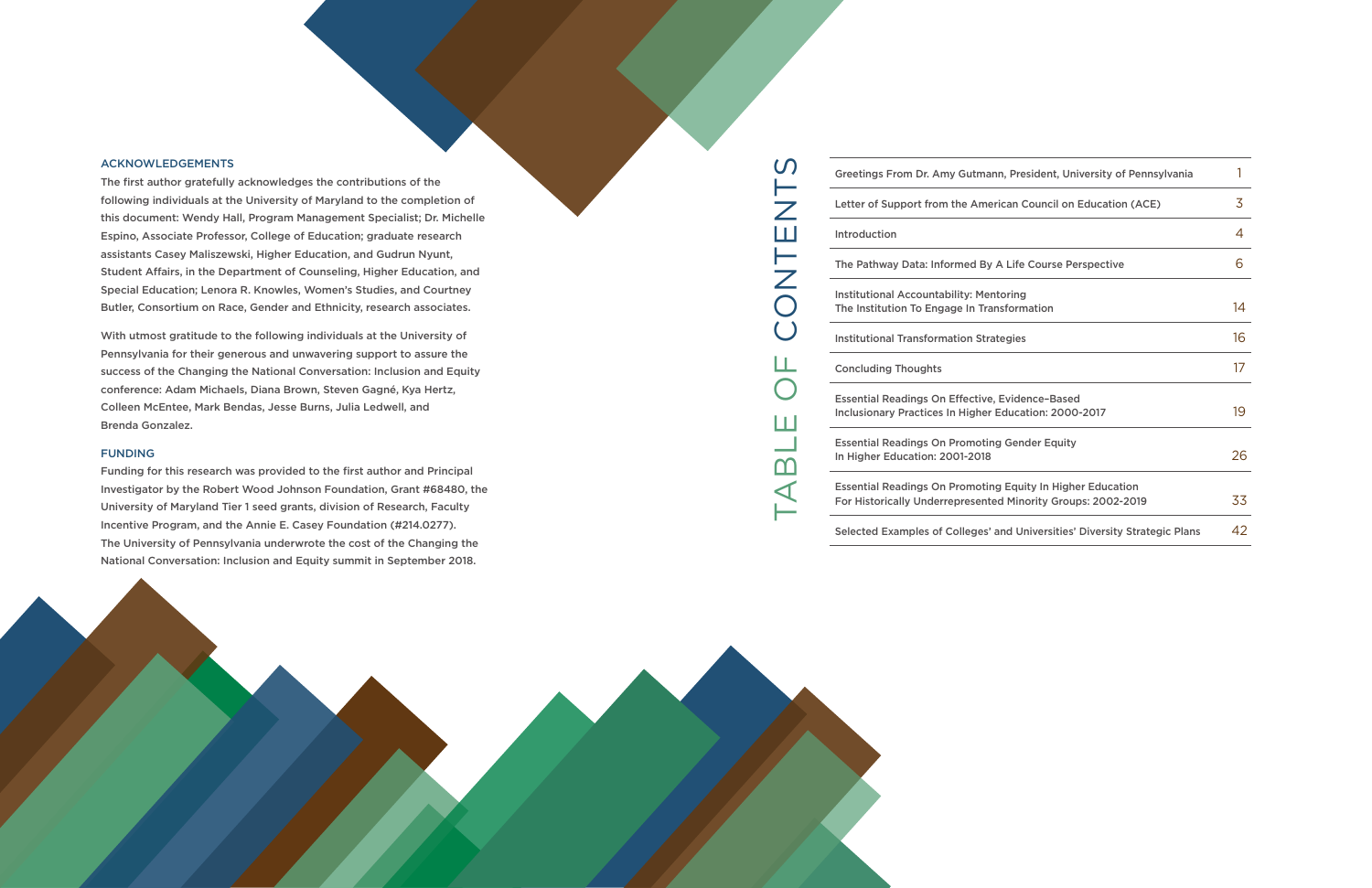# GREETINGS FROM PRESIDENT AMY GUTMANN

#### Dear Friends,

I had the honor and pleasure of welcoming more than 100 college and university chancellors, presidents, provosts, and other senior colleagues to the University of Pennsylvania in September 2018 for *Changing the National Conversation: Inclusion and Equity*, an inspiring and galvanizing summit on diversity and inclusion in higher education. Penn is deeply proud to have convened this historic gathering in partnership with Swarthmore College and the University of Maryland, College Park.

Demography continues moving our country toward even greater diversity. Bolstered by our successes and lessons learned, we stand to make even greater headway in addressing stubborn and long-standing structural inequalities across society and within our institutions. Yet we remain acutely aware of shifting public opinion and political action, powerful currents eroding what was once widespread consensus across higher education, government, and the nation that this work is good, necessary and imperative.

What you say really matters on your campus; *President, University of Pennsylvania* create its values by using your voice.

So, we gathered. Higher education leaders form across the country convened at Penn with a critical goal: to change the national conversation. Thanks to that unparalleled convergence of passion, expertise and experience, I am proud to say that grounded optimism and creative perseverance led to insights and exchanges, many of which have been captured in this Guidebook.

Changing the national conversation is a monumental task, especially at a time of historic change. But every task, no matter the scope, begins with and is parallel by our people. Let us not forget that every single person we empower through our commitment to inclusion and diversity carries that work forward and enables the success of others. As I observed at our historic summit, that's not just a conversation changer. It's a game changer for our nation and the world.

With shared resolve and hope,

**Amy Guttman**

*— Changing the National Conversation* **summit participant, 2018**

# <span id="page-2-0"></span>**LEADERSHIP MATTERS**

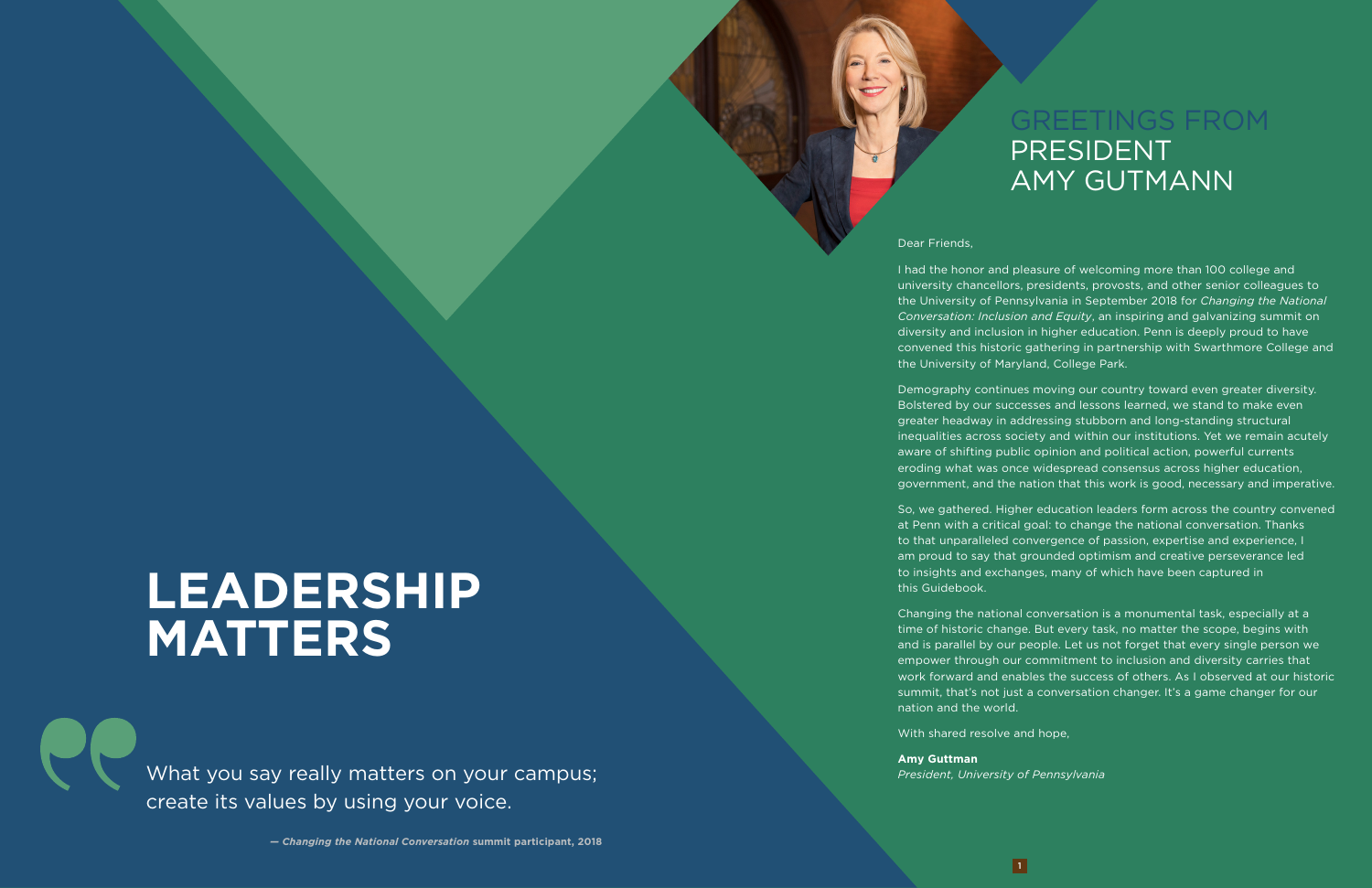#### Dear Colleagues,

The value of a diverse higher education workforce has never been more apparent. Diversity and inclusion are in fact critical factors to realizing our full potential as a higher education community. Yet even as our college student bodies become more racially and ethnically diverse, we have a faculty body that is overwhelmingly white. This has much to do with the path into and through the professoriate. As this guidebook articulates, much depends on the ability and willingness of universities to create and sustain policies and practices that cultivate and support diverse talent. These policies and practices need to combat the still persistent condition of systemic racism, born of longstanding societal norms and played out on our campuses. Norms that cannot change fast enough.

At a time when the public is questioning the value of our enterprise, it is imperative that we respond not with defense but with action. Every sector of higher education has a role to play in advancing an equity agenda. For their part, the tremendous contributions of our nation's research universities to knowledge and discovery are best served—and best serve our nation—when their student, faculty, leadership, and governance bodies reflect the diversity of our nation's citizenry.

# **AMERICAN COUNCIL ON EDUCATION**

The strategies outlined here, based on years of evidence and the collective wisdom of the 2018 summit participants, provide a blueprint for moving the needle on faculty diversity and in turn on supporting the whole of the university community through a commitment to diversity, equity, and inclusion. As summit participants stressed: leadership matters. Which is why at the American Council on Education we have made equity-minded leadership a cornerstone of our professional development work with campus leaders on the ground, reinforced by a strong research foundation in diversity, equity, and inclusion. Together we can create meaningful change.

In Solidarity,

**Lorelle Espinosa**, *Vice President for Research* **Ted Mitchell**, *President American Council on Education*

# AMERICAN COUNCIL ON EDUCATION LETTER OF SUPPORT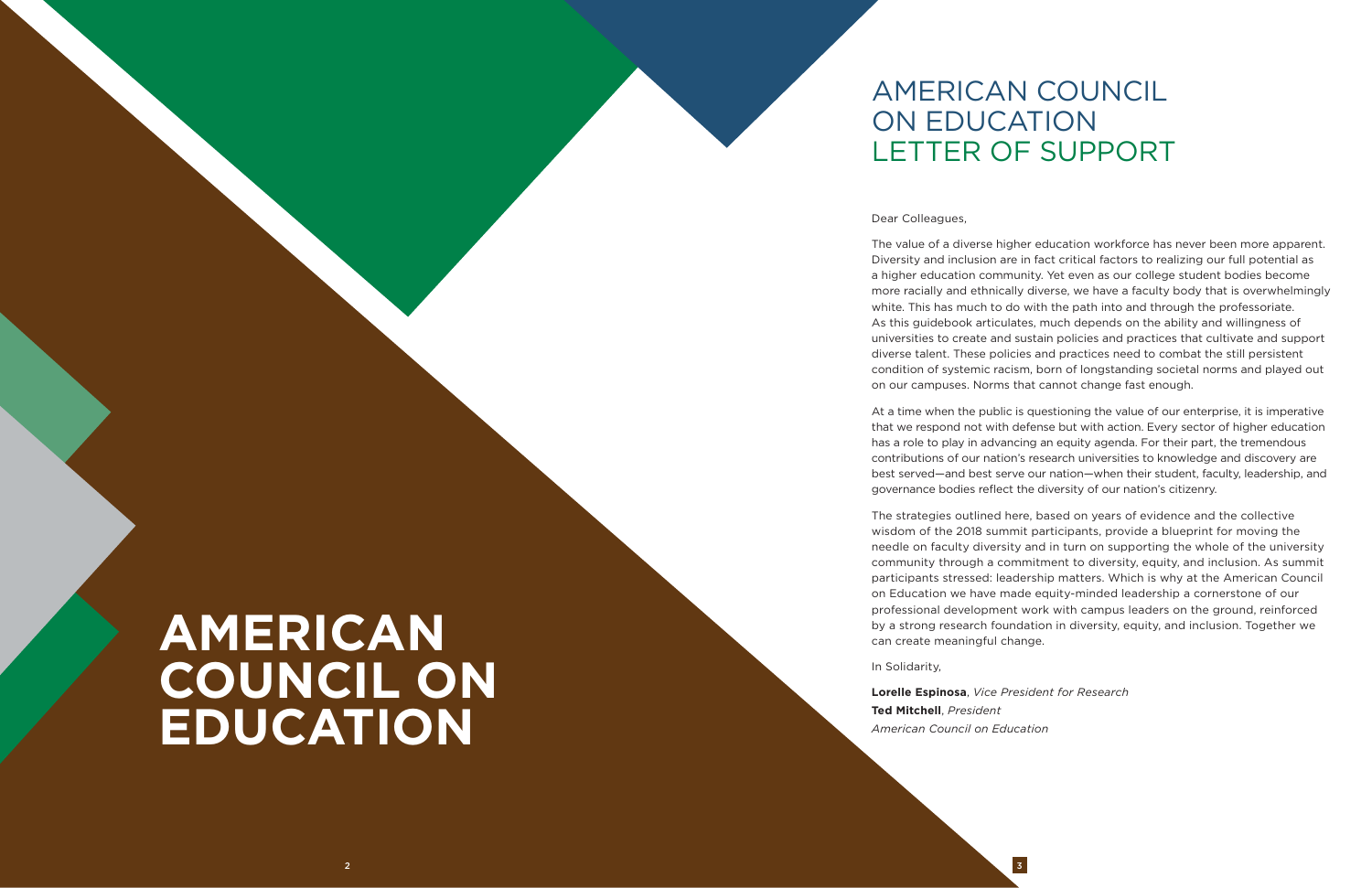The challenges that confront colleges and universities in making campuses more equitable and inclusive range from crafting strategies to address historically underrepresented minority<sup>1</sup> (URM) doctoral degree attainment, to addressing concerns about "quality" when hiring URM faculty, to balancing freedom of expression and academic freedom with values of inclusion and cultural diversity. Equality, respect, and acknowledgement for individual achievement and promise have been used paradoxically to support and oppose inclusion of URM students, faculty and other underrepresented groups on campus.

Applying solely the undefined lexicon of diversity and excellence has oftentimes excluded the goal of equity and inclusion of URM. Thus, reaching consensus on strategies to assure equity, diversity and inclusion is difficult at best. Local and national political debates, such as those on affirmative action, impact inclusion efforts and strategies to ensure inclusive campus climates.

2018, and the significant body of research which details the experiences of URM faculty in teaching and mentoring, tenure and promotion, and first-generation class identity formation<sup>2</sup>, this Guidebook offers strategies for working towards transformational and equitable change.

One significant barrier to implementing policies and practices that lead to sustainable change for URM faculty and doctoral students is that colleges and universities frequently tackle too many recommendations at one time. Sacrificing depth for breadth, given the limited human and financial resources, potentially undermines the efforts to promote real and sustainable change. Investments in a multiplicity of simultaneous changes may discourage change in a way that paralyzes rather that mobilizes action. A more effective approach would be to cluster actionable, high-priority recommendations and to implement and standardize them across the institution.

This Guidebook builds on a synthesis of relevant interdisciplinary evidence, programs and practices instituted in different universities and the recommendations of higher education leaders who attended the Changing the National Conversation Summit cosponsored by the University of Maryland, College Park, Swarthmore College and the University of Pennsylvania in September 2018. The data show that modest progress has been made over the past 40 years in widening the underrepresented minority (URM) pathway to the professoriate. Today URM faculty (Black, Latino and Native American) represent approximately 12 percent of all faculty in the 4,000 plus colleges and universities in the U.S. (The percentages of U.S. URM are likely considerably lower as these data include U.S. citizens and permanent residents, temporary visa holders, and those whose citizenship is unknown). By concentrating on high-impact, responsive and effective policy and practice recommendations inspired by empirical studies, scholarly narratives, institutional reports, policy

Similarly, conscious and unconscious biases are often listed among the barriers to equity and inclusion.

A prolific body of scholarship has sprouted over the last thirty years that identifies a persistent set of barriers that include the lack of mentors and sponsors, resistance and sometimes hostility to non-traditional and community-focused research areas and methods, as well as a lack of serious, intentional institutional commitment to change. The higher education community in the U.S. has begun to understand that URM faculty and students are confronting persistent negative experiences along the academic pathway that promote hypervigilance and a greater sense of vulnerability. These can negatively impact the way URM academics navigate their research, roles, and service in higher education. The uptake and national visibility of this new knowledge production has prompted many higher education leaders to take up the call to transform campus climates and engage in policies and practices that improve the quality of life and provide support for URM faculty and students in career persistence and success.

Creating solutions that serve faculty facing multiple barriers to achieve academic success, which on the surface are unresolvable, ultimately provides a positive climate for everyone. Drawing on lessons learned from the Changing the National Conversation: Equity and Inclusion, a summit for presidents and provosts hosted by the University of Pennsylvania in September

statements and opinion pieces, we offer senior leaders strategies that can be implemented to demonstrate their resolve to address barriers to increase the inclusion of URM doctoral students and early career faculty along the academic life course. Although all faculty face significant challenges in research intensive universities $3$ , we seek to address those historic racial/ethnic U.S. population groups who are disproportionately underrepresented in graduate school and tenuretrack faculty positions. In this Guidebook, we highlight practices that can be incorporated and instituted across research universities, so that, nationally, higher education institutions may reflect more broadly equitable and inclusive environments. We include a list of 50 essential readings that document effective practices in higher education on which we build our recommendations. We offer recommendations in four areas to facilitate institutional strategies for inclusion, excellence, and equity: 1) hiring and retention practices (2) mentoring practices; 3) work-family-life balance; and 4) pathways to tenure and promotion. We conclude with institutional accountability to support change and transformation.

2 Data for this guidebook are drawn from a larger national empirical study of 568 traditionally and historically underrepresented groups that examined challenges and opportunities in higher education career success (Zambrana, 2018). Over 200 articles, reports, program and policy statements were reviewed. A compendium of 50 important readings in three areas is provided on pages 19-41.

# <span id="page-4-0"></span>INTRODUCTION

Simultaneous investments in multiple changes may discourage change and paralyze rather than mobilize action.

<sup>&</sup>lt;sup>3</sup> There are 329 U.S. doctoral granting institutions of which 115 are in the "highest research activity" category and 105 are in the "higher research activity" category. The remaining doctoral granting institutions are in the "moderate research activity" category (Center for Postsecondary Research, 2015). Our sample included faculty from the highest or higher research activity doctoral granting institutions. These institutions are often referred to as predominantly White institutions (PWIs).

<sup>1</sup> The phrase historically underrepresented minority is intentionally used to call attention to a specific, historically marginalized cohort that was defined in the Civil Rights era and is still defined as such. Traditionally and historically underrepresented minority is used here to include African Americans with a history of slavery in the U.S., Hispanic or Latino/a (Mexican and Puerto Rican origin) and Native American/ American Indian (AIAN) population groups. Although AIAN faculty share many of the same barriers and challenges to success as URM colleagues, their unique status as members of sovereign nations and their relationship as tribal peoples to settler colonialism may pose particular challenges as well as potential resistance strategies toward success. Combined, individuals from traditionally underrepresented minority groups represent one-third of U.S. population and about 12 percent of faculty in higher education.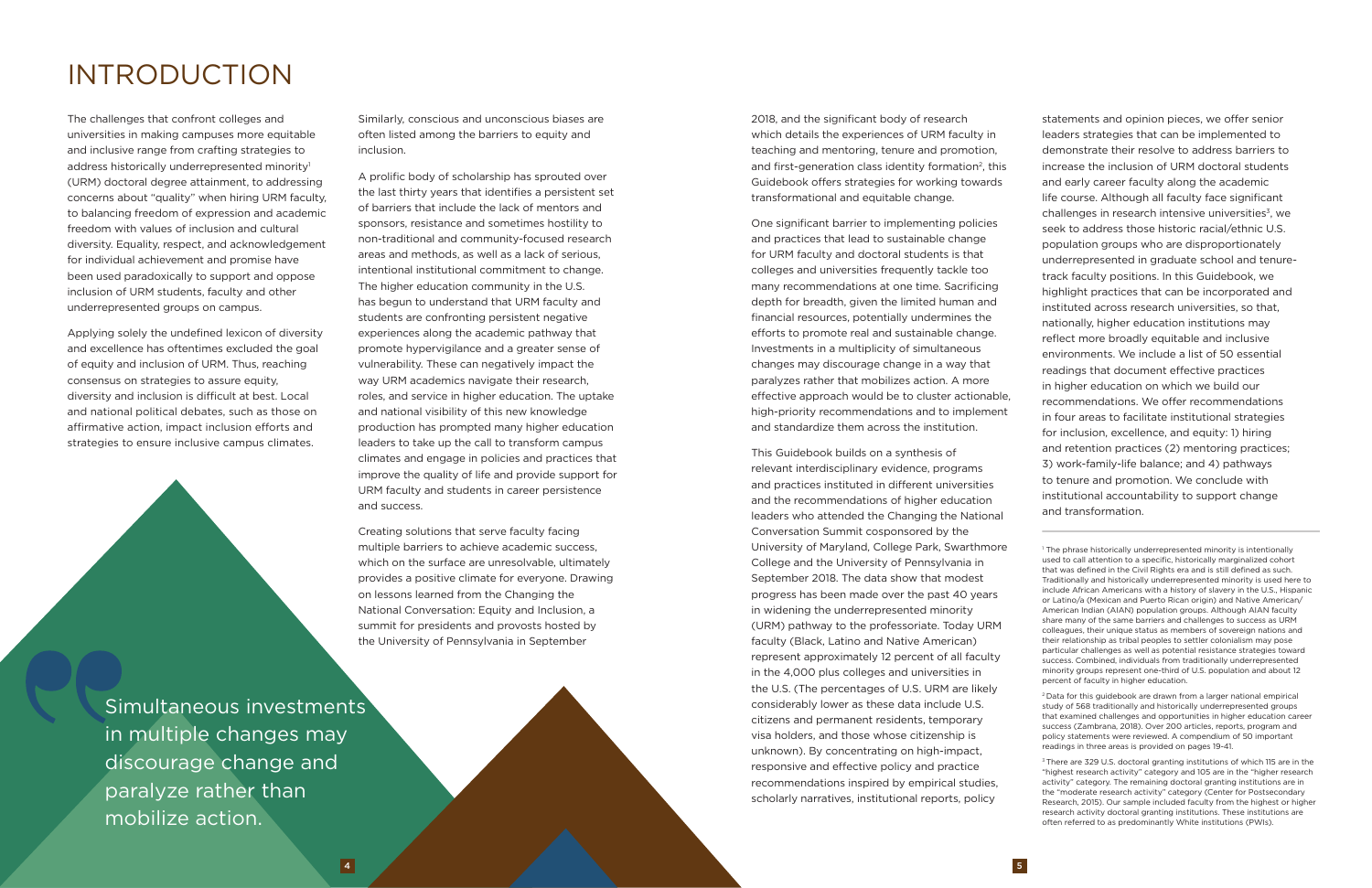|                       | 2015/20171          | 2013/2018 <sup>2</sup> | 2015/20173  |
|-----------------------|---------------------|------------------------|-------------|
| <b>Race/Ethnicity</b> | <b>Bachelor (%)</b> | Doctorate (%)          | Faculty (%) |
| Asian                 | 7/7.7               | 25.5/26.8              | 9.6/10      |
| African American      | 11/10.5             | 5.0/5.5                | 5.5/5.5     |
| Hispanic              | 12/13.5             | 5.8/6.5                | 4.4/4.7     |
| NA/AI                 | 1/.5                | .02/.02                | .04/.04     |
| White                 | 67/64.1             | 52.8/51.7              | 71.3/69.8   |

# <span id="page-5-0"></span>THE PATHWAY DATA: INFORMED BY A LIFE COURSE PERSPECTIVE

Exploring inequality and inequity consists of multiple, complex, overlapping, and intertwined dimensions that converge with existing structural barriers to accesing the social and economic opportunity structure. Understanding the educational success and career persistence of URM faculty requires an understanding of the context of history, access to quality schools, residential segregation, social/class status and life course experiences of discrimination, exclusion and not belonging. Scholars from multiple disciplines contribute to developing and placing new knowledge

into action by deconstructing the old. Our life opportunities are significantly shaped by parental education, neighborhood resources, attendance at quality schools, knowledge of resources, a well-connected social network, and our perception of our status and treatment in society.

Social and economic disadvantage coupled with unequal treatment accumulate over the life course and diminish access to opportunities, particularly for a high-quality education at an elite institution.

the undergraduate, graduate and faculty level can guide the provision of needed supports, resources and a lift towards an equitable and fair higher education system. Institutional issues in the workplace contribute to additional challenges in overcoming structural bias, unequitable policies, and non-inclusive practice that negatively impact recruitment and retention efforts. Despite evidence that many are overcoming these barriers and succeeding, the percent of URMs in faculty positions in 2015 was about 10 percent while URMs represent close to one-third of the U.S. population.

One of the distinguishing experiences of URMs is how multiple identity markers of race, ethnicity, class, and gender permeate the implicit biases of institutional agents such as faculty peers, department chairs, and deans. Historic and contemporary stereotypic representations of these groups as inferior and being labeled as "affirmative action babies" permeates attitudes of many university officials and their environments throughout the educational pathway. These attitudes constitute structurally embedded implicit bias and contribute to a view of URM faculty as undeserving and not desiring to succeed academically.

> <sup>3</sup> Percent of Full-Time Faculty at U.S. Degree Granting Institutions, by Race & Ethnicity\* (1985-2017). US Department of Education, National Center for Education Statistics, Integrated Postsecondary Education Data System (IPEDS) (1985; 1991; 1995; 2001; 2005; 2011; 2013; 2015,2018), table 315.

 $\sim$  6  $\sim$  7

A life course perspective is central in the discussion of any professional career path, as it takes into account one's opportunities

and available resources throughout one's life, including the transmission of family social capital, such as access to private schools, vacations abroad, role models and mentors, and the ability to participate in volunteer activities and research internships. Evidence shows that many URM faculty have throughout their life course experienced educational and economic disadvantage and multiple forms of discrimination and microaggressions. Gaps in the pathway persist due to lack of preparation in high school, absence of education equity programs in the summer before college (preparation gap year), and in opportunities to engage in other enrichment experiences in college due to economic barriers. Understanding these roadblocks and gaps at

A strong link exists between inadequate preparatory education and economic inequality, which are disproportionately present in historically URM groups.

— Summit Participant, 2018

undergraduate

attendance/graduation

graduate attendance/

graduation

#### appointment to tenure/ standing track faculty

promotion to tenured/ standing faculty position



## PERCENTAGE TOTALS OF U.S. BACHELOR, DOCTORATES, and FACULTY BY RACE/ETHNICITY\*

**NOTE:** Data for 2015 and 2017 are for postsecondary institutions participating in Title IV federal financial aid programs. Race categories exclude persons of Hispanic ethnicity. Separate data on students of two or more races were not collected until 2010–11. Detail may not sum to totals because of rounding. All percentages include U.S. citizens/permanent residents, temporary visa holders, and recipients whose citizenship is unknown.

1 U.S. Department of Education, National Center for Education Statistics, Integrated Postsecondary Education Data System (IPEDS), fall 2005 and fall 2015, Completions component. See Digest of Education Statistics 2018, table 322.20.

2 Doctorate numbers are from 2013 and 2018: Source: National Science Foundation (NSF) Survey of Earned Doctorates, \*Percentage include U.S. Citizens/ permanent residents, temporary visa holders, and recipients whose citizenship is unknown, table 19. December 2019.

The following timeline shows major milestones on the educational pathway of candidates that feed into faculty positions. Although we have seen a steady increase in the number of URM groups obtaining a bachelor's degree, these groups remain vastly underrepresented among doctoral recipients and full-time faculty (see Table 1). These milestones represent critical life course points of opportunity for equity interventions. Although in this Guidebook we focus on faculty recruitment, retention and equity policy, understanding how to strengthen the pathway to promote higher faculty retention and career success is instructive.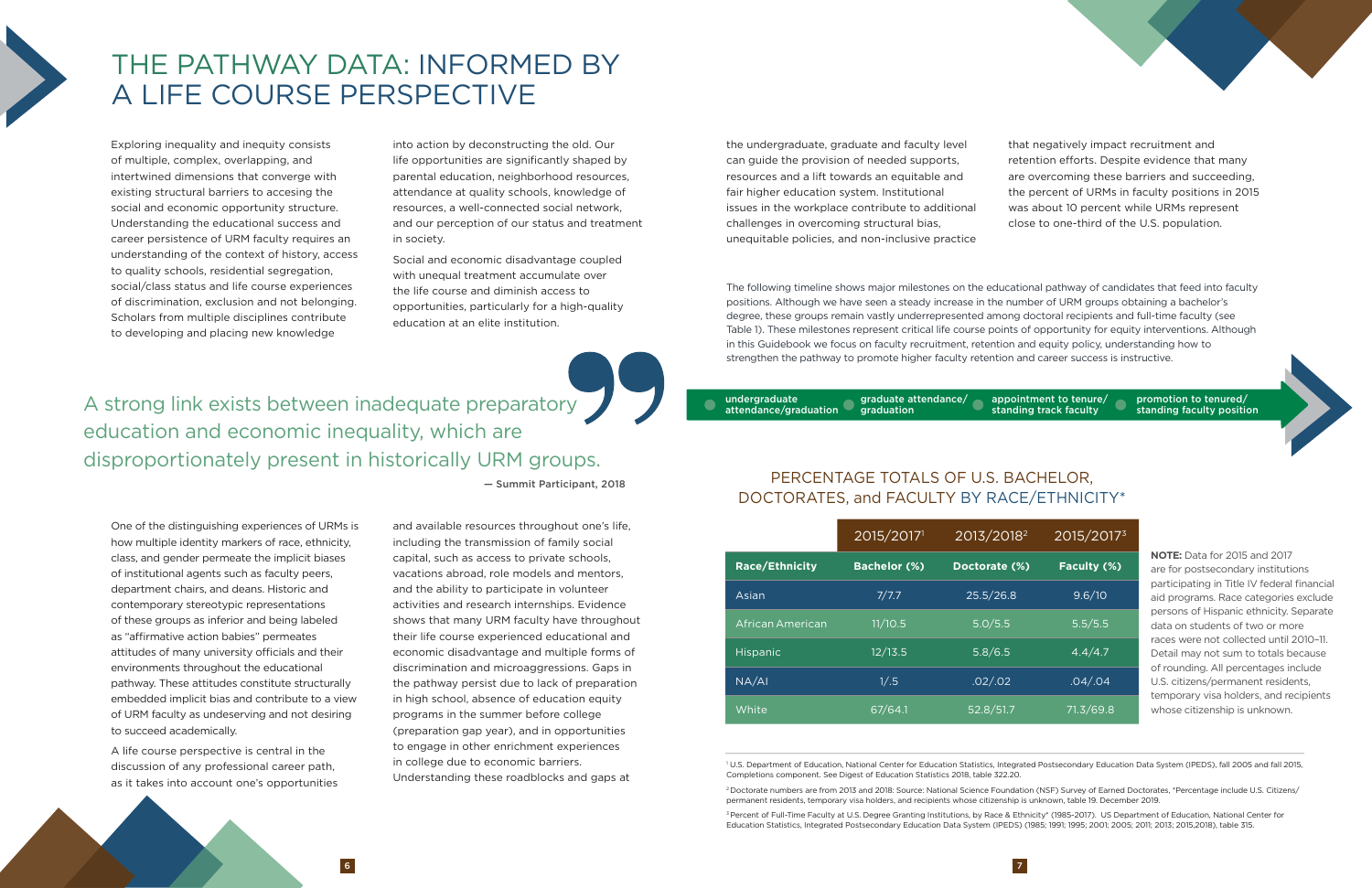Rather than only focusing on the minimums, such as striving for the minimal number of URM candidates, search committees should strive for as inclusive a candidate pool as possible.



A significant body of knowledge addresses the important role of hiring practices including the selection and appointment of committee members, criteria for position, existence of an equity mandate, and a welcoming environment. Quality hiring practices are expected to value and be inclusive of scholars who draw from critical theories and innovative methodologies, which include scholars engaged in research related to social inequities. An effective strategy for recruiting URM faculty is hiring these faculty members in disciplinary departments that have positions with an interest in expanding their perspectives in race or ethnicity studies (e.g., a position in an English department, where the faculty would focus on African American literature). Ninety percent of URM faculty at research universities earned their doctoral degrees from elite institutions, further underscoring their value and potential contributions to the academy.

Although it is possible to recruit URM faculty at research institutions without a critical mass of URM faculty, faculty are more likely to be retained at those institutions where they perceive a sense of belonging. Like most faculty, URM faculty are more likely to move for a good job opportunity regardless of location.

#### **Suggestions for best hiring practices:**

- Consider cluster hiring of several URM scholars in different STEM or STEAM disciplines.
- Organize a search committee that includes underrepresented minorities. If there are not enough URM faculty in one's department or college, consider URM in other departments, advanced doctoral or post-doctoral students, alumni, and scholars or allies from neighboring institutions or disciplinary associations.
- The chair of the search process must work with search committee members to develop a well thought out job description and recruitment plan that is inclusive. The chair must charge the committee with a clear mandate to review resumes and curriculum vitae against key requirements in the position description, utilize structured interview questions, and standardize the evaluation of candidates.
- The review of letters of recommendation shall be conducted later in the process to mitigate the infusion of bias.
- If the search committee produces no highly qualified underrepresented minority candidates, thoroughly review processes and advertisements.
- Rather than only focusing on the minimums, such as striving for the minimal number of URM candidates, search committees should strive to be as inclusive as possible.
- The hiring committee chair should identify other URM faculty on campus who are willing to serve as a resource for the candidate and provide information on climate and resources (housing, schools, childcare, neighborhoods and social activity) that can increase interest and level of comfort in joining a predominantly white institution.

# 1. STRATEGIES FOR INCREASING REPRESENTATION: HIRING URM FACULTY

• Providing a space for URM students to meet with the candidate may allow the candidate to obtain a clear sense of climate and institutional expectations as well as support for URM students. • Begin negotiations for salary and start-up resources with a list of commonly requested items, including information on average salaries, and provide support for new hires during this process to assure an equitable start.

Effective mentorship for all faculty involves knowledge transfer of norms, behaviors and best practices, and the accumulation of the social and institutional capital that allows early career faculty to persist and successfully navigate the academy and specific organizational structures. Colleges and universities should ensure that mentors for URM faculty are aware of and sensitive to the issues that minority faculty face. For example, providing long-term and sustainable training on implicit bias related to race, ethnicity, class and gender and cultural mindfulness for mentors is one strategy. Guidance on how to handle outside offers, retention and salary increases at mid-career are also important. Meaningful URM faculty mentoring involves positive senior faculty attitudes and knowledge of those whom they are helping. This knowledge includes mutual respect, awareness of historical marginalization and other barriers experienced by URM faculty along the life course, appreciation for critical scholarship that focuses on the most economically and socially disadvantaged populations, transmission of social capital by providing access to key scholarly networks or opportunity structures, and investment in deciphering the unwritten rules of the institutional culture and the larger discipline. Mentoring approaches should focus on recognizing and accommodating dominant cultural norms of socialization that may be associated with the success of URM faculty (e.g., collectivist or community-focused approaches) rather than assimilation into academic environments. Often, the best approach is to pair a URM faculty with a senior faculty mentor who is invested in developing positive mentoring relationships and is cognizant of the pull on URM scholars to serve their community and the need to balance multiple "pulls."

One challenge is that social interactions between mentors and URM faculty can be perceived as paternalistic, which can exacerbate feelings of intellectual isolation, self-doubt, and distrust of the academy. Barriers to ideal mentoring relationships include a mentor's preference for traditional study topics, lack of knowledge of non-conventional research topics or failure to value them, mistrust or apathy towards community engagement, and an unwillingness or inability to discuss the unwritten rules of navigating through predominantly traditional dominant culture structures and spaces.

# 2. RETENTION: IMPLEMENTING EFFECTIVE AND SUSTAINING MENTORING PRACTICES ACROSS THE LIFE COURSE

# What matters most in effective mentoring relationships are shared interests and trust.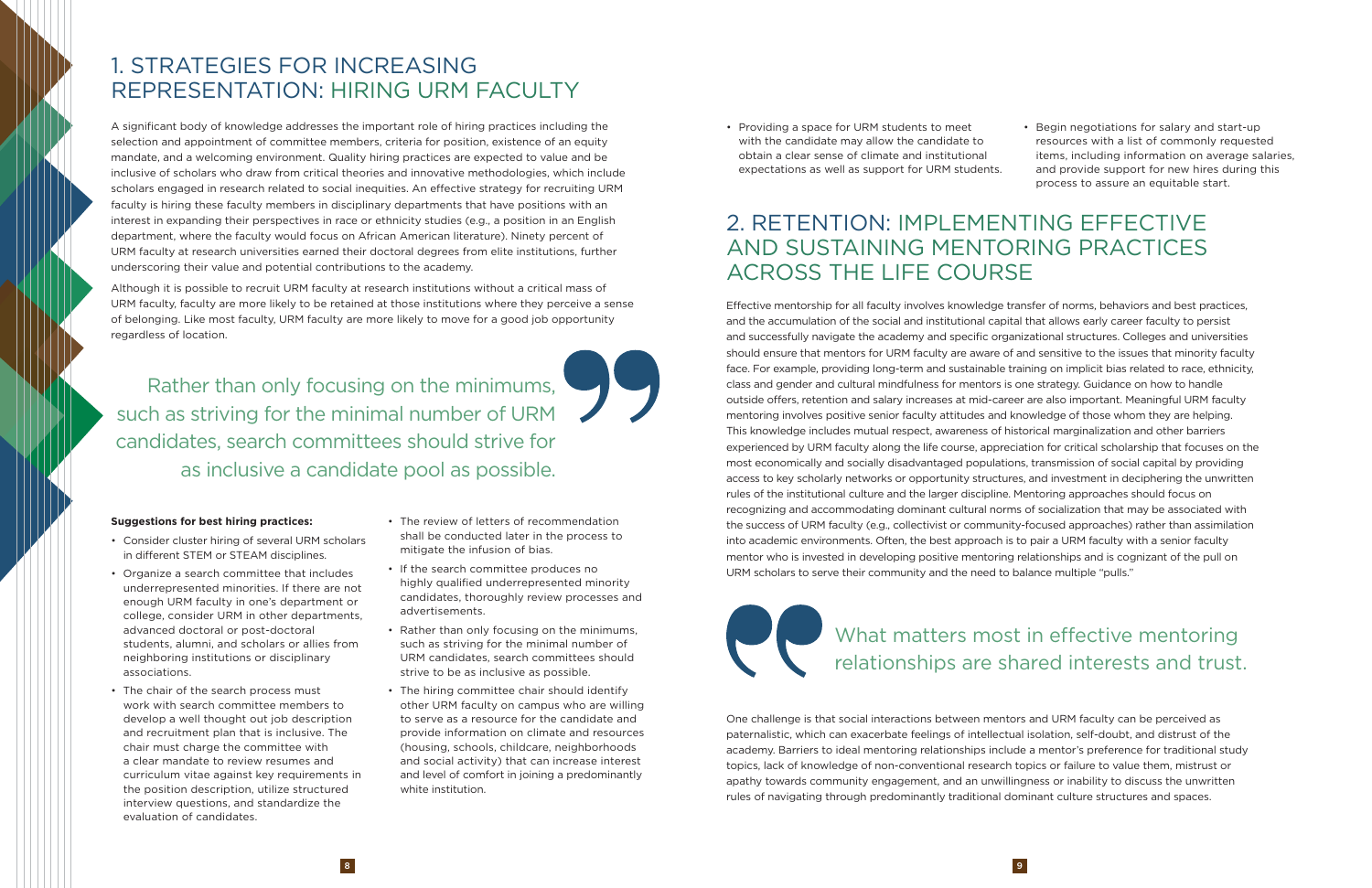URM faculty often have less access to effective mentorship and are less likely to have access to professional mentors of the same racial/ethnic/gender/class background. Lack of mentorship can lead to a sense of isolation and a yearning for senior scholars who understand what it means to be a URM in the academy and the unique struggles that came with the intersections of those identities. Although same-race/ethnic mentorship may be helpful for URM faculty, cross-racial/ethnic mentorship experiences by ally faculty (non-URM) can be as effective if there is an understanding of how race/ethnicity influences personal interaction, collegiality, social and support systems, and organizational structures. Ideally, developing effective and meaningful cross-racial/ethnic formal mentoring relationships requires a sense of trust; acknowledgement of covert and overt forms of racism; strategies for helping URM faculty manage potential misperceptions regarding their research agendas; and acknowledgement of the extent to which URM faculty are "othered" in their departments and universities. Mentors can be identified within institutions, at other institutions or through professional networking organizations.

#### **Recommendations:**

- Establish formal mentoring initiatives in which senior faculty volunteers are trained to mentor early career faculty within or external to institution (e.g., University of Wisconsin's Program Mentors Training the Mentors). Provide incentives for senior faculty to collaborate with early career faculty (e.g., ADVANCE Program at University of Michigan).
- Encourage senior faculty to proactively sponsor early career faculty for scholarly advancement opportunities, including making presentations at national meetings, participating on key national advisory committees, and nominating them for internal and external awards.
- Mentorship with senior non-URM faculty is, in STEM disciplines, most beneficial if it can offer opportunities for new faculty to be included as a co-principal investigator or coinvestigator on grants or co-author of papers, especially as first or second author.
- Create communities of support on campus across disciplines where URM faculty can meet to debrief and share experiences that may be unique to their perspective (e.g., Intersectional Qualitative Research Methods Institute (IQRMI), University Of Maryland College Park www.crge.umd. edu; and Cafecitos, at UC Davis, http:// ucd-advance.ucdavis.edu/overview/camposcafecitoscoffee-breaks.) Proactive social networks of URM faculty can provide collegial support for each other, validate their identity as professors and researchers, and create collaborations for team grant development and publication.
- Showcase the work of URM scholars: Set aside funds for research collaborative groups, speaker series, or colloquia that showcase the research of URM scholars around more nontraditional topics such as race and medical ethics or race and criminal justice systems. These events should include deans and chairs recognizing, celebrating and acknowledging the contribution of URM scholars to expanding the intellectual life of the department, college or university and highlighting interdisciplinary collaborations across campus.
- Maintain data and accountability for faculty searches and outcomes and publish departmental-level data to determine institutional progress and departmental milestones in moving towards equity.
- Engage URM students across the pathway in paid research and internship opportunities. URM students (first-generation or not) often come from very different economic circumstances than their peers. Therefore, valuable research (such as University of Maryland's FIRE: The First-Year Innovation and Research Experience) and internship experiences may not be options without compensation. Some, but not all, URM faculty wish to engage in community outreach. Institutions should know what their learners want and work hard on meaningful curricular alignment. For example, establish summer programs that partner students with research active faculty; assist students with graduate and professional school applications, and paid research and internship career opportunities in law firms, medical practices, or congressional internships. These opportunities need to be equitably available.

My mentor was invaluable. He pointed out the dynamics of the academy to me. He told me whom to watch out for. He showed me the kind of relationships that can increase exposure and the kind of professional conferences to attend. He didn't stop there. On top of everything else, my mentor made a point of including me and my team in conferences that he organized and introduced us to people he felt we should know. Sometimes he praised us in front of prominent scholars in our field.

— Study Participant, Zambrana, 2018

# EFFECTIVE MENTORING ACTIONS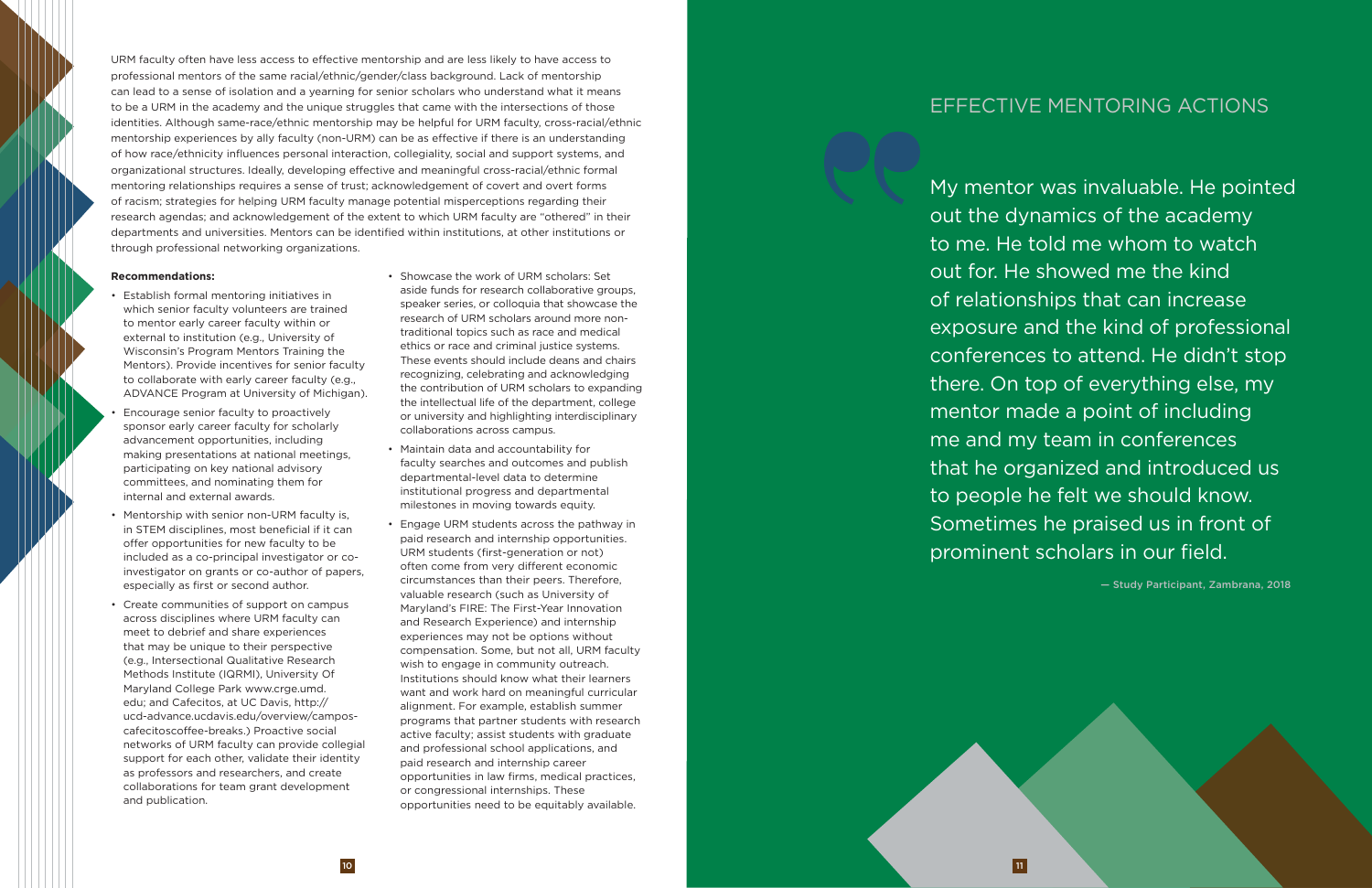Work-family policies designed to account for planned and unplanned life events are increasingly available in higher education, but there are additional investments required to ensure that all faculty, including URM faculty, understand how to access work-family policies without perceptions that they are signaling a lesser work ethic than their colleagues. How "family" is defined needs to reach beyond immediate family to be inclusive of family of origin and extended family members. A disproportionate number of URM faculty hold a caregiving role financially and emotionally for their family of origin and extended family.

Senior academic leaders share in the responsibility to understand the often unique economic and social challenges of URM faculty (partnered, not partnered and LGBTQ) and assure that deans and chairs implement effective and responsive practices. Suggested areas of oversight include: developing a mentoring plan for early career URM faculty that acknowledges the challenges of caring for children and adult family members, offering information on family and medical leave policies as well as clear guidance on expectations for tenure and promotion. Having policies in place and assurances that they are applied without bias, URM faculty can maximize the benefits associated with work–family policies, make decisions that are in their best interest, vocalize their requests, and meet the rising expectations of faculty productivity without becoming a "red flag." Chairs have a unique role in assuring that faculty who have or intend to have children are well aware of the opportunities available for support. For those faculty who do not have a partner, the availability of these policies for caretaking obligations for immediate/extended families is equally important.

Incongruence between unwritten expectations and written policies by which all faculty will be evaluated during the promotion and tenure process can create confusion, especially when there are historical shifts in the mission or aspirations of the institution. URM faculty often believe that their research is undervalued because it does not match traditional notions about research or epistemologies. Scholarship is dominated by Eurocentric views, which can subtly and overtly ignore and discredit the ways of knowing and understanding the world that URM faculty often bring to academia. This lack of regard for diverse forms and topics of research greatly affect the promotion and tenure process. URM faculty are often told that their research is not rigorous enough or has not been published in top-tier journals. URM faculty then must choose between pursuing non-traditional areas of research or pursuing other research topics that meet promotion and tenure expectations and discern which types of service will contribute to their career success and increase their chances of tenure and promotion.

Institutional diversity service demands (often referred to as cultural taxation or black/brown tax) create additional work for URM faculty (usually in the form of mentoring and race/ethnic servicerelated activities) that is not accounted for in promotion and tenure policies. This work is often unrecognized and unrewarded, increases the chances of burnout, decreases productivity, and erects substantial barriers to promotion. These unrecognized forms of responsibility include serving on diversity-related committees; teaching diversity courses (as URM faculty are assumed to have expertise in this area and many do not); mentoring URM students who are interested in working on diversity projects; mentoring URM faculty; mentoring non-URM students students or faculty who are not familiar with race/ethnic related literature, conversations, and inequities; and educating majority culture faculty, administrators, and students about equity.

Also recognize the depth of unconscious bias in our actions and how it impacts our beliefs in the ways we are choosing "meritoriously."

 $12$ 

Departmental chairs, promotion and tenure committee chairs and senior faculty play a crucial role in guiding early career faculty along the tenure career trajectory and can provide emotional, intellectual and political resources along the way.

#### **Recommendations:**

- Develop clearly stated and well-publicized family-responsive policies that are equitable and fair, including a statement on paid or unpaid leave.
- Create Stop-the-Tenure-Clock policies and ensure faculty are not penalized for using them. Provide standard language to explain the "stop the clock" policy to promotion and tenure committees and outside reviewers.
- Train department chairs on how to implement family-responsive policies and explore with faculty how to manage with flexibility such as chairs arranging for a TA for assistance at end of semester or arranging for a blended course.
- Design inclusive, affordable childcare that is accessible to the economic and social

needs of all children of university employees whether through on-campus childcare, childcare subsidy grants, and/or dependent care travel grants.

- Human resources representatives need to provide an orientation on costs and demographic composition of neighborhoods and resources that are most suitable for faculty member and their family.
- Support dual career agreements by designating an official within the Provost's office to help broker dual career agreements in conjunction with department chairs via postdoctoral fellowship opportunities; and having available partnerships with other major employers in the area, including non-academic opportunities (physician, engineer, etc.).

#### **Recommendations:**

- 1. Set clear standards for tenure and promotion, including noting at time of hire, all commitments and expectations of the new faculty member regarding teaching, research and service.
- 2. Departmental chairs should meet, at least annually, to evaluate the early career faculty based on these expectations and provide constructive and direct feedback on areas where improvement is needed.
- 3. Recognize and reward faculty who carry additional service or teaching burdens through funding strategies such as providing summer salary, additional teaching assistants,

and recognition in dossiers submitted for tenure review.

- 4. Support the chair of the tenure committee as a resource and mentor in dossier preparation. Chairs should serve as reviewers and advisors on all the documents required and advise on the selection of external reviewers
- 5. Ensure that URM faculty are not overinvolved in service-related activities. Department chairs and formal mentors should serve as "buffers" and work with URM faculty to discern the best opportunities for learning and building social capital on non-diversity related departmental and college committees.

# 3. RACE/ETHNIC AND ECONOMIC REALITIES IN WORK-FAMILY-LIFE BALANCE

# 4. PATHWAYS TO TENURE AND PROMOTION

— Summit Participant, 2018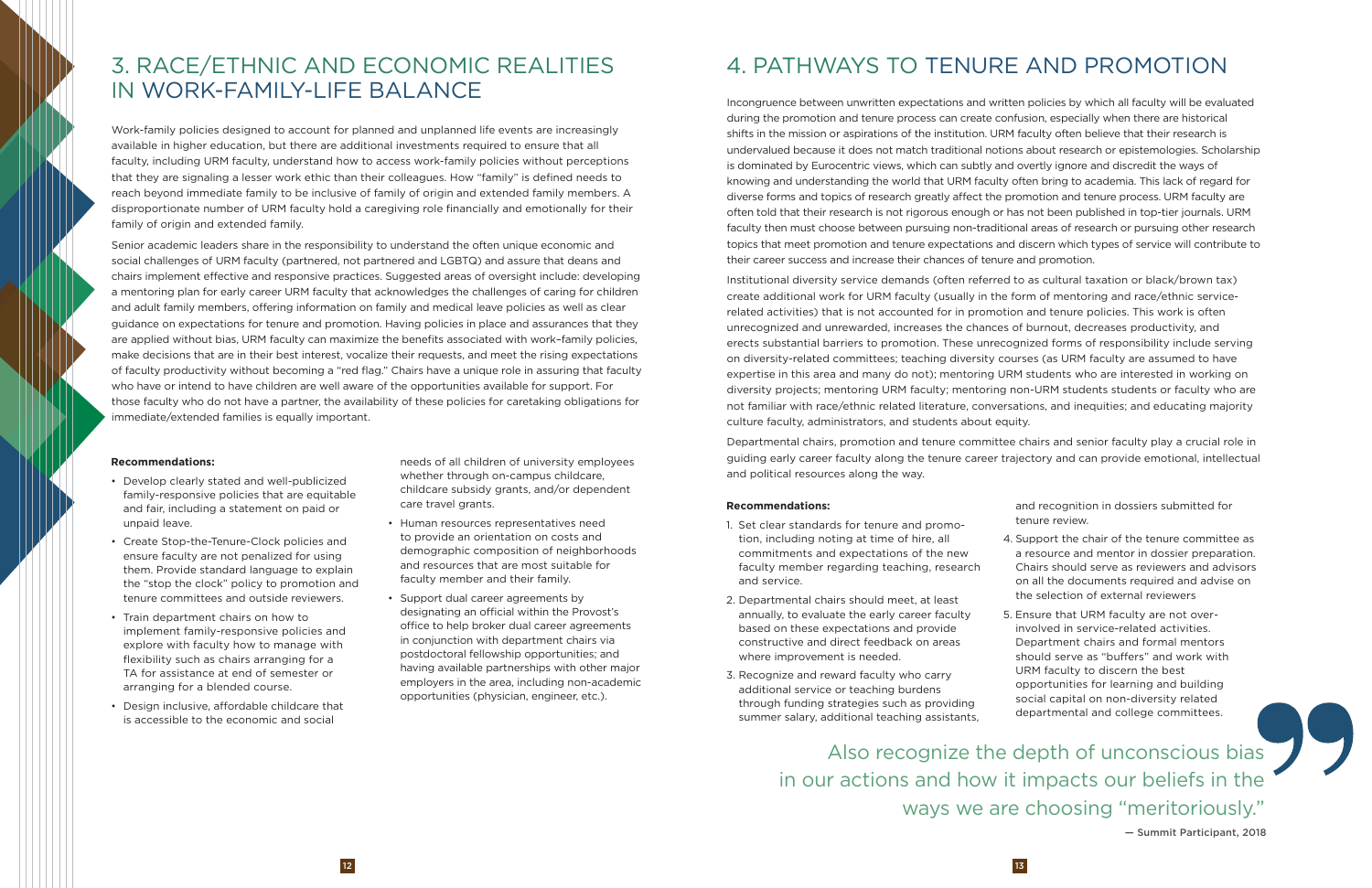When you think about structure and leadership, inclusion needs to be everybody's job and in everybody's job description; this is not the responsibility of just one individual. This means that we need to make equity, diversity and inclusion core institutional values and hold people accountable.

— Summit Participant, 2018

Institutions are composed of people whose behaviors and practices make and maintain its culture. Institutions must be challenged and mentored. The history of higher education demonstrates that these institutions are rooted in a paradox: embedding inclusiveness in an institution that is defined by exclusivity. During the 2018 summit, "Changing the National Conversation: Inclusion and Equity," a powerful message was reiterated: leadership matters. Institutional leaders are the moral compass for the campus and determine the true north for its equity and inclusion activities and outcomes. The following strategies represent lessons learned from the wisdom of leaders confronting difficult challenges in higher education. What leaders say really matters on campus and they help establish and affirm its values through their voice. An important value is creating a sense that URM faculty are welcome and

demonstrating that they belong. To accomplish this, all institutional personnel must be partners in efforts of institutional transformation and equity practices.

Equity efforts are the responsibility of all faculty. Although faculty may experience discomfort discussing race, ethnic, gender and class issues, URM faculty should not be left to "decode" the institution's position on equity issues. For URM faculty, service activities may help alleviate isolation and enhance a sense of community on campus. However, these additional responsibilities detract from time spent on research, which places additional stressors on URM faculty. Strategies of engagement and equitable and fair practices must be employed across the institution by deans, chairs, and faculty peers.

# <span id="page-9-0"></span>INSTITUTIONAL ACCOUNTABILITY: MENTORING THE INSTITUTION TO ENGAGE IN TRANSFORMATION

Broader institutional leadership and advocacy is required to effectuate change and a trickledown effect to deans, department chairs and faculty. We propose 5 specific recommendations and strategic actions to initiate a process of transformation among senior leadership at institutions across the nation.

- 1. Monitor hiring committees and search firms. This is needed to assure that they engage in equitable practices for candidate identification and screening. Applicant pools must be diverse and the pool of interviewees, must reflect the diversity of the pool.
- 2. Engage in periodic institutional selfevaluation and request feedback on effective methods being utilized to create inclusive hiring pools and the supports available to help faculty succeed. For example, analyze data by rank, race/ ethnicity, URM, gender, and citizenship and engage in difficult conversations about what is working and what is not for al faculty and for URM faculty in particular.
- 3. Diversifying the institution's governing boards must be a priority. Boards drive systemic change within the organization. Boards need to be inclusive and model the values they espouse regarding equity. The president or chancellor should engage trustees and their committees on principles of equity and inclusion and its impact on the institution's mission.
- 4. Presidents and provosts must ask the hard questions regarding ethics, integrity and transparency: including: How far have we really moved the needle? Are we as an educational institution contributing to and/or facilitating the status quo? Are we contributing both directly/indirectly to maintaining and/or increasing inequality and inequity?
- 5. Engage with and be responsive to the communities surrounding the institution's campus, especially those with the greatest need. What are our community outreach goals? Are we building bridges to our communities to extend our intellectual and other resources to improve and uplift human capital in less privileged communities? Are we eliciting community voices to engage in these important conversations that will allow for transformations in our institutions?

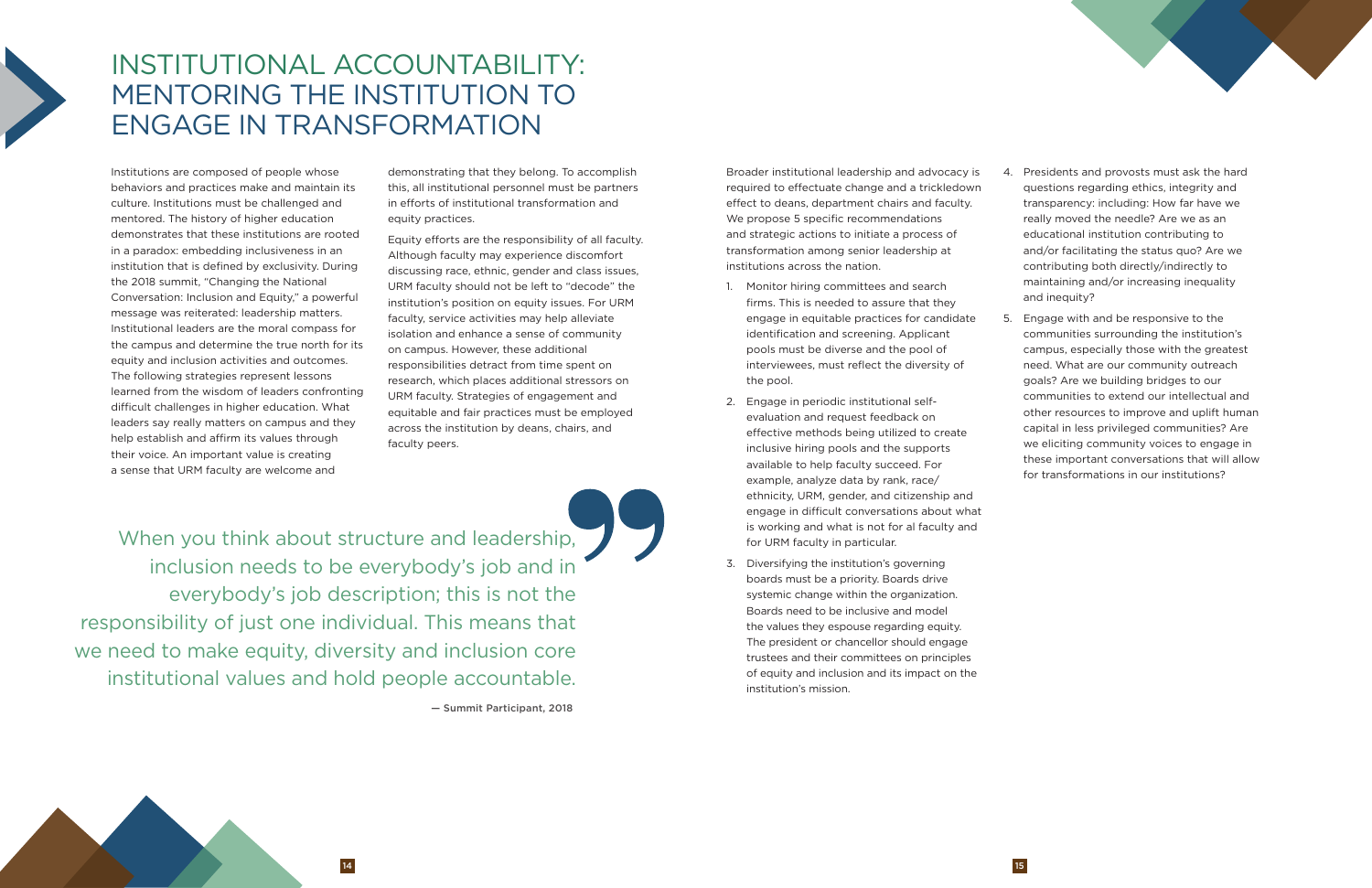# <span id="page-10-0"></span>INSTITUTIONAL TRANSFORMATION **STRATEGIES**

The figure below holds the promise of change in its visualization of seven transformative strategies. As one president commented:

Higher education needs to get out of its own way. We need to focus on long-term sustainable and scalable efforts to grow excellence, broadly conceived.





# **CONCLUDING THOUGHTS**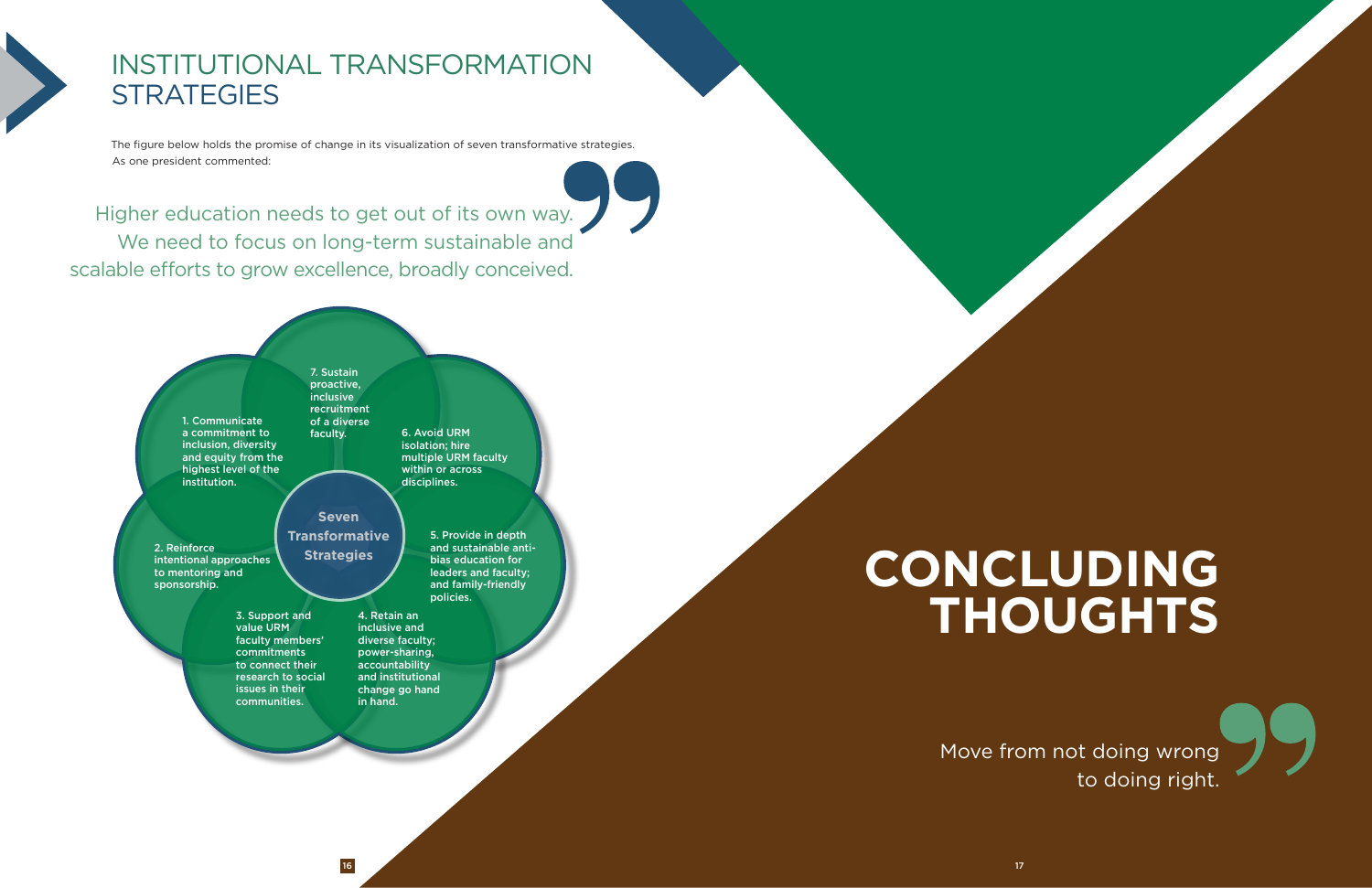<span id="page-11-0"></span>This report serves as an evidence-based guidebook for higher education leaders to intentionally and strategically increase the representation of traditionally and historically URM faculty on campuses across the United States. Despite rhetoric about diversity, change, equity and inclusion, increases in the hiring, promotion and retention of URM faculty have been modest, at best. Intentionality in recruiting and retaining a racially and ethnically diverse faculty benefits everyone. Faculty bring faculty bring varying political, historical, theoretical and methodological perspectives to teaching and research, support the learning needs of a diverse student body, and propose innovative and creative scholarly solutions to today's complex problems. Moreover, with the racial/ ethnic population of the United States reaching about 33 percent and an increasingly global world community, it is imperative for the economic growth and security of the nation to tap into these human resources. Unquestionably, by translating these insights into tangible policies and practices, we can transform institutions of higher education into truly inclusive spaces for the next generation of civic and intellectual leaders.

Senior university leadership, including governing bodies, are in a position to scrutinize the dynamics of institutional power that influence hiring practices, retention, and tenure and promotion of all faculty across the entire spectrum of higher education. Initiatives arising from their insights can increase the inclusiveness of the domestic talent pool. By facilitating institutional change at the highest level of the organization, colleges and universities can fulfill their mission of equity, excellence and inclusion. With intention and commitment they can develop transformational, responsive and effective policies and practices that more fully support the vital intellectual and social contributions of URM faculty.

Change is never easy. Vague and ambiguous definitions of diversity, equity and underrepresented groups have hindered concrete advancements in these areas. It is impossible to make changes, when there is disagreement about defining the challenge or articulate the goal. Intentional strategies will require institutionalization, led by strong campus leadership inclusive of URM advocates, and be incorporated into the research, teaching, and service missions of the institution at all levels. Without clear and recognizable intentional inclusivity and color braveness that informs the diversity conversation, current institutional practices will prevail and continue to disallow the critical contributions of URM scholars. Elite higher education institutions hold the power, but have not always demonstrated the will, to develop the research and direct the allocation of resources to create solutions to deeply embedded social injustices and contribute to a broader historic and interdisciplinary education of future generations.

This guidebook identifies a set of priority recommendations in five areas that continue and will accelerate progress in equity and inclusion of the domestic URM scholars in research institutions. We call upon the leadership of higher education institutions to move from not doing wrong, to doing right. What we need is intentional, meaningful and sustainable change that can truly improve the research and employment opportunities, career persistence and success, provide meaningful leadership roles and, ultimately lead to the equitable representation of URM faculty on universities campuses. Allocation of resources needs to be equitable, not special, and responsive to the needs of URMs. Equity benefits, everyone; therefore, everyone must be invested and engaged in the quest for inclusive excellence.

# ESSENTIAL READINGS ON EFFECTIVE, EVIDENCE–BASED INCLUSIONARY PRACTICES IN HIGHER EDUCATION: 2000-2017

1. Allendoerfer, C. & Yellin, J. M. (2011). Investigating best practices in the research mentoring of underrepresented minority students in engineering: The impact of informal interactions. In *118th ASEE Annual Conference and Exposition, Vancouver, Canada.*

#### https://peer.asee.org/investigating-best-practices-in-the-research-mentoring-ofunderrepresented-minority-students-in-engineering-the-impact-of-informal-interactions

Mentoring underrepresented minority (URM) students in engineering and science research has long been acknowledged as an effective way to engage undergraduates in engineering majors, and is also an essential component of the doctoral degrees that represent the gateway to careers in engineering research. The study was guided by the following questions: 1) What can we identify as best practices in mentoring and supervising URM students as they conduct engineering research? 2) How is the effectiveness of these practices perceived by URM populations? 3) To what extent are these best practices in research mentoring congruent with commonly accepted guidelines for undergraduate and graduate students from majority groups? Data were collected through an online survey and follow-up telephone interviews of a nationwide sample of URM engineering undergraduate students, graduate students, and recent PhD recipients. The major theme that emerged was the important role of informal mentoring by research supervisors and what it looks like in retaining undergraduate students and their persistence in engineering. By "informal" mentoring we refer to interactions during a student's

This compilation of readings presents a synthesis of effective and evidence-based inclusionary practices within higher education. These reports focus particular attention on recommendations to increase student persistence and faculty recruitment, retention efforts, and mentoring programs among historically underrepresented students and faculty and to create policies and practices that foster more welcoming, inclusive and equitable university campuses

18 19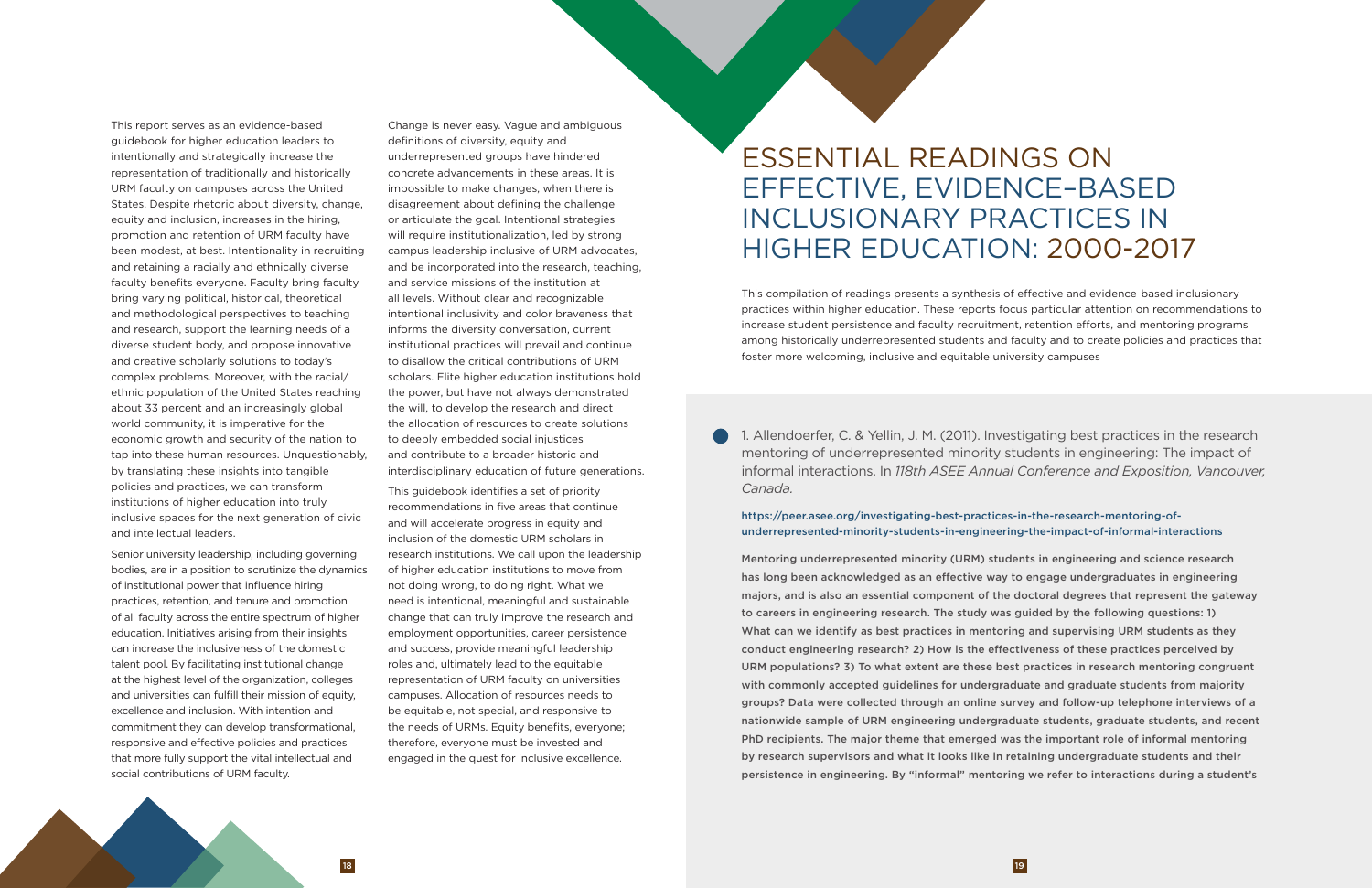research experience that are not specifically related to the research project at hand, for example conversations about career or academic pathways, or support during struggles in a student's personal life. The authors conclude that incorporating more informal types of mentoring into the research mentor-mentee relationship is one effective way for faculty to facilitate the retention of URM undergraduate students in engineering.

2. Guenter-Schlesinger, S. & K. Ojikutu. (2009). Best Practices: Recruiting & Retaining Faculty and Staff of Color. Western Washington University.

#### http://www.wwu.edu/eoo/docs/best%20practices\_recruiting%20and%20retaining%20staff%20 of%20color.pdf. Retrieved from Best Practices: Recruiting & Retaining Faculty and Staff of Color

This paper provides an excellent summary and overview of "best practices" and strategies from a spectrum of higher education institutions that have been effective in recruiting and retaining faculty and staff of color. The authors list both recruitment and retention strategies together, due to their intertwining nature. Some strategies serve both recruitment and retention efforts; others are clearly aimed at either recruitment or retention. Although strategies are not intended to be exhaustive, this "working document" can help guide a University's efforts to identify widely used, effective strategies. This report was used to adapt the practices for the university that would work best and allow maximum flexibility to best define how the university could successfully reach its goals. Further, these initiatives that are on-going at Western are being further examined for possible enhancements so as to make their on-going search processes more effective in the recruitment and retention of faculty and staff of color.

3. Maruyama, G., Moreno, J. F., Gudeman, R. H., & Marin, P. (2000). Does diversity make a difference? Three research studies on diversity in college classrooms.

#### https://files.eric.ed.gov/fulltext/ED444409.pdf

This report consists of three studies investigating the attitudes of faculty and students in predominantly white institutions on the import and impact of diversity and inclusion of racial/ ethnic content in course materials, classroom discussions, and institutional commitments. The report departs from the historical moment prior to 1960 when only a handful of "Americans of color " went to college to the institutional sea change post 1960 when institutions first reached out to students and faculty of color in the belief that they would be the primary beneficiaries of the traditional education schools offered. Several noteworthy conclusions are proffered: white students benefit from the inclusion of racial/ethnic discussions because it provides them varying perspectives that support the educational mission of mainly PWI institutions; departmental values regarding diversity are held less strongly than institutional values as a large number of faculty (30%) perceive that diversity encourages admission of unprepared students; and selective colleges in the debate of who has the "right" to be admitted have lost their historic commitment to create communities that support their academic and social academic mission. This report is a transparent, important read concerning the nature and depth of institutional and faculty commitments to the inclusion of historically underrepresented

students and faculty. It illuminates some of the reasons for the low representation of URM groups at elite, PWI colleges and universities.

4. Hanover Research Academy Administration Practice. (2014). Faculty Mentoring

Models and Effective Practices, Washington, DC.

https://www.hanoverresearch.com/media/Faculty-Mentoring-Models-and-Effectives-Practices-

# Hanover-Research.pdf

This report synthesizes effective faculty mentorship models and presents successful approaches to their implementation and support. The report comprises two sections. The first section reviews several innovative mentoring models and best practices for mentorship programs. The second section profiles notable faculty mentoring programs at two postsecondary institutions and presents activities for mentoring relationships. Approaches to specific mentoring strategies by race, gender, ethnicity and class are notably absent.

5. Moreno, C., Jackson-Triche, M., Nash, G., Rice, C., & Suzuki, B. (2013). Independent investigative report on acts of bias and discrimination involving faculty at the University of California, Los Angeles.

#### https://www.ucop.edu/moreno-report/external-review-team-report-10-15-13.pdf

This report emerged after a group of concerned UCLA faculty approached university leadership to address several recent and well-known incidents of racial and ethnic bias and/or discrimination. The Executive Vice Chancellor and Provost authorized the creation of the External Review Team to conduct a review that consisted of an analysis of existing university policies, interviews with university administrators and faculty members, town hall meeting and the solicitation of written testimonies from concerned faculty. The Review Team made three primary recommendations including: (1)the standardization of investigations of occurrences of "incidents of perceived bias, discrimination, and intolerance" along with the referral of such occurrences to a university disciplinary body; (2)the institutionalization of preventative education and training programs that also provide record-keeping and monitoring of instances of perceived bias, discrimination, and intolerance; (3)the formation of the position of Discrimination Officer, who will lead the creation of education and training programs, university investigations, fact-finding, record-keeping, among other responsibilities.

6. Sorkness, C. A., Pfund, C., Ofili, E. O., Okuyemi, K. S., Vishwanatha, J. K., Zavala, M. E. & Javier, D. (2017). A new approach to mentoring for research careers: The National Research Mentoring Network. In *BMC proceedings* 11(12), 22.

#### https://bmcproc.biomedcentral.com/track/pdf/10.1186/s12919-017-0083-8

Effective mentorship is critical to the success of early stage investigators, and has been linked to enhanced mentee productivity, self-efficacy, and career satisfaction. The mission of the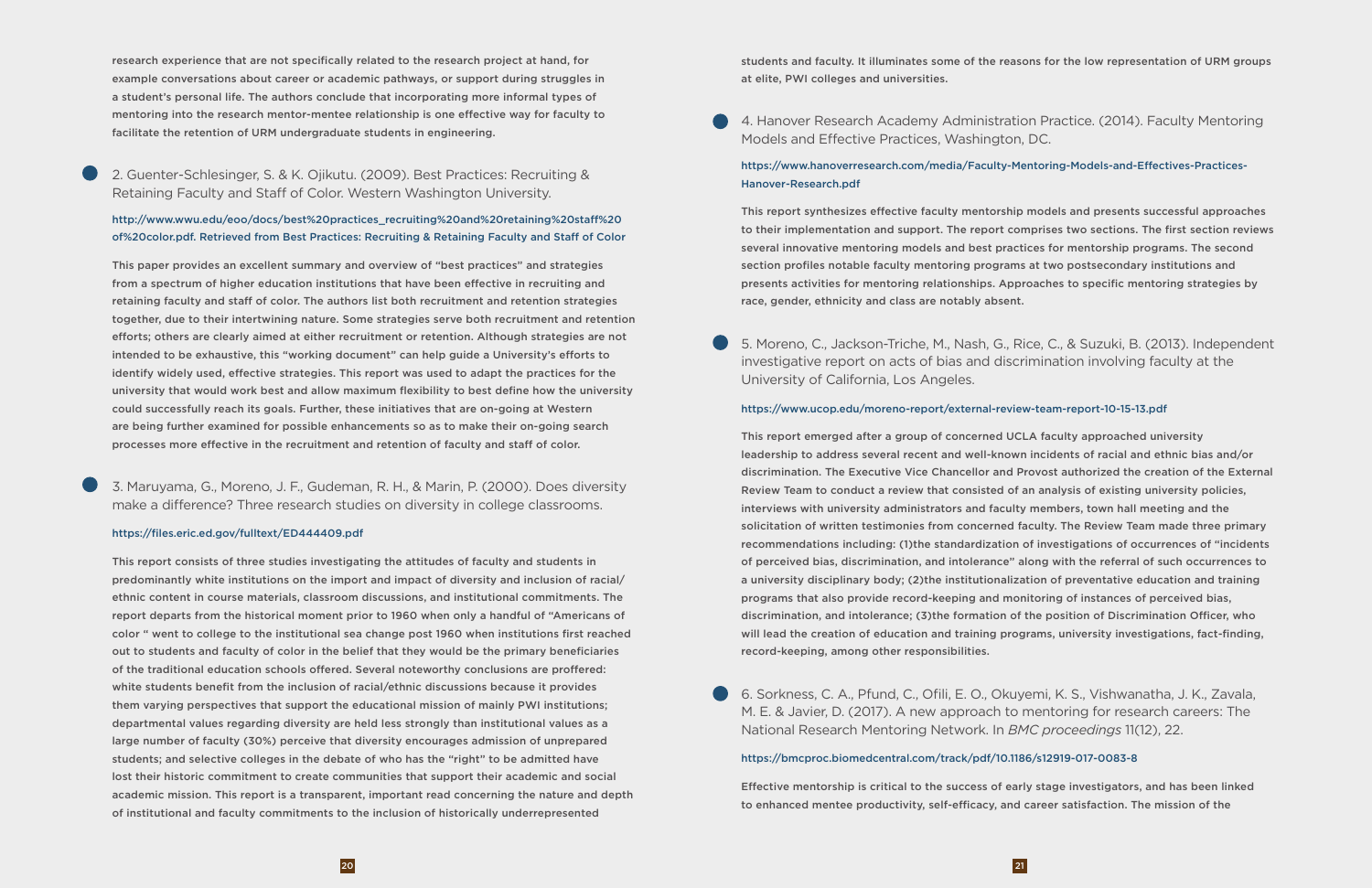National Research Mentoring Network (NRMN) is to provide all trainees across the biomedical, behavioral, clinical, and social sciences with evidence-based mentorship and professional development programming that emphasizes the benefits and challenges of diversity, inclusivity, and culture within mentoring relationships, and more broadly the research workforce. This paper describes the structure and activities of NRMN.

## 7. American Federation of Teachers. (2010). *Promoting Racial and Ethnic Diversity in the Faculty: What Higher Education Unions Can Do.*

#### https://www.aft.org/sites/default/files/facultydiversity0310.pdf

As generations of activists pushed back against a higher education system largely restricted to affluent white males, the campaign for racial and ethnic diversity in American colleges and universities gathered momentum in the mid-20 Century. The campaign was spurred by court-ordered desegregation, the grass-roots civil rights movement, the resulting Civil Rights and Voting Rights Acts, and the Great Society educational opportunity programs. However, African-Americans, American Indians, and Hispanics continue to be underrepresented among those who complete a bachelor's degree and advanced or professional degrees that are a prerequisite to faculty positions. Underrepresented racial and ethnic faculty groups continue to encounter obstacles in their job search because of two national factors: opposition to affirmative action and the national trend away from creating and filling full-time tenure-track faculty positions. Of the only 10.4 percent of faculty positions held by underrepresented racial and ethnic groups in 2007, 73 percent are contingent positions—which means that nearly threequarters of underrepresented faculty hold positions that do not provide them with adequate wages or benefits, job security, or meaningful academic freedom. The process of effectuating a diverse faculty and staff is an essential element in achieving a greater measure of economic and social justice in America.

8. Smith, D. G., Turner, C. S., Osei-Kofi, N. & Richards, S. (2004). Interrupting the usual: Successful strategies for hiring diverse faculty. *The Journal of Higher Education*, 75(2), 133-160.

#### https://www.jstor.org/stable/pdf/3838827.pdf

This study examines whether specific interventions account for the hiring of diverse faculty above and beyond hiring done in academic areas specifically focused on race and ethnicity. Using data from approximately 700 searches, the study investigates the hypothesis that at institutions with predominantly White populations, hiring of faculty from underrepresented groups (African-Americans, Latina/os, and American Indians) occurs when at least one of the following three designated conditions are met: (1) The job description used to recruit faculty members explicitly engages diversity at the department or subfield level: (2) An institutional "special hire" strategy, such as waiver of a search, target of opportunity hire, or spousal hire, is used; and (3) The search is conducted by an ethnically/racially diverse search committee.

9. Tsui, L. (2007). Effective strategies to increase diversity in STEM fields: A review of the research literature. *The Journal of Negro Education*, 555-581.

#### https://www.jstor.org/stable/pdf/40037228.pdf

This comprehensive synthesis presents the research evidence that exists for ten intervention strategies commonly adopted by programmatic efforts striving to increase diversity in science, technology, engineering, and mathematics (STEM) fields. The disproportionately low participation of African Americans, Native Americans, and Latinos in STEM fields is attributable to a number of factors, including barriers that are of a cultural (social expectations for different groups), structural (historical laws and regulations that barred the entry of minorities into education and employment), and institutional nature (discriminatory policies and practices). While societal transformations have reduced formal and legally sanctioned barriers, the lineage of accumulated deficit opportunities within a socially stratified society continues to exert its negative impact. Empirical support is presented for three model intervention programs: The Meyerhoff Program, Minority Engineering Program (MEP), and the Mathematics Workshop. The models are effective with historically underrepresented students. The article concludes with a discussion of recommendations for future action and research.

10. Turner, C. S. (Ed.). (2015). *Mentoring as Transformative Practice: Supporting Student and Faculty Diversity: New Directions for Higher Education, Number 171*. John Wiley & Sons.

In this anthology, women and scholars of color underscore the importance of supporting one another, within and across differences, as critical to the development of a diverse professoriate. This study emphasizes and highlights: the importance of mentorship; policies, processes, and practices that result in successful mentoring relationships; real life mentoring experiences to inform students, beginning faculty, and those who would be mentors; and evidence for policy makers about what works in the development of supportive and nurturing higher education learning environments. The guiding principles underlying successful mentorships, interpersonally and programmatically, presented here can have the potential to transform higher education to better serve the needs of all its members.

### 11. Turner, C. S. V. (2002). *Diversifying the faculty: A guidebook for search committee*s. Association of American Colleges and Universities.

#### https://files.eric.ed.gov/fulltext/ED465359.pdf

The guidebook addresses only one aspect of a much larger issue that AAC&U has made a centerpiece of its programming for more than a decade. Overcoming its own legacies of exclusion, how can higher education now tap the rich diversity within the United States as an education and civic resource? Yet despite stunning progress in diversifying the collegiate student body over the past four decades, the progress in diversifying the faculty has been discouraging. AAC&U is convinced that the majority of colleges & universities want to diversify their faculties racially and ethnically, but don't always know how. This guide serves as a remedy to that issue.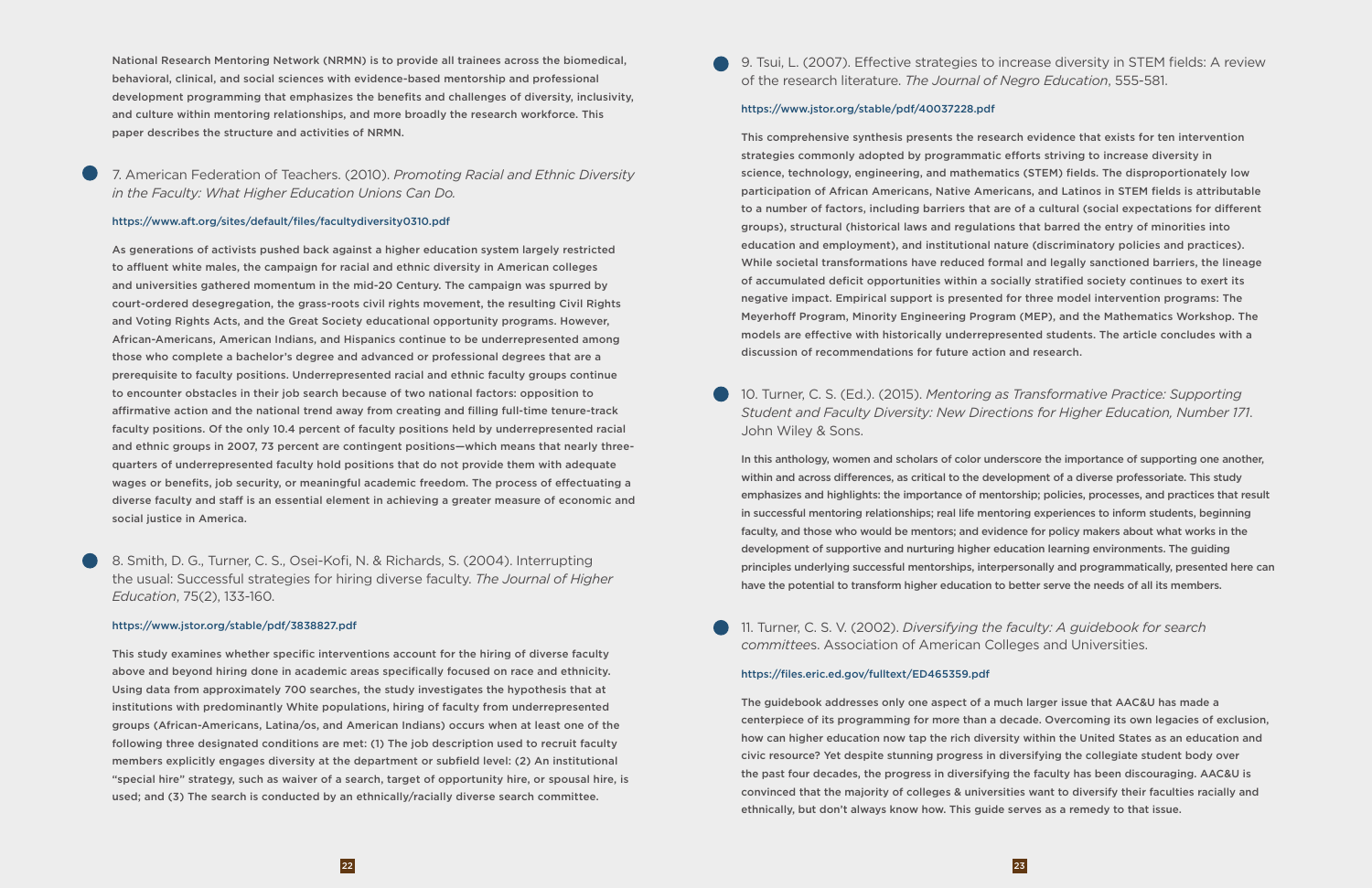12. United States. Department of Education. Office of Planning, Evaluation, and Policy Development. (2016). Advancing diversity and inclusion in higher education: Key data highlights focusing on race and ethnicity and promising practices.

#### https://www2.ed.gov/rschstat/research/pubs/advancing-diversity-inclusion.pdf

While highlighting the Obama Administration's efforts to promote diversity in institutions of higher education (rolled back under the Donald Trump administration), this report shows the continuing educational inequities and opportunity gaps in accessing and completing a quality postsecondary education. During the past 50 years, the U.S. has seen racial and ethnic disparities in higher education enrollment and attainment, as well as gaps in earnings, employment, and other related outcomes for communities of color. Gaps in college opportunity have contributed to diminished social mobility within the United States, and gaps in college opportunity are in turn influenced by disparities in students' experiences before graduating from high school. The participation of underrepresented students of color decreases at multiple points across the higher education pathway including at application, admission, enrollment, persistence, and completion. The interaction of race and ethnicity, family income, and parental education can influence educational and labor market outcomes. One key recommendation includes the enforcement of diversity across all levels of an institution. Research shows that campus leadership, including a diverse faculty, plays an important role in achieving inclusive institutions.

13. Whittaker, J. A., Montgomery, B. L., & Acosta, V. G. M. (2015). Retention of underrepresented minority faculty: Strategic initiatives for institutional value proposition based on perspectives from a range of academic institutions. *Journal of Undergraduate Neuroscience Educatio*n, 13(3), A136.

#### https://www.ncbi.nlm.nih.gov/pmc/articles/PMC4521729/pdf/june-13-136.pdf

The student and faculty make-up of academic institutions does not represent national demographics. Racial and ethnic minorities are disproportionately underrepresented nationally, and particularly at predominantly white institutions (PWIs). Although significant efforts and funding have been committed to increasing points of access or recruitment of underrepresented minority (URM) students and faculty at PWIs, these individuals have not been recruited and retained at rates that reflect their national proportions in all disciplines, but particularly in Science, Technology, Engineering, and Mathematics (STEM) disciplines. This reality represents a national crisis given a predicted shortage of workers in STEM disciplines based on current rates of training of all individuals, majority and URM, and the intersection of this limitation with persistent challenges in the recruitment, training, retention and advancement of URMs. An additional compounding factor is the increasingly disproportionate underrepresentation of minorities at higher professorial and administrative ranks. This factor thus limits the pool of potential mentors who may successfully shepherd URM students through STEM training and development. We address issues related to improving recruitment and retention of URM faculty that are applicable across a range of academic institutions. This study

offers specific recommendations, including identifying environmental barriers to diversity and implementing strategies for their amelioration, promoting effective and innovative mentoring, and addressing leadership issues related to constructive change for promoting diversity.

14. Woodrow Wilson National Fellowship Foundation. (2005). *Diversity & the Ph. D.: A Review of Efforts to Broaden Race & Ethnicity in US Doctoral Education*.

#### https://files.eric.ed.gov/fulltext/ED536864.pdf

This critical report focuses on educational attainment among African Americans and Hispanics because they are the largest underrepresented groups in higher education, relative to their presence in the nation's population. Similar patterns hold for the very small number of American Indians in doctoral education—just 133 out of nearly 26,000 citizen Ph.D.'s in 2003, comprising 0.5% of all U.S. doctoral recipients but 0.9% of the overall population. Asians, on the other hand, received 5.2% of all Ph.D.'s granted to U.S. citizens in 2003, when they represented 4.1% of the population, and are therefore not considered under-represented. Drawing on interviews with the leaders of 13 such programs, the report points to circumstances that increasingly impede their work. This report reveals the following findings: (1) Doctoral education's diversity record is poor. Despite some gains in recent years, by 2003 only 7 percent of all doctoral recipients were African American or Hispanic; (2) It is getting worse. Despite extraordinary support within and beyond academia for affirmative action admissions programs--as evidenced by the University of Michigan case--court challenges have had a significant chilling effect, resulting in a dilution of resources and a weakening of institutional will; (3) Though a large number of programs still bolster opportunities for minority students, there is no significant coalition that might attempt to coordinate efforts so that the overall national effort could become coherent; and (4) With a few exceptions, little data and only partial assessments are available Why be concerned with doctoral diversity? The reasons are practical, ethical, and intellectual. At the most pragmatic level, the nation must strengthen domestic doctoral education. The fact that so many more U.S. doctorates go to foreign students than to U.S. minority students raises another aspect of the issue: Educating the world's students while neglecting significant groups of the national population is a vast inequality at the highest academic level. This situation diminishes the value of American citizenship for too many of our citizens, and runs counter to the founding principles of the United States. Extensive, sharp and effective inclusionary recommendations are offered. One of the most important recommendations being: Race and economic need go together. These two efforts to even the playing field need not and should not be made oppositional and alternative, for such criteria as need or "first in family" will not provide anything akin to the same results in improving racial and ethnic diversity as programs frankly treating diversity as a goal.

15. Zellers, D. F., Howard, V. M., & Barcic, M. A. (2008). Faculty mentoring programs: Reenvisioning rather than reinventing the wheel. *Review of educational research*, 78(3), 552-588.

http://journals.sagepub.com/doi/pdf/10.3102/0034654308320966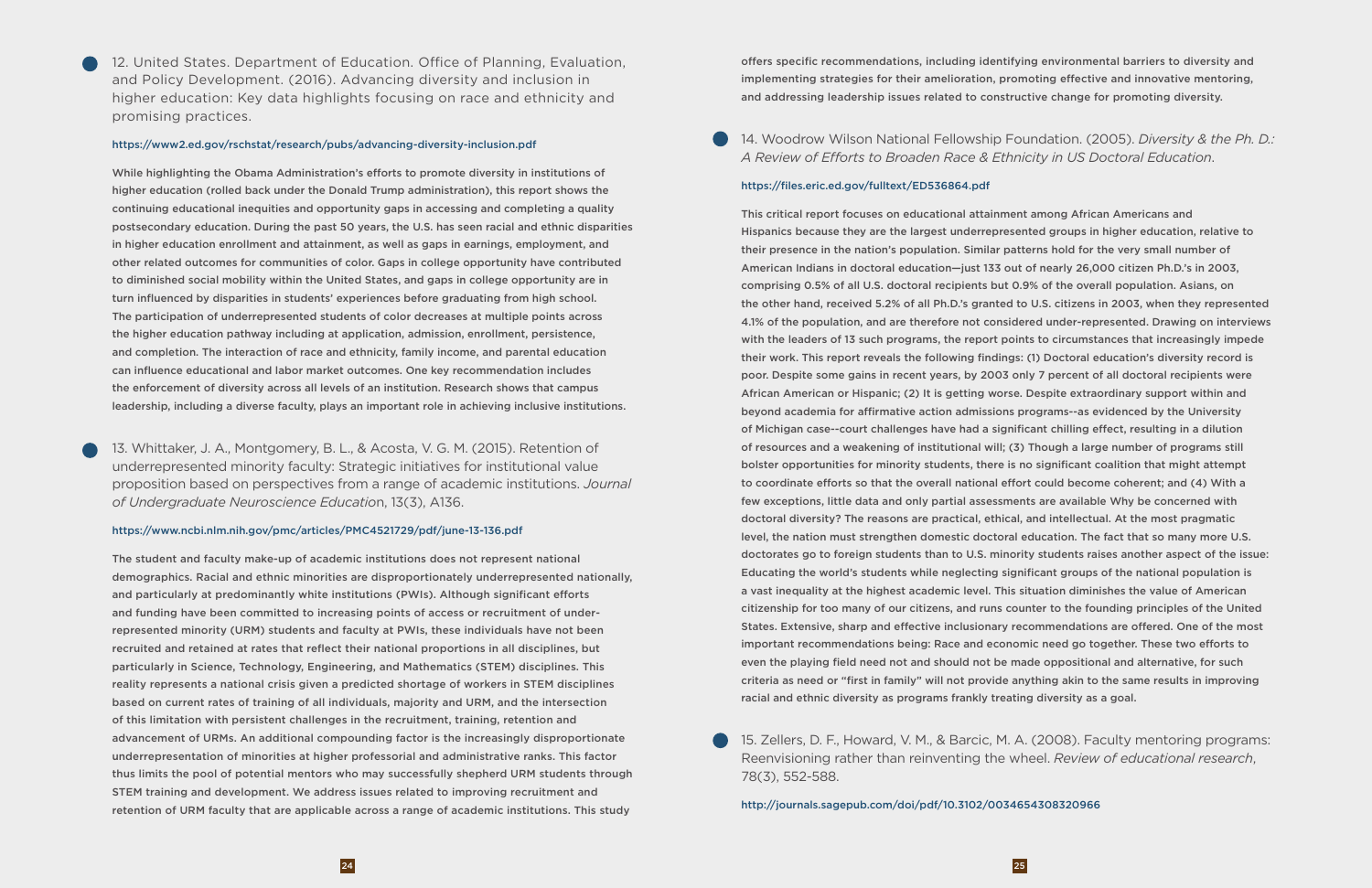<span id="page-15-0"></span>A comprehensive review that traces the historical evolution of mentoring programs in the United States in business and academe. It provides insights on the challenges associated with the study of mentoring, and identifies the limited research-based studies of faculty mentoring programs that currently inform our understanding of this practice in American Higher Education. The findings indicate that the sophistication of research has not advanced over the past decade. However, evidence does suggest that academe should be cautious in overgeneralizing the findings of studies conducted in corporate cultures. Although mentoring is recognized to be contextual, only recently have investigators considered the impact of organizational culture on the effectiveness of corporate mentoring programs. More rigorous investigation of this practice in higher education is warranted. As more studies point to the need to foster an employment culture that supports mentoring, understanding faculty mentoring programs within the context of their academic cultures is critical.

# ESSENTIAL READINGS ON PROMOTING GENDER EQUITY IN HIGHER EDUCATION: 2001-2018

1. ADVANCE Program, University of Michigan. (2004). *Gender in Science and Engineering Report*. Subcommittee on Faculty Recruitment, Retention, and Leadership.

#### https://advance.umich.edu/wp-content/uploads/2018/09/GSE-FacRecruitment-2004.pdf

From the Gender in Science and Engineering Committee, the Provost and the Vice President for Academic Affairs at the University of Michigan mandated the formation of the Subcommittee on Recruitment, Retention and Leadership. The subcommittee found substantial variation in the amount of documentation that supports policies and procedures at the institutional and unit (school/college) level. One of the key findings was the importance of proactive and

The selected readings provide a glimpse of how researchers have approached the question of gender discrimination and gender equity in higher education. Much of the literature on gender equity has focused on the experiences of and challenges facing white women. However, more recently there has been a modest upsurge of intersectional analysis of gender, ethnicity, and race in higher education as scholars focus on the work and social lives of historically underrepresented women and women of color faculty.

vigorous programs for assistance in dual career situations as a critical component of any policy recommendation designed to improve diversity in the science and engineering faculty. Emphasizing interdisciplinarity as one of the distinctive hallmarks of the University's academic landscape could be an important tool to increase the diversity and excellence of the faculty, particularly in science and engineering. The principle recommendations span hiring, the Provosts Faculty Initiative Program (PFIP), dual career policies, structural mentoring mechanisms, pathways to leadership, and faculty retention processes at the University of Michigan.

2. Howard, E. & Gagliardi, G. (2018). *Leading the Way to Parity: Preparation, Persistence, and the Role of Women Presidents.* Washington, DC: American Council on Education.

#### https://www.acenet.edu/Documents/Leading-the-Way-to-Parity.pdf

The American College President Study 2017 (ACPS) shows a growing population of women presidents who bring years of experience and preparation to the position. Many are uniquely qualified as representatives of their institutions, having served before their presidency in provostships and other academic administration positions on their campuses. They bring training from formal pathways, such as PhD and EdD programs, as well as professional development from leadership programs designed for higher education administrators. The current picture of women presidents shows the highest representation of women presidents in associate colleges and the lowest representation of women presidents in doctorate-granting institutions. The average age of presidents does not differ substantially between women and men, nor does the representation of women minority presidents compared to men minority presidents. In the 2016 ACPS survey, women made up 30.1 percent of the population of presidents, up about four percentage points since the 2011 survey (26.4 percent). The percentage of women presidents completing the survey has roughly tripled since the initial survey in 1986—9.5 percent to 30.1 percent, and, if the proportion of women presidents continues increasing at the same annual growth rate (3.9 percent), gender parity in the presidency will occur by 2030. The report concludes with several recommendations such as engage in formal mentoring to identify and groom future women presidents, and support and advance women to become chief academic officers, a key stepping stone to the presidency for women, among others.

3. American Association of University Women. (2015). Solving the Equation: *The Variables for Women's Success in Engineering and Computin*g. Washington, DC.

#### https://www.aauw.org/research/solving-the-equation/

The dramatic increase in girls' educational achievements in scientific and mathematical subjects has not been matched by similar increases in the representation of women working as engineers and computing professionals. Just 12 percent of engineers are women, and the number of women in computing has fallen from 35 percent in 1990 to just 26 percent today. The numbers are especially low for Hispanic, African American, and American Indian women. Black women make up 1 percent of the engineering workforce and 3 percent of the computing workforce, while Hispanic women hold just 1 percent of jobs in each field. American Indian and Alaska Native women make up just a fraction of a percent of each workforce. In this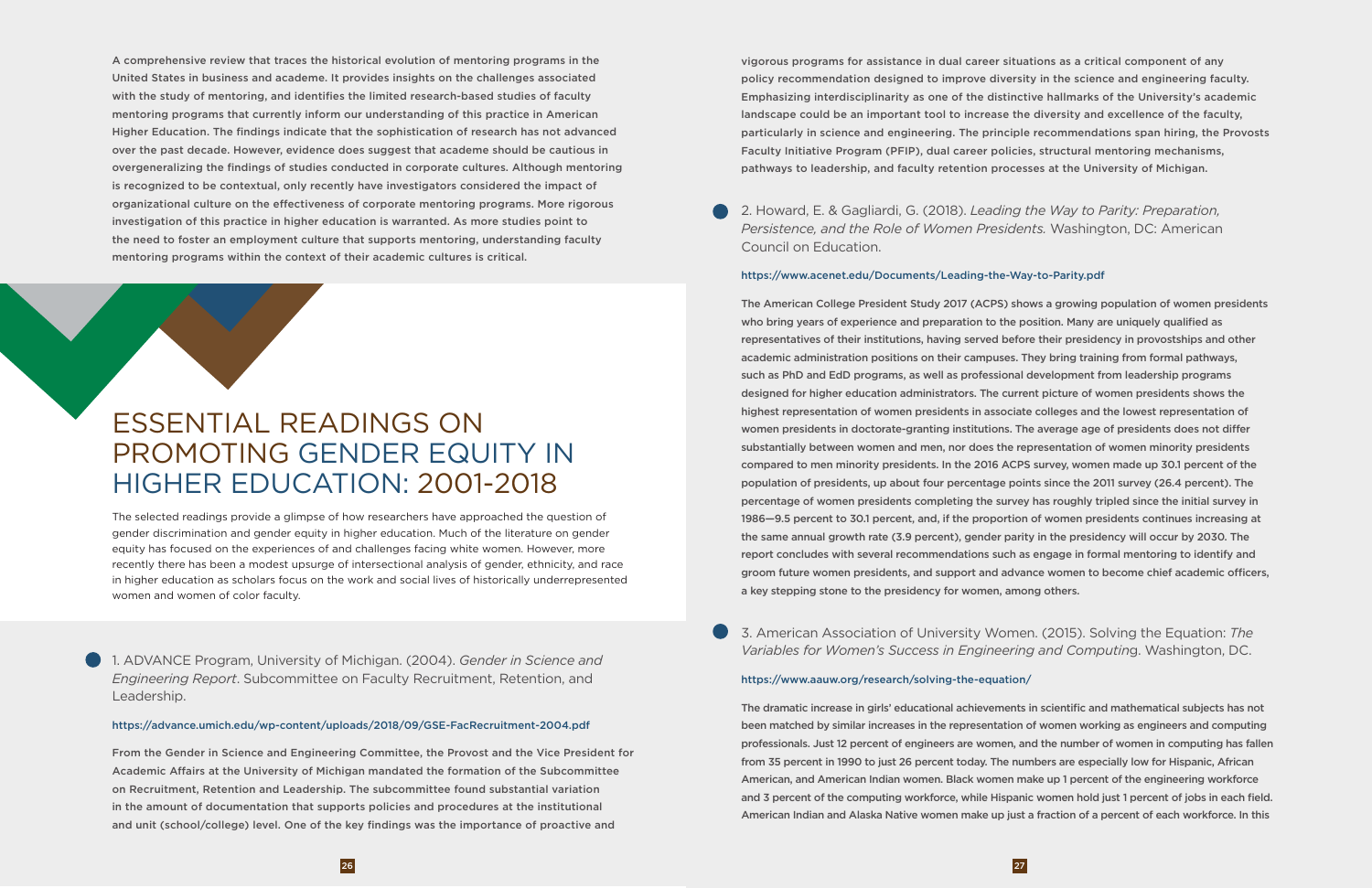report, barriers to increasing the STEM workforce for women including underrepresented women are noted and solutions for increasing representation and persistence are proposed.

4. Johnson, H. L. (2016). Pipelines, pathways, and institutional leadership: An update on the status of women in higher education. *Washington, DC: American Council on Education*.

#### http://www.acenet.edu/news-room/Documents/HES-Pipelines-Pathways-and-Institutional-Leadership-2017.pdf

In the effort to advance women's leadership in higher education, this study exposes the patterns of gender bias. The data is presented in the form of helpful infographics, effectively explicate income disparities and the lack of female representation among the ranks of university presidents. More specifically, the key findings of the report demonstrate that women make a little more than 25% of all faculty and approximately 15% of presidents of doctoral degree granting programs, despite making up half of all college students. In addition, in 2009 female faculty members earned 82% of what male faculty members. The report includes updated data on women in higher education leadership to a previously published version. However, the data are not disaggregated by race and ethnicity of women leaders.

5. Mason, M. A., Wolfinger, N. H. & Goulden, M. (2013). *Do babies matter?: Gender and family in the ivory tower*. Rutgers University Press.

#### https://www.bookdepository.com/Do-Babies-Matter-Mary-Ann-Mason/9780813560809

This book is the first comprehensive examination of the relationship between family formation and the academic careers of men and women. The new generation of scholars differs in many ways from its predecessor of just a few decades ago. Academia once consisted largely of men in traditional singleearner families. Today, men and women fill the doctoral student ranks in nearly equal numbers and most will experience both the benefits and challenges of living in dual-income households. However, changes to the structure and culture of academia have not kept pace with young scholars' desires for work-family balance. Individual chapters examine graduate school, how recent PhD recipients get into the academic game, the tenure process, and life after tenure. Concrete strategies are suggested for transforming the university into a family-friendly environment at every career stage.

6. National Academies of Sciences, Engineering, and Medicine. (2018). *Sexual Harassment of Women: Climate, Culture, and Consequences in Academic Sciences, Engineering, and Medicine*. Washington, D.C.: National Academies Press.

#### https://www.nap.edu/catalog/24994/sexual-harassment-of-women-climate-culture-andconsequences-in-academic

8. Ong, M., Wright, C., Espinosa, L., & Orfield, G. (2011). Inside the double bind: A synthesis of empirical research on undergraduate and graduate women of color in science, technology, engineering, and mathematics. *Harvard Educational Review*, 81(2), 172-209.

System-wide changes to the culture and climate in higher education are needed to prevent and effectively respond to sexual harassment. There is no evidence that current policies, procedures, and approaches—which often focus on symbolic compliance with the law and on avoiding liability—have resulted in a significant reduction in sexual harassment.

Across all industry sectors, occupations, races, ethnicities, and social classes, sexual harassment undermines women's professional and educational attainment and their mental and physical health. For women faculty in science, engineering, and medicine, the professional outcomes from being sexually harassed include stepping down from leadership opportunities to avoid the perpetrator, leaving their institution, and leaving their field altogether. The cumulative effect of sexual harassment is significant damage to research integrity and a costly loss of talent in academic sciences, engineering, and medicine.

7. National Research Council. (2010). *Gender differences at critical transitions in the careers of science, engineering, and mathematics faculty*. National Academies Press.

#### https://www.nap.edu/catalog/12062/gender-differences-at-critical-transitions-in-the-careers-ofscience-engineering-and-mathematics-faculty

This book presents new and surprising findings about career differences between female and male full-time, tenure-track, and tenured faculty in science, engineering, and mathematics at the nation's top research universities. Much of this congressionally mandated book is based on two unique surveys of faculty and departments at major U.S. research universities in six fields: biology, chemistry, civil engineering, electrical engineering, mathematics, and physics. A departmental survey collected information on departmental policies, recent tenure and promotion cases, and recent hires in almost 500 departments and included a stratified, random sample of about 1,800 faculty. Data were collected on demographic characteristics, employment experiences, and the allocation of institutional resources such as laboratory space, professional activities, and scholarly productivity. This book paints a timely picture of the status of female faculty at top universities, clarifies whether male and female faculty have similar opportunities to advance and succeed in academia, challenges some commonly held views, and poses several questions still in need of answers.

#### http://hepg.org/her-home/issues/harvard-educational-review-volume-81-number-2/herarticle/asynthesis-of-empirical-research-on-undergraduate

The current underrepresentation of women of color in STEM fields represents an unconscionable underutilization of our nation's human capital and raises concerns of equity in the U.S. educational and employment systems. The authors refute the pervasive myth that underrepresented minority women are less interested in pursuing STEM fields and present a complex portrait of the myriad factors that influence the undergraduate and graduate experiences of women of color in STEM fields. Synthesis of 116 works of nearly forty years of scholarship on the postsecondary educational experiences of women of color in science, technology, engineering, and mathematics (STEM)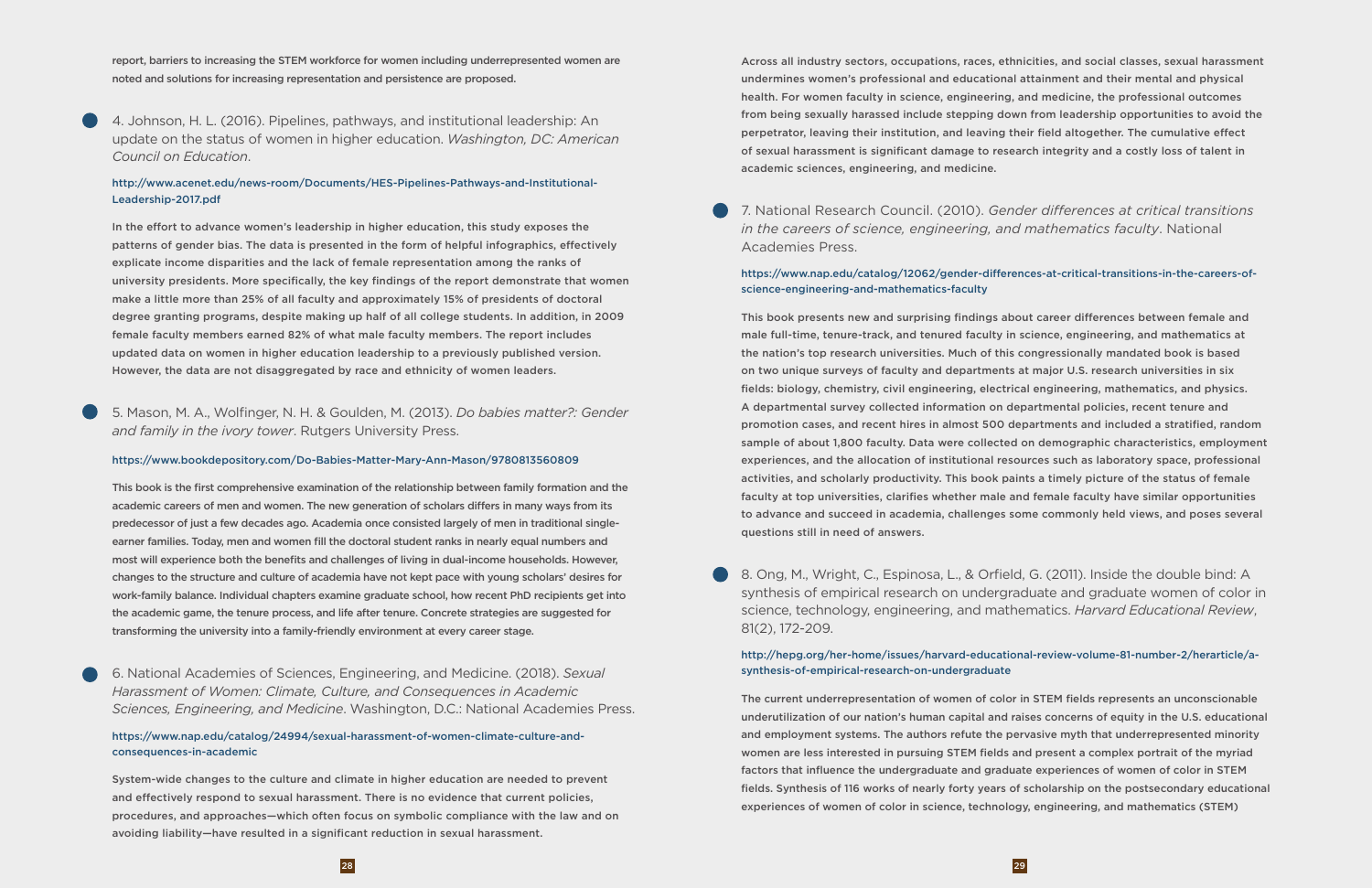provides insight into the factors that influence the retention, persistence, and achievement of women of color in STEM fields. The policy implications of their findings and identification of gaps in the literature provide a knowledge base for educators, policy makers, and researchers to continue the mission of advancing the status of women of color in STEM.

9. Spalter-Roth, R., & Van Vooren, N. (2012). Mothers in pursuit of ideal academic careers. *American Sociological Association*.

#### http://citeseerx.ist.psu.edu/viewdoc/download?doi=10.1.1.303.9775&rep=rep1&type=pdf

Authors use "data from their PhD-10 survey to investigate whether gender and parental status affected the likelihood of obtaining an ideal versus an alternative career during the first 10 years post-PhD. The new brief follows recent research that examines racial and ethnic differences in obtaining "ideal" versus "alternative" careers. Findings: Women sociologists with children are equally likely to have "ideal" careers as men with children and childless men. Mothers are seven times as likely to have ideal careers as fathers, childless men, childless women, when provided with departmental resources and have attended prestigious graduate schools. Mothers are more likely than fathers to use work/family policies."

10. Turner, C. S. V., & González, J. C. (2011). Faculty women of color: The critical nexus of race and gender. *Journal of Diversity in Higher Education*, 4(4), 199.

#### http://psycnet.apa.org/buy/2011-17452-001

This article examines the experiences of faculty women of color at predominately White public research extensive universities. In the wake of legal challenges to affirmative action, the study questions were, "What are the lived experiences of faculty women of color in predominately White institutions?" and "What are the implications of legal challenges to affirmative action, such as Gratz and Grutter, for faculty women of color and their institutions?" Focus groups were conducted with 51 faculty women of color from a wide range of disciplines, geographic regions and ranks to further understand their experiences, feelings, and reactions in light of the affirmative action cases. One major finding is that faculty women of color across three disciplinary areas STEM, Social, Behavioral, and Economic Sciences [SBE], and Humanities/Arts) experience a knowledge gap regarding the impact of public policies on their everyday lives. Faculty women of color, along with experiencing the typically documented conditions of tokenism, also report that communication about diversity initiatives and resources on their own campuses was extremely uneven and idiosyncratic.

11. Sims-Boykin, S. D., Zambrana, R. E., Williams, K. P., Salas-Lopez, D., Sheppard, V., & Headley, A. J. (2003). Mentoring underrepresented minority female medical school faculty: momentum to increase retention and promotion. *J Assoc Acad Minor Phys*, 14(1), 15-18.

Underrepresented minority (URM) groups constitute only 3% of United States medical school faculty. Significant barriers remain to the advancement of URM faculty members at academic medical institutions. Mentoring is a viable way to improve the academic productivity and ultimate promotion of URM faculty. This report describes important lessons learned about mentoring from the unique perspective of five URM women, and systematically chronicles these women's perspectives of mentoring. Several common elements emerged as being necessary for an effective mentoring relationship: trust, understanding of the minority experience, positive regard/validation, and availability of time. The respondents noted that when present these elements facilitated mentoring. These findings can be utilized at all academic institutions to improve the quality of mentoring, which should, in turn, increase the retention, persistence and promotion of URM faculty.

12. Williams, J., Phillips, K. W., & Hall, E. V. (2014). *Double jeopardy?: Gender bias against women of color in science*. Hastings College of the Law, Center for Work Life Law.

#### http://www.uchastings.edu/news/articles/2015/01/double-jeopardy-report.pdf

The current body of knowledge on gender bias has focused almost exclusively on the experiences of White women. This report examines the experiences of 60 women scientists: Black (26), Latino (32), Native American (2) Asian (45), mixed race, and other women. Four major patterns of gender bias are discussed: prove it again; tightrope of gender characteristics; the maternal wall defined as motherhood decisions; and tug of war (conflict among women). The report describes how each of the patterns are differently experienced by each racial/ethnic group. The report concludes that we know little about how racial bias is experienced in science. Moreover, an important set of effective practices are included (in their own words) "to help the wellintentioned people working to retain women in STEM to forge new, more inclusive conversations in which women's varied experiences feel honored.....".

13. Wong, E. Y., Bigby, J., Kleinpeter, M., Mitchell, J., Camacho, D., Dan, A. & Sarto, G. (2001). Promoting the advancement of minority women faculty in academic medicine: The National Centers of Excellence in Women's Health. *Journal of women's health & gender-based medicin*e, 10(6), 541-550.

#### https://www.liebertpub.com/doi/pdfplus/10.1089/15246090152543120

Minority physicians provide care in a manner that promotes patient satisfaction and meets the needs of an increasingly diverse U.S. population. Minority medical school faculty bring diverse perspectives to research and teach cross-cultural care. However, men and women of color remain underrepresented among medical school faculty, particularly in the higher ranks. National data show that although the numbers of women in medicine have increased, minority representation remains essentially static. Studying minority women faculty as a group may help to improve our understanding of barriers to diversification. Six National Centers of Excellence in Women's Health used a variety of approaches in addressing the needs of this group. Recommendations for other academic institutions include development of key diversity indicators with national benchmarks, creation of guidelines for mentoring and faculty development programs, and support for career development opportunities.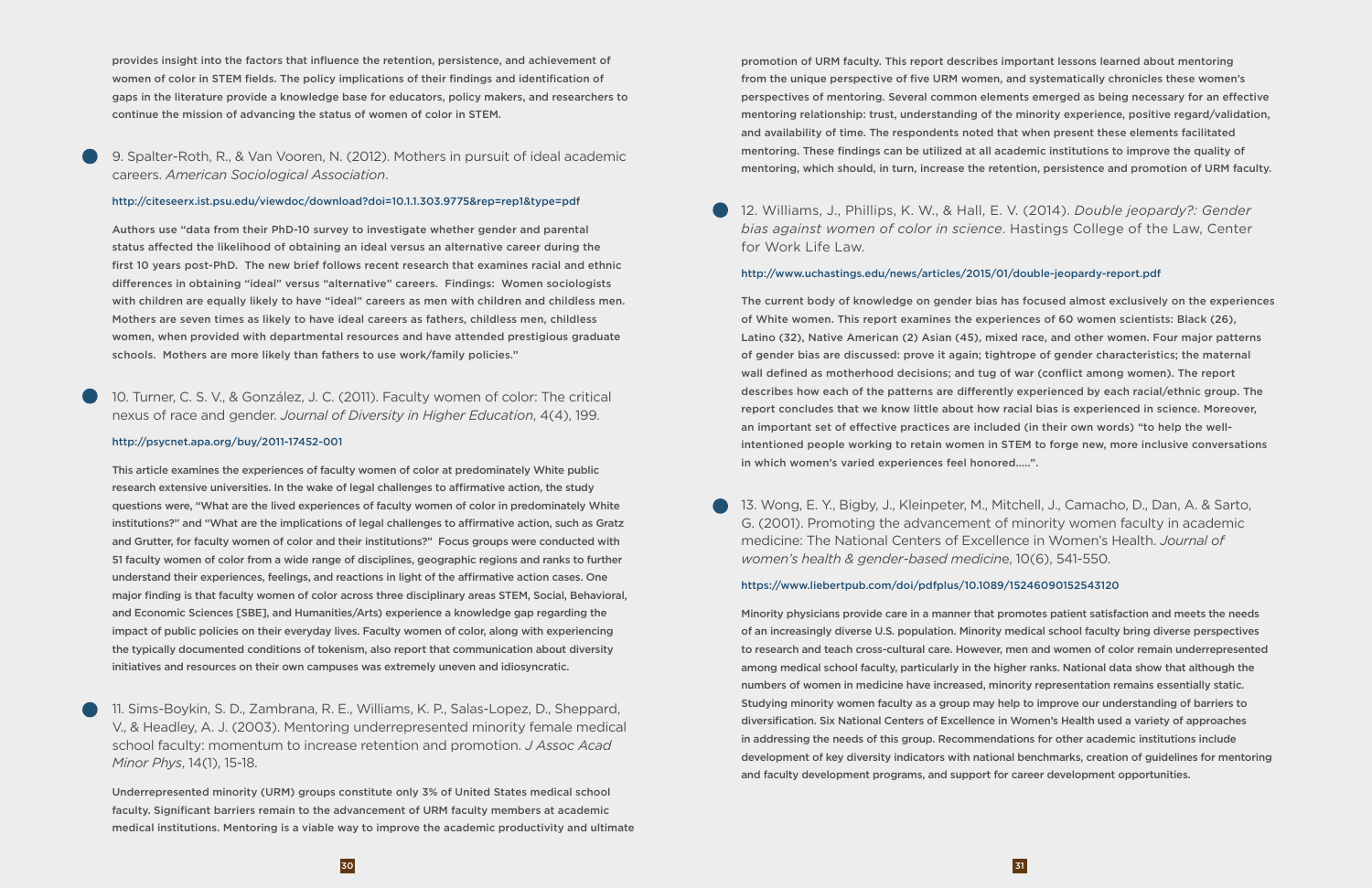<span id="page-18-0"></span>14. Work Life Law. (2013). Effective policies and programs for retention and advancement of women in academia. San Francisco: UC Hastings College of the Law - The Center for Work Life Law.

#### https://worklifelaw.org/publication/effective-policies-and-programs-for-retention-andadvancement-of-women-in-academia/

This comprehensive report draws on a significant body of knowledge on women and work with the basic premise that women are an undervalued and underutilized asset in higher education. It provides effective family-responsive policies and programs to further facilitate gender equity in recruiting, retaining, and advancing women faculty. The examples of existing institutional policies and practices address parental leave, dual career support, mentoring and networking programs, childcare, alternative career tracks, bias in the hiring and promotion processes, benefit programs, and other pertinent topics. Their website contains a rich set of resources for women in a variety of fields including higher education.

### 15. Xie, Y. & Shauman, K. (2003). Women in science: Career processes and outcomes. Cambridge, Mass.: Harvard University Press.

#### http://www.hup.harvard.edu/catalog.php?isbn=9780674018594

Women in Science provides a systematic account of how U.S. youth are selected into and out of science education in early life, and how social forces affect career outcomes later in the science labor market. While attesting to the progress of women in science, the book reveals continuing gender differences in mathematics and science education and in the progress and outcomes of scientists' careers. The authors explore the extent and causes of gender differences in undergraduate and graduate science education, in scientists' geographic mobility, in research productivity, in promotion rates and earnings, and in the experience of immigrant scientists. They conclude that the gender gap in parenting responsibilities is a critical barrier to the further advancement of women in science. This earlier report did not include historically underrepresented women.

1. Acosta-Belén, E. & Bose, C. E. (2012). Unfinished business: Latino faculty and diversity in the SUNY System. NYLARNet (New York Latino Research and Resources Network) Report. University at Albany: SUNY.

#### https://www.albany.edu/wwwres/nylarnet/Enlaces%20Latinos%20NYLARNet%20newsletter.pdf

This report using extensive data sources documents and assesses the hiring and retention of Latino faculty at a selected sample of State University of New York (SUNY) institutions. The major conclusions about the status of underrepresented minority faculty in the SUNY system are: the hiring of Latino faculty within SUNY is far from keeping pace with the changing demographics of New York State and U.S.; the progress in hiring and retaining faculty from underrepresented minorities has been slow, especially in regards to Latino/as; and the hiring of women faculty members has progressed more than other group of SUNY faculty, especially for White women. Recommendations proposed: SUNY should develop consistent ways of collecting, reporting and monitoring data on minority faculty over a specific time period; and, develop effective strategic hiring and retention plans for Latino faculty. (Report is not available online)

# ESSENTIAL READINGS ON PROMOTING EQUITY IN HIGHER EDUCATION FOR HISTORICALLY UNDERREPRESENTED MINORITY GROUPS4: 2002-2019

This selection of 20 readings outlines important arguments, data, and recommendations in the debates about promoting equity of historically underrepresented groups in colleges and universities across the U.S. Based on relevant empirical research and URM experiences the readings poignantly address the institutional, interpersonal, and systemic challenges that confront underrepresented minorities (faculty and students) throughout the higher education pathway.

<sup>4</sup> Historically underrepresented minority (URM) refers to African Americans with a history of intergenerational slavery in the U.S., and Mexican American, Puerto Rican, and American Indian Alaska Native faculty who are part of the domestic talent pool and considered underrepresented due to their historic and contemporary underrepresentation in the academy, relative to their proportion in the general U.S. population. Although AIAN faculty share many of the same barriers to success as URM colleagues, their unique status as Tribal peoples and their relationship to settler colonialism pose particular challenges and resistance strategies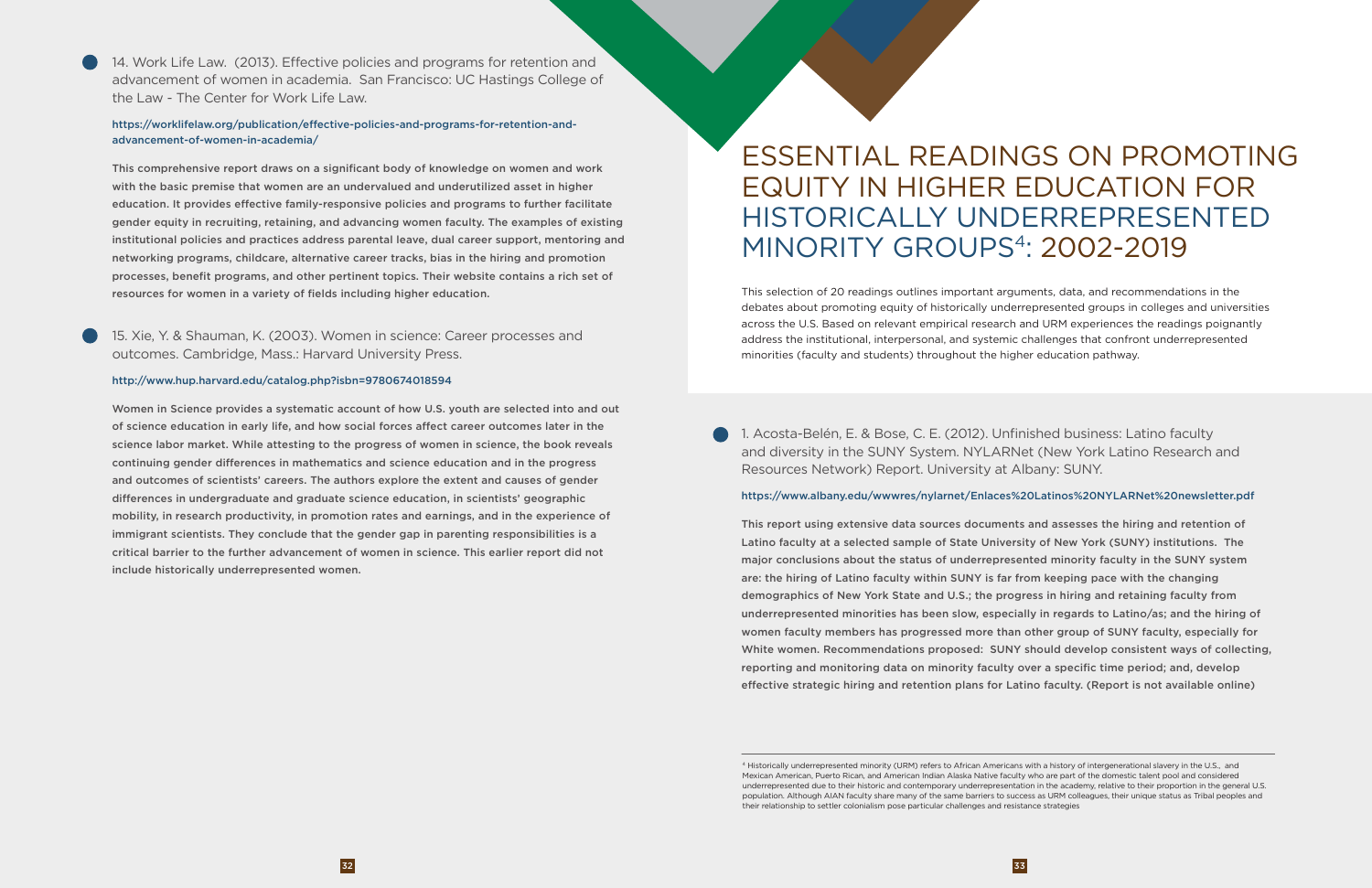2. Barrett, T. G. & Smith, T. (2008). Southern coup: Recruiting African American faculty members at an elite private Southern research university. *American Educational Research Journal*, 45(4), 946-973.

#### https://www.jstor.org/stable/pdf/27667159.pdf

Competition for highly qualified African American faculty members among elite universities in the United States remains keen. Two of the most successful research universities at recruiting African American faculty members are located in the Southeast. Employing a conceptual framework grounded in organizational culture and climate literature, this qualitative study identifies sets of tangible, intangible, and non-work-related factors that influenced the decisions of 12 African American faculty members in several disciplines to accept positions at an elite private research university in the Southeast. Participants identified other factors not included in the framework that also played significant roles in their decisions to accept positions at this university. Understanding such factors may assist other elite research universities in developing recruiting strategies to compete more effectively for African American faculty members.

3. Brunsma, D. L., Embrick, D. & Shin, J. H. (2017). Graduate students of color: Race, racism, and mentoring in the white waters of academia. *Sociology of Race and Ethnicity*, 3(1), 1-13.

#### http://journals.sagepub.com/doi/abs/10.1177/2332649216681565

The graduate student experience can be a time of great stress, insecurity, and uncertainty. Overwhelmingly, studies verify that good mentoring is one of the best indicators of graduate student success. This literature review outlines in detail previous research that attest to these experiences, and pay specific attention to the experiences of students of color. The literature suggests that academia, in general, and sociology, in particular, does not do a good job of mentoring graduate students of color. An overview of graduate student experiences and the mentoring side of the equation, informs respecting reasons that might explain variations in how students are mentored in higher education. Recommendations on what faculty and departments can do to address the inadequate mentoring of graduate students of color are presented.

4. Castañeda, M., Zambrana, R. E., Marsh, K., Vega, W., Becerra, R., & Pérez, D. J. (2015). Role of institutional climate on underrepresented faculty perceptions and decision making in use of work–family policies. *Family Relations*, 64(5), 711-725.

#### https://onlinelibrary.wiley.com/doi/abs/10.1111/fare.12159

Institutional challenges that underrepresented minority (URM) faculty perceive in higher education with use of workplace-family support policies are examined. Evidence reveals that faculty encounter differences in access to information and explanations of how to use workplace–family statutes. A qualitative study of 58 URM faculty highlighted five particularly notable themes: (a) faculty perceptions of how the institution views their family caregiving responsibilities, (b) inadequate compensation matters in the utilization of formal policies, (c) informal policies are often inaccessible and invisible, (d) social networks affect the inclusiveness of work–family institutional practices, and (e) fear of being regarded as a "red flag" constrains decisions regarding the use of policies. If administrators are to successfully implement equity, and inclusion and retain URM faculty, institutions need to pay particular attention to how URM faculty experience the academic climate regarding work–family balance.

5. Cook, E. D., & Gibbs, H. R. (2009). Diverse academic faculty: A precious resource for innovative institutions. In Faculty Health in Academic Medicine: *Physicians, Scientists, and the Pressures of Success* (pp. 93-111). Humana Press.

#### https://link.springer.com/chapter/10.1007/978-1-60327-451-7\_8

Diverse academic faculty contribute unique perspectives and experiences that lead to creative growth of academic centers. Although the US population has become more diverse, academic faculty remain primarily heterosexual, able bodied, white, and male. These centers risk losing touch with the population at large and the issues they face. It is important to recruit and retain diverse academic faculty since they train future scientists and physicians who will make discoveries and apply treatments to the entire population. There is a paucity of data about diverse academic faculty and their unique additional stressors impacting on faculty health. In this chapter stressors as they apply to race and ethnicity and faculty with disabilities are discussed. Further, the important associations between marginalization, isolation, and silence experienced by diverse faculty and the stress that follows, are also examined.

6. Gutiérrez y Muhs, G., Niemann, Y. F., González, C. G., & Harris, A. P. (2012). *Presumed incompetent*: The intersections of race and class for women in academia.

#### https://upcolorado.com/utah-state-university-press/item/2338-presumed-incompetent

Presumed Incompetent is a path breaking account of the intersecting roles of race, gender, and class in the working lives of women faculty of color. Through personal narratives and qualitative empirical studies, more than 40 authors expose the daunting challenges faced by academic women of color as they navigate the often hostile terrain of higher education, including hiring, promotion, tenure, and relations with students, colleagues, and administrators. The narratives are filled with wit, wisdom, and concrete recommendations, and provide a window into the struggles of professional women in a racially stratified but increasingly multicultural America.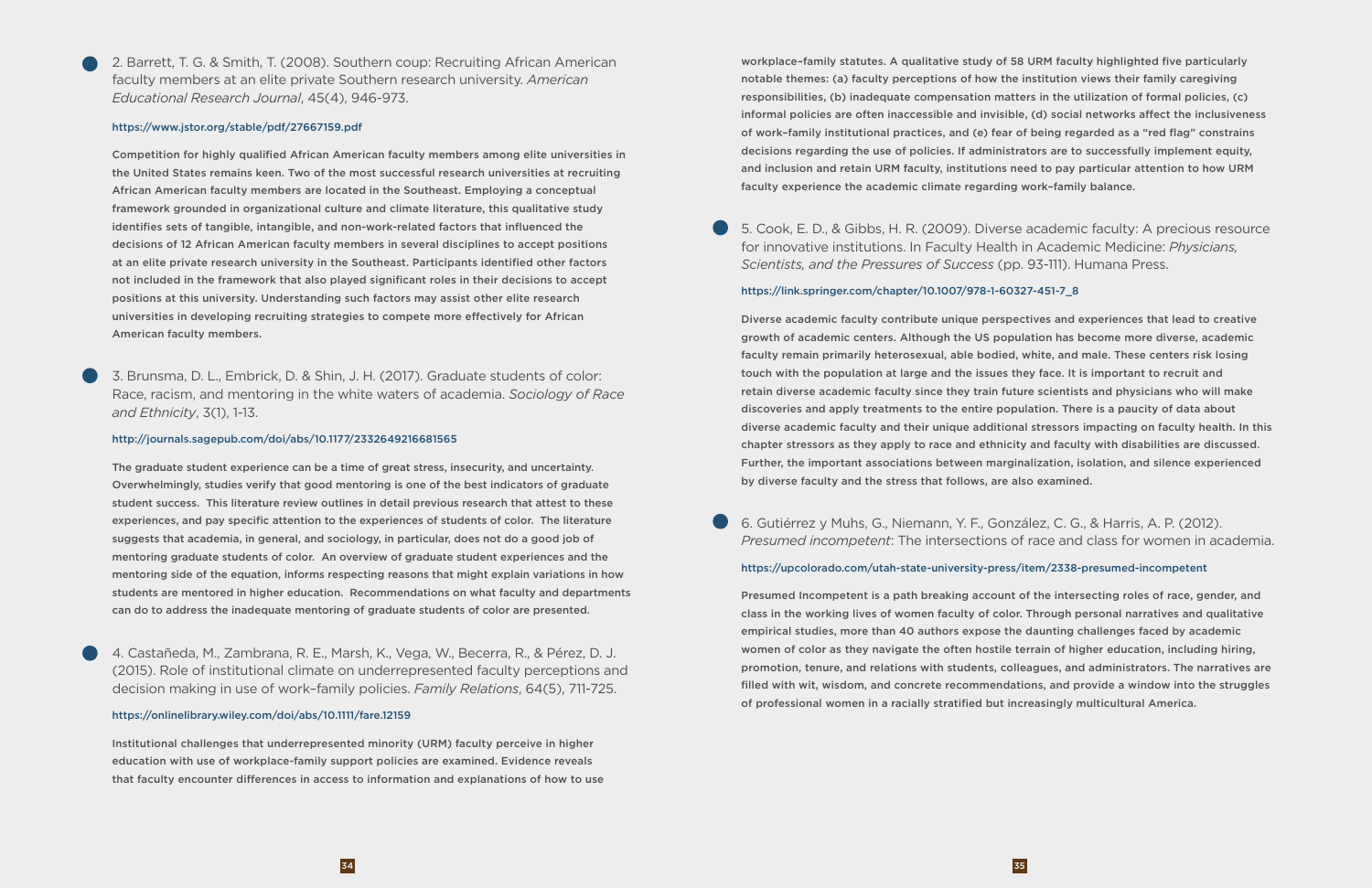7. Hassouneh, D., Lutz, K. F., Beckett, A. K., Junkins, E. P., & Horton, L. L. (2014). The experiences of underrepresented minority faculty in schools of medicine. *Medical Education Online*, 19, 10.3402/meo.v19.24768.

#### http://doi.org/10.3402/meo.v19.24768

The study collected data through in-person and telephone interviews with 25 historically underrepresented faculty in academic medicine. The terms 'faculty of color' and 'underrepresented minority faculty' (URM) refer to two overlapping but distinct groups. The former includes Asians who are minorities in the US population but not in medicine. Two processes were identified that contribute to a greater understanding of the experiences of respondents: patterns of exclusion and control, and surviving and thriving. In response to exclusion and control, faculty of color survive, thrive, or both, depending on risk and protective conditions and context. Exclusion and control are processes that restrict or limit faculty of color's influence on school cultures. Data show that mentorship was the most frequently reported protective condition. The study concludes that strong support from leaders, mentors, and peers to nurture and protect faculty of color in schools of medicine is needed to counteract the negative effects of racism, and promote the positive effects this group has on diversity and excellence in medical education. Specific strategies for survival and success are proffered.

8. Henderson, L. & Herring, C. (2013). Does critical diversity pay in higher education? Race, gender, and departmental rankings in research universities. *Politics, groups and identities*. 1(3), 293-310.

#### https://www.tandfonline.com/doi/abs/10.1080/21565503.2013.818565

"Critical diversity" is the equal inclusion of people from varied backgrounds on a parity basis throughout all ranks and divisions of an organization. The critical diversity perspective argues that as organizations become more diverse, they benefit relative to their competitors. Using data from the 2011 National Academy of Sciences (NAS) Rankings of U.S. Research Universities, this paper examines whether racial and gender diversity "pay" in terms of the rankings of academic programs at research universities. The NAS data set consists of several indicators relating to research productivity, student support and outcomes, and program diversity from over 5000 doctoral programs at US research universities. Net of factors such as publication rates, grants, scholarly awards, program size, region, and whether the institution is public or private, racial and gender diversity among faculty and students at research universities are positively associated with departmental rankings. Implications of these findings for diversity in higher education are discussed.

9. Kaiser, C.R., Major, B., Jurcevic, I. Dover, T. L., Brady, L. M. & Shapiro, J.R. (2013). Presumed fair: Ironic effects of organizational diversity structures. *Journal of Personality and Social Psychology*, 104(3), 504-19.

#### http://psycnet.apa.org/doi/10.1037/a0030838

The hypothesis that the presence (vs. absence) of organizational diversity structures causes high-status group members (Whites, men) to perceive organizations with diversity structures as procedurally fairer environments for underrepresented groups (racial minorities, women), was tested. This illusory sense of fairness derived from the mere presence of diversity structures causes high-status group members to legitimize the status quo by becoming less sensitive to discrimination targeted at underrepresented groups, and react more harshly toward underrepresented group members who claim discrimination. Six experiments support these hypotheses in designs using 4 types of diversity structures (diversity policies, diversity training, diversity awards, idiosyncratically generated diversity structures from participants' own organizations) among 2 high-status groups involving several types of discrimination (discriminatory promotion practices, adverse impact in hiring, wage discrimination). Implications of these experiments for organizational diversity and employment discrimination law are discussed.

10. Kayes, P. E. (2006). New paradigms for diversifying faculty and staff in higher education: Uncovering cultural biases in the search and hiring process. *Multicultural Education*, 14(2), 65-69.

#### http://www.nwic.edu/wp-content/uploads/2016/08/New-paradigms-for-diversifying-faculty-andstaff-in-higher-education.-Uncovering-cultural-biases-in-the-search-and-hiring-process.pdf

In last ten years, many colleges, universities, boards, and agencies have undertaken diversity initiatives aimed at faculty/staff hiring not only by issuing resolutions, policies, and mandates but also by inventing programs and developing strategies intended to increase the number of faculty and staff of color in predominantly White institutions. The statistics illustrate the results: 80-90% of faculty and staff in most colleges and universities are still White.

11. Matthew, P. A. (Ed.). (2016). *Written/unwritten: Diversity and the hidden truths of tenur*e. UNC Press Books.

#### https://www.uncpress.org/book/9781469627717/writtenunwritten/

The academy claims to seek and value diversity in its professoriate, but reports from faculty of color around the country indicate that departments and administrators discriminate in ways that range from unintentional to malignant. Stories abound of scholars--despite impressive records of publication, excellent teaching evaluations, and exemplary service to their universities- struggling on the tenure track. These stories, however, are rarely shared for public consumption. Written/Unwritten reveals that faculty of color often face two sets of rules when applying for reappointment, tenure, and promotion: those made explicit in handbooks and faculty orientations or determined by union contracts and those that operate beneath the surface. This second,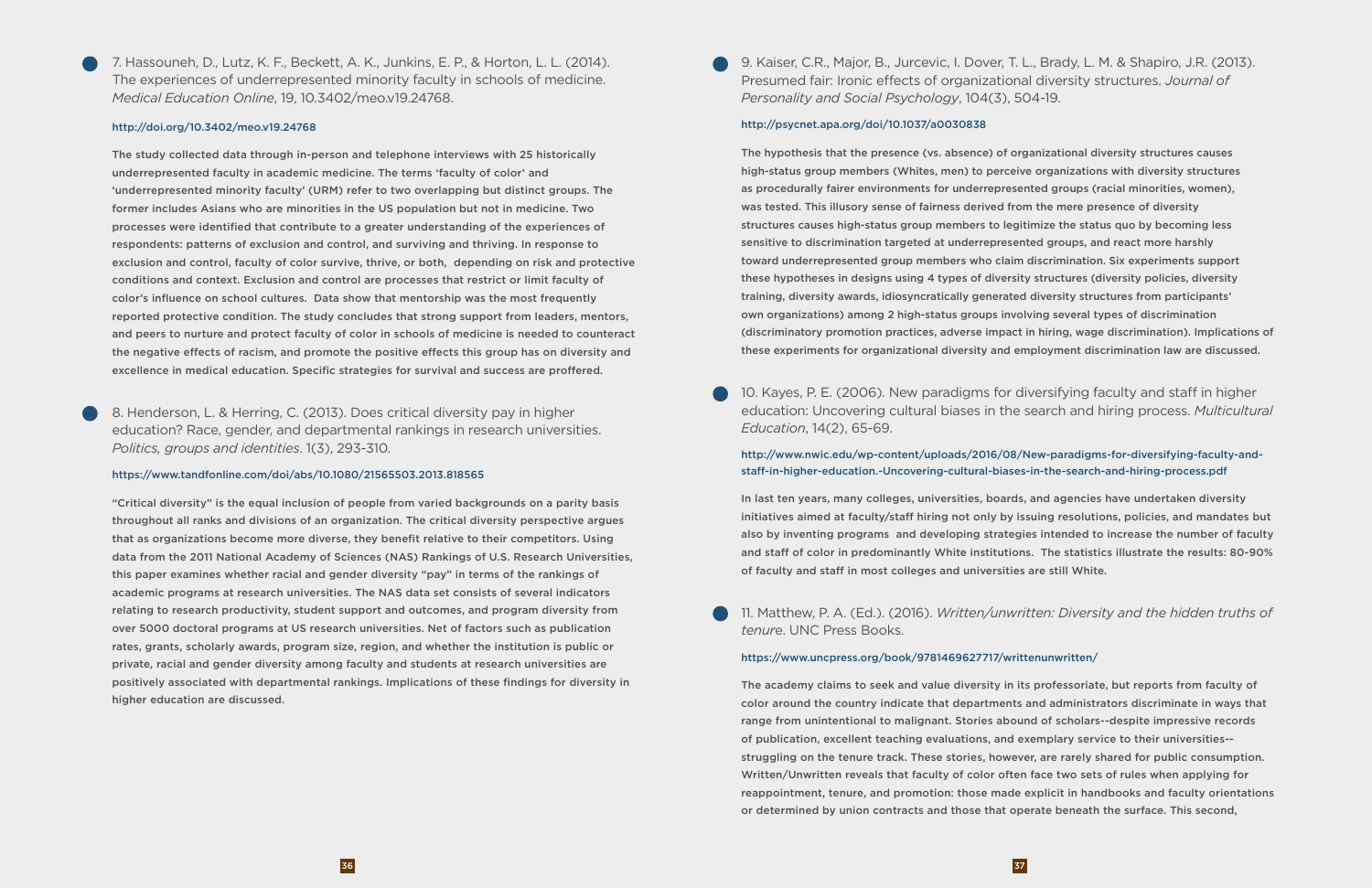unwritten set of rules disproportionally affects faculty who are hired to "diversify" academic departments and then expected to meet ever-shifting requirements set by tenured colleagues and administrators. The authors reveal how these implicit processes undermine the quality of research and teaching in American colleges and universities. They also show what is possible when universities persist in their efforts to create a diverse and more equitable professorate. These narratives hold the academy accountable while providing a pragmatic view about how it might improve itself and how that improvement can extend to academic culture at large.

12. Moore, W.L and Bell ,J M. (2011) Maneuvers of Whiteness: 'Diversity' as a Mechanism of Retrenchment in the Affirmative Action Discourse . Critical Sociology, 37 (5): 597-613.0.

#### https://doi.org/10.1177%2F0896920510380066

Through a discourse analysis of three textual sources within elite law schools, we suggest that the white racial frame and the diversity construct are key mechanisms in the process of stalling racial reform by imposing tacit boundaries around the discourse surrounding progressive racial policies. We contend that this limits their effectiveness, resulting in the retrenchment of white racial privilege and power and that this happens without any explicit expression of racial animosity by whites participating in the discourse. To illustrate this process, we analyze the discourse concerning affirmative action, a policy designed to end racial discrimination in and redistribute resources related to employment and education. We focus on the institutional setting of elite law schools both because of its socializing influence on those who will make and interpret affirmative action law and because it represents an institution in which the policy may be utilized in student selection and faculty hiring.

#### https://www.rienner.com/title/The\_Black\_Academic\_s\_Guide\_to\_Winning\_Tenure\_Without\_ Losing\_Your\_Soul

13. Patitu, C. L., & Hinton, K. G. (2003). The experiences of African American women faculty and administrators in higher education: Has anything changed? *New Directions for Student Services*, 104, 79-93.

#### https://onlinelibrary.wiley.com/doi/epdf/10.1002/ss.109

This chapter explores factors of concern for, and overall experiences of, African American female faculty and administrators, including salary issues, affirmative action, racism, sexism, homophobia, campus climate, isolation, tenure and promotion processes, and salary. The data reported here were gathered during a prior study of African American women in administrative roles in higher education. These issues were consistent throughout their academic careers. The authors conclude that little has changed for African American female faculty and administrators as evidenced in the findings and overall. Recommendations for making institutions of higher learning more attractive to and receptive of African American women administrators and faculty are discussed.

14. Rockquemore, K., & Laszloffy, T. A. (2008). *The black academic's guide to winning tenure--without losing your soul*. Boulder, CO: Lynne Rienner Publishers.

For an African American scholar, who may be the lone minority in a department, navigating the tenure minefield can be a particularly harrowing process. The authors go beyond standard professional resources to provide clear guidance for black faculty intent on playing and winning the tenure game.

15. Rodríguez, J. E., Campbell, K. M., & Pololi, L. H. (2015). Addressing disparities in academic medicine: what of the minority tax? *BMC medical education*, 15(1), 6.

#### https://bmcmededuc.biomedcentral.com/articles/10.1186/s12909-015-0290-9

The proportion of African American/Black, Latino, and Native American faculty in U.S. academic medical centers has remained almost unchanged over the last 20 years. Some authors credit the "minority tax"—the burden of extra responsibilities placed on minority faculty in the name of diversity. This tax is in reality very complex, and a major source of inequity in academic medicine. The "minority tax" is better described as an Underrepresented Minority in Medicine (URMM) faculty responsibility disparity. This disparity is evident in many areas: diversity efforts, racism, isolation, mentorship, clinical responsibilities, and promotion. The authors examine the components of the URMM responsibility disparity and use information from the medical literature and from human resources to suggest practical steps that can be taken by academic leaders and policymakers to move toward establishing faculty equity, and increasing the numbers of Black, Latino, and Native American faculty in academic medicine.

16. Stanley, C. A. (2006). Coloring the academic landscape: Faculty of color breaking the silence in predominantly White colleges and universities. *American educational research journal*, 43(4), 701-736.

#### https://www.jstor.org/stable/pdf/4121775.pdf

This article, based on a larger, ethnographic qualitative research project, focuses on the first-hand experiences of 27 faculty of color teaching in predominantly White colleges and universities. The respondents represented a variety of institutions, disciplines, and ranks and women of color identities (African American, American Indian, Asian, Asian American, Latina/o, Native Pacific Islander, South African). Predominant themes of the narratives shared by these respondents are: teaching, mentoring, collegiality, identity, service, and racism. These themes, consonant with findings from the research literature, can be used to offer suggestions and recommendations for the recruitment and retention of faculty of color in higher education.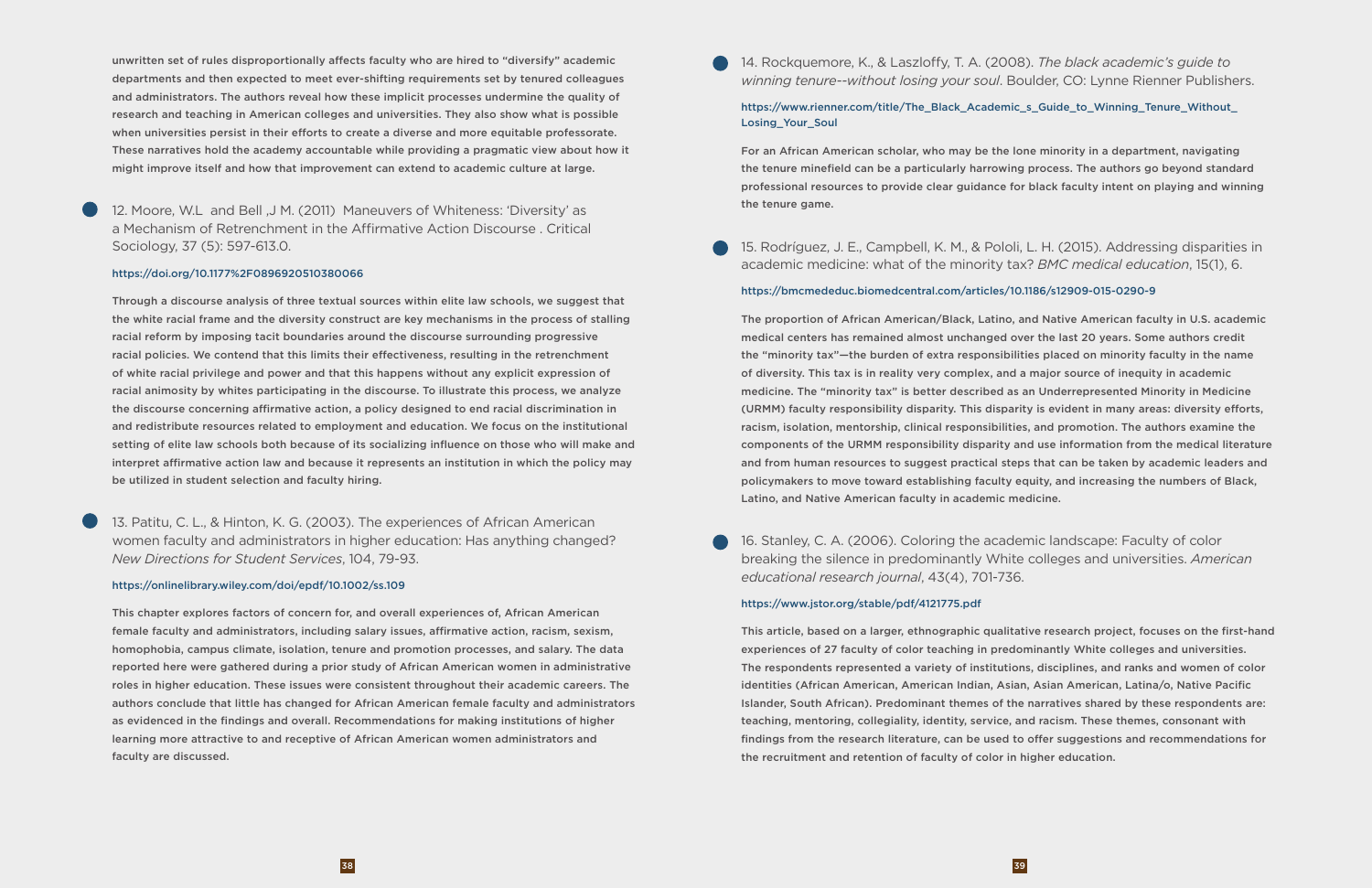17. Valverde, M. R., & Rodriguez, R. C. (2002). Increasing Mexican American doctoral degrees: The role of institutions of higher education. *Journal of Hispanic Higher Education*, 1(1), 51-58.

#### http://journals.sagepub.com/doi/pdf/10.1177/1538192702001001005

Mexican Americans continue to be severely underrepresented among doctoral degree recipients. The institutional support model presented can serve to provide immediate guidance to personnel in institutions of higher education who want to increase the rates of Mexican American doctoral degree attainment. The model was developed based on a retrospective analysis of the authors' experiences as participants at one of the host institutions in the Hispanic Border Leadership Institute Doctoral Fellowship Program and a review of the literature. The four components of the model include financial support and opportunity, emotional/moral support, mentorship from university faculty or other professionals, and technical support.

18. Zambrana, R.E. (2018). *Toxic Ivory Towers: The Health Consequences of Work Stress on the Health of Underrepresented Minority Faculty*. Rutgers University Press.

#### https://www.rutgersuniversitypress.org/toxic-ivory-towers/9780813592978

Toxic Ivory Towers seeks to document the professional work experiences of underrepresented minority (URM) faculty in U.S. higher education, and simultaneously address the social and economic inequalities in their life course trajectory. Despite the changing demographics of the nation, the percentages of Black and Hispanic faculty in the past 4 decades have not significantly increased, while the percentages obtaining tenure and earning promotion to full professor have remained relatively stagnant. This is the first book to examine institutional factors impacting the ability of URM faculty to be successful and persist at their selected vocations, and to flourish in academia. The book captures not only how various dimensions of identity inequality are expressed in the academy and how these social statuses influence the health and well-being of URM faculty, but also how institutional policies and practices can be used to transform the culture of an institution to increase rates of retention and promotion so URM faculty can thrive.

19. Zambrana, R. E., Harvey Wingfield, A., Lapeyrouse, L. M., Dávila, B. A., Hoagland, T. L., & Valdez, R. B. (2017). Blatant, Subtle, and Insidious: URM faculty perceptions of discriminatory practices in predominantly white institutions. *Sociological Inquiry*, 87(2), 207-232.

#### https://onlinelibrary.wiley.com/doi/pdf/10.1111/soin.12147

Although modest gains are observed in the number of African American, Mexican American, and Puerto Rican faculty in higher education institutions, systemic issues of underrepresentation and retention remain problematic. This article describes how historically underrepresented minority (URM) faculty in Predominantly White Institutions perceive discrimination and illustrates the ways in which discriminatory institutional practices—such as micro aggressions—manifest and contribute to unwelcoming institutional climates and workplace stress. Using a mixed methods approach, including survey data and individual and group interviews, findings show that respondents ( $n =$ 543) encounter racial discrimination from colleagues and administrators; experience discrimination differently based on their race/ethnicity and gender; and report difficulties in describing racist encounters. Qualitative data reveal three themes that inform the survey results on perceived discrimination: (1) blatant, outright, subtle, and insidious racism; (2) devaluation of scholarly contributions, merit, and skillset by colleagues and administrators; and (3) the burden of "representing minorities," or a "racial/ethnic tax." Propositions for how to change unwelcoming environments and create safe spaces for professional development to reduce the adverse effects of discrimination among URM faculty are discussed.

20. Espinosa, L. L., Turk, J. M., Taylor, M., & Chessman, H. M. (2019). Race and ethnicity in higher education: A status report.

#### https://vtechworks.lib.vt.edu/bitstream/handle/10919/89187/RaceEthnicityHighEducation. pdf?sequence=1&isAllowed=y

The racial and ethnic makeup of the United States has changed substantially since the country's founding, with dramatic changes occurring in just the last 20 years. It is well known that the over 50 percent of students from communities of color in public K–12 schools will, in the very near future, be the majority of the U.S. adult population. Racial and ethnic diversity comes with a host of benefits at all levels of education and in the workforce—greater productivity, innovation, and cultural competency, to name a few. Moreover, the current and future health of our nation economic and otherwise—requires that the whole of our population have equitable access to sources of opportunity. This report examines over 200 indicators, looking at who gains access to a variety of educational environments and experiences, and how these trajectories and their outcomes differ by race and ethnicity. These data provide a foundation from which the higher education community and its many stakeholders can draw insights, raise new questions, and make the case for why race still matters in American higher education.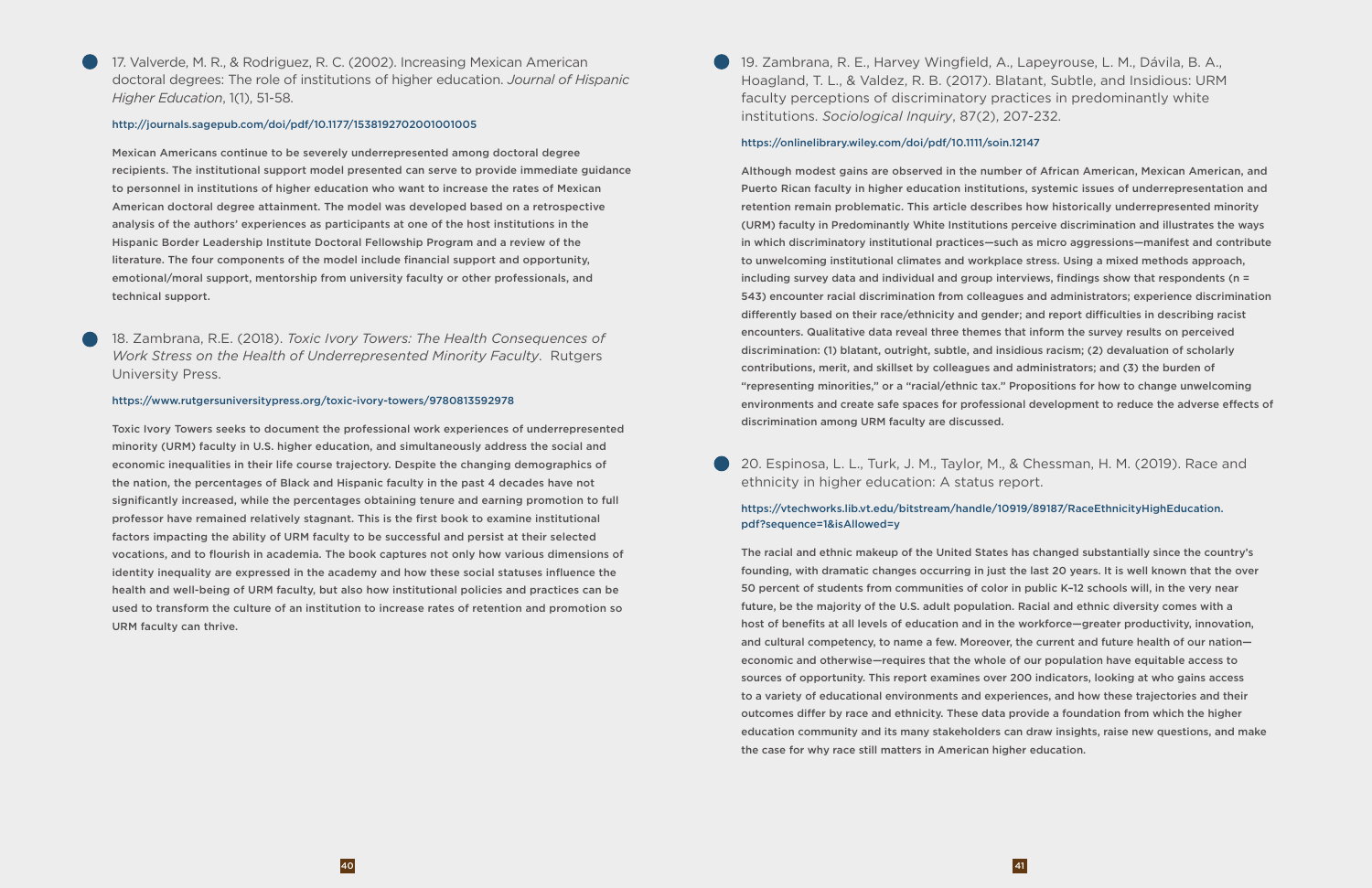# <span id="page-23-0"></span>SELECTED EXAMPLES OF COLLEGES' AND UNIVERSITIES' **DIVERSITY** STRATEGIC PLANS

# 1. CITY UNIVERSITY OF NEW YORK

DIVERSITY ACTION PLAN (REVISED SEPT. 2014) - BUILDING ON A STRONG FOUNDATION: A STRATEGY FOR ENHANCING CUNY'S LEADERSHIP IN THE AREAS OF FACULTY DIVERSITY AND INCLUSION

http://www2.cuny.edu/wp-content/uploads/sites/4/page-assets/about/administration/ offices/hr/diversity-andrecruitment/DiversityActionPlan09\_17\_14 .pdf

The following selection of 14 diversity plans provide a national overview of the mission, vision and commitments of public and private universities and their aspirational goals to increase diversity at their institutions. The term diversity is broadly defined in each of the following statements and remains ambiguous and open to interpretation by the university leaders and faculty and its major stakeholders.

The City University of New York's Commitment to Diversity Since its origins as an institution to serve "the children of the whole people," controlled "not by the privileged few, but by the privileged many," and established through a vote of the people of New York City, The City University of New York (CUNY) has had a commitment to diversity and inclusion. CUNY has historically offered a high-quality education to a diverse student body, and its academic priorities and programs reflect its commitment to serve an increasingly diverse population of New Yorkers. The University's commitment to diversity is posited on the following principles: 1. Engendering values and implementing policies that enhance respect for individuals and their cultures promotes excellence and an inclusive educational experience; 2. Diversifying the University's workforce strengthens the institution, encourages the exchange of new ideas, and enriches campus life; 3. Cultivating diversity and combatting bigotry are an inextricable part of the educational mission of the University; and 4. Fostering tolerance, sensitivity, and mutual respect throughout CUNY is beneficial to all members of the University community. As the nation's leading urban public university, the University embraces a

set of core values: an insistence on academic rigor, accountability, and assessment coupled with an unwavering commitment to serve students from all backgrounds and support a world-class faculty. These values enhance the University's fundamental mission of teaching, research, and service. Consistent with the mandate of the New York State Education Law "to provide access to higher education for all who seek it," the University endeavors to "continue to maintain and expand its commitment to academic excellence and to the provision of equal access and opportunity for students, faculty, and staff from all ethnic and racial groups and from both sexes." In addition to implementing federal, state, and local regulations, the University has expanded its traditional adherence to the concept of non-discrimination by affirming its commitment to diversity, equity, and inclusion. This commitment is evidenced in numerous resolutions of the Board of Trustees resolutions and CUNY's Master Plans. Diversity and inclusion promote the exchange of ideas and knowledge, scholarly discourse, and community engagement. Simply put, diversity helps the University provide a richer learning experience for students, a better teaching and researching experience for faculty, and a more productive working experience for staff.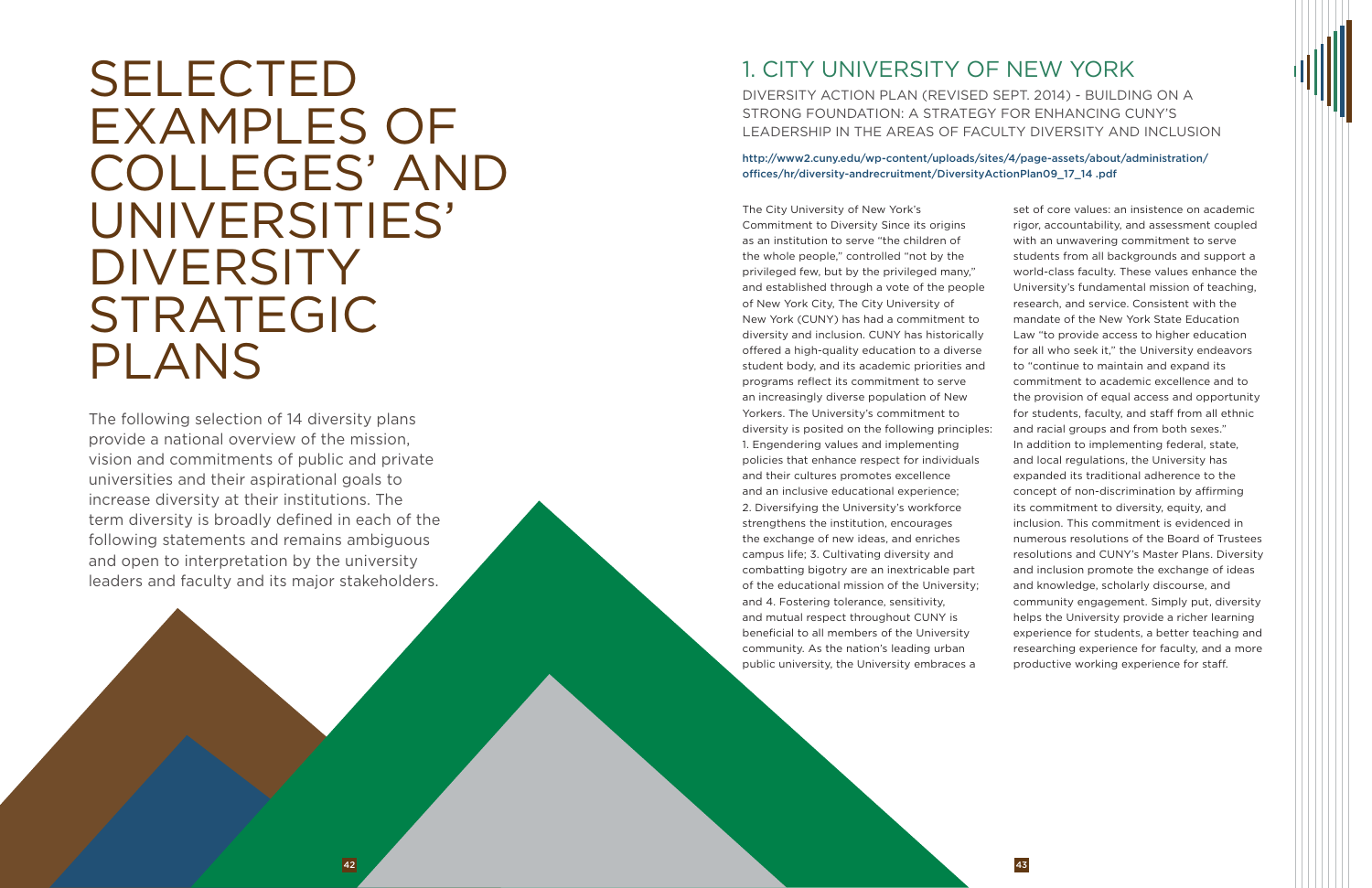Duke aspires to create a community built on collaboration, innovation, creativity, and belonging. Our collective success depends on the robust exchange of ideas an exchange that is best when the rich diversity of our perspectives, backgrounds, and experiences flourishes. To achieve this exchange, it is essential that all members of the community feel secure and welcome, that the contributions of all individuals are respected, and that all voices are heard. All members of our community have a responsibility to uphold these values.

#### Excellence, Diversity and Inclusion

### Duke University Community **Commitment**

To achieve our mission and meet the needs of a rapidly changing world, Duke strives to create a climate of collaboration, creativity, and innovation within and across disciplines. Our success depends upon the robust exchange of ideas – an exchange that flourishes best when the rich diversity of human knowledge, perspectives, and experiences is heard. We nonetheless acknowledge that our policies and practices have often failed to ensure equality of participation within our community. Our renewed commitment and responsibility to one another is articulated in the following statement.

Because diversity is essential to fulfilling the university's mission, Duke is committed to building an inclusive and diverse university community. Every student, faculty, and staff member —whatever their race, gender, age, ethnicity, cultural heritage or nationality; religious or political beliefs; sexual orientation or gender identity; or socioeconomic, veteran or ability status—has the right to inclusion, respect, agency and voice in the Duke community. Further, all members of the University community have a responsibility to uphold these values and actively foster full participation in university life.

#### Community Standard

Duke has a longstanding [community standard,](https://studentaffairs.duke.edu/conduct/about-us/duke-community-standard) which all students sign and pledge to keep. Duke University is a community dedicated to scholarship, leadership, and service and to the principles of honesty, fairness, respect, and accountability.

# 2. COLUMBIA UNIVERSITY

#### PLAN FOR DIVERSITY

http://news.columbia.edu/content/University-Commits-Another-%24100-Million-to-Faculty-Diversity https://provost.columbia.edu/sites/default/files/content/BestPracticesFacultySearchHiring.pdf https://provost.columbia.edu/sites/default/files/content/MentoringBestPractices.pdf

Columbia is dedicated to increasing diversity in its workforce, its student body, and its educational programs. Achieving continued academic excellence and creating a vibrant university community require nothing less. Both to prepare our students for citizenship in a pluralistic world and to keep Columbia at the forefront of knowledge, the University seeks to recognize and draw upon the talents of a diverse range of outstanding faculty, research officers, staff, and students and to foster the free exploration and expression of differing ideas, beliefs, and perspectives through scholarly inquiry and civil discourse. In developing its academic programs, Columbia furthers the thoughtful examination of cultural distinctions by developing curricula that prepare students to be responsible members of diverse societies.

In fulfilling its mission to advance diversity at the University, Columbia seeks to hire, retain, and promote exceptionally talented women and men from different racial, cultural, economic and ethnic backgrounds regardless of their sexual orientation or disability status. Through effective and fully compliant affirmative action and equal opportunity policies, Columbia strives to recruit members of groups traditionally underrepresented in American higher education and to increase the number of minority and women candidates in its graduate and professional programs. Building a diverse university community is not the work of a moment. It requires sustained commitment, concerted effort, and the attention of us all.

# 3. DUKE UNIVERSITY

## DUKE'S COMMITMENT TO DIVERSITY AND INCLUSION https://provost.duke.edu/initiatives/commitment-to-diversity-and-inclusion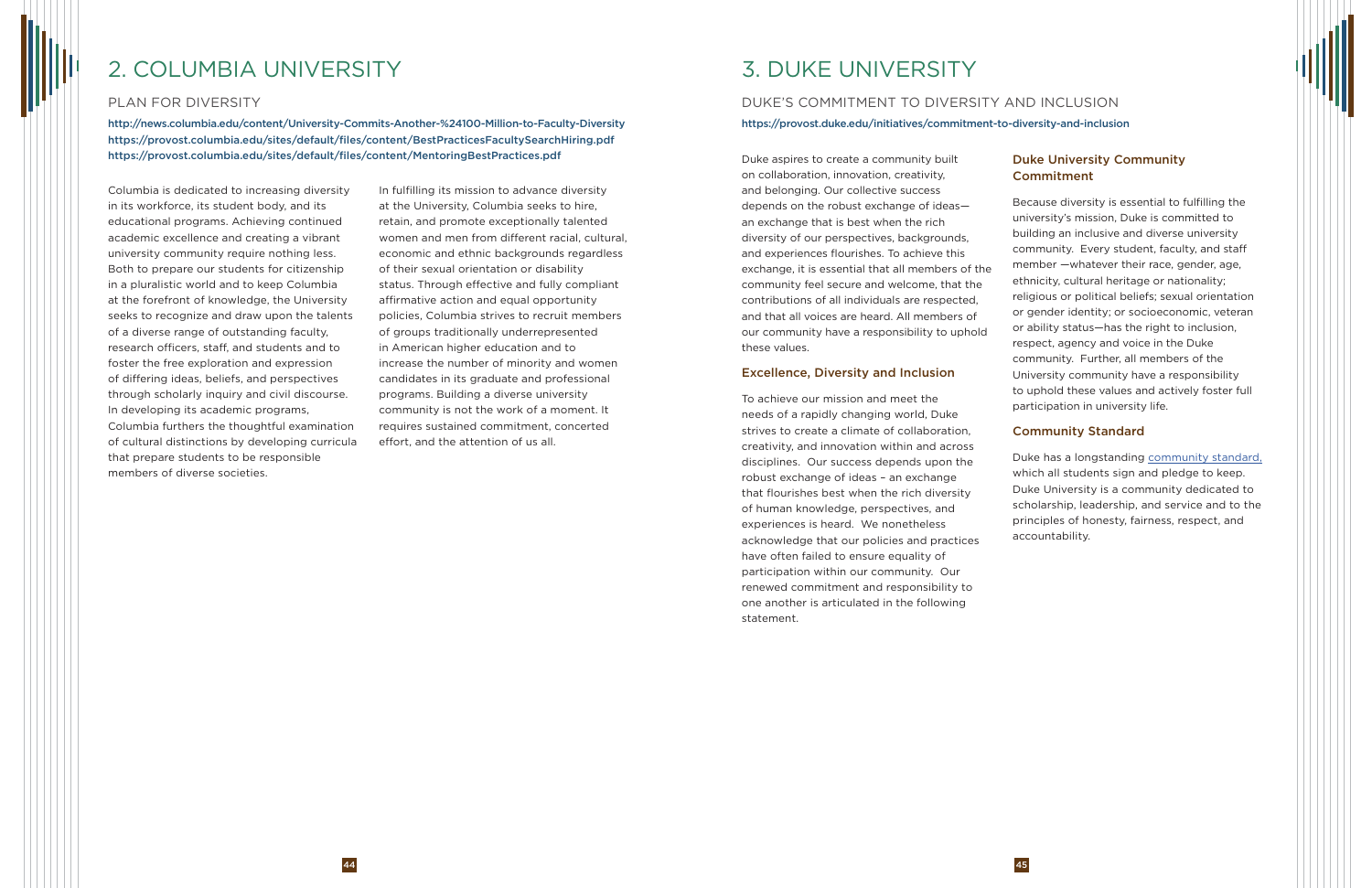DIVERSITY: A defining feature of California's past, present, and future – refers to the variety of personal experiences, values, and worldviews that arise from differences of culture and circumstance. Such differences include race, ethnicity, gender, age, religion, language, abilities/disabilities, sexual orientation, socioeconomic status, and geographic region, and more." —From the University of California Statement on Diversity, approved by the UC Regents

Mission (Core Purpose) To foster institutional awareness and commitment toward equity and equal opportunity. Vision: (Long-term, Inspirational Future Direction) The David Geffen School of Medicine at UCLA will serve as a beacon for diversity and inclusion among schools of medicine across the country, reflecting the diversity of the State of California.

#### DGSOM DIVERSITY INITIATIVE: Aims

for excellence in all tenets and missions of healthcare. • Believes that the core values of diversity and inclusion are inseparable from our institutional goals. • Is committed to fostering an environment that celebrates the unique backgrounds, contributions, and opinions of each individual. • Through fair and deliberate recruitment, hiring practices, promotions, admissions, and education, will draw its talent from across the community and provide the highest quality of service to everyone.

• Believes in a system that supports outstanding faculty, fellows, residents, staff, and students with different perspectives and experiences. • Is unwavering in its dedication to equality, communication, and respect, by continual reevaluation, reflection, and shared responsibility

## 5. UNIVERSITY OF CALIFORNIA, LOS ANGELES STRATEGIC PLANS FOR DIVERSITY

http://medschool.ucla.edu/workfiles/site-Diversity/Resources/DGSOM-Diversity-Strategic-Plan.pdf

Strategic Directions calls for Swarthmore College to develop a "diversity, inclusivity, and engagement project that will transform the College into a model workplace and residential learning community in an increasingly complex global world." The ultimate goal is to build a community of students, faculty, staff, and alumni that is thoroughly diverse, engaged, and inclusive. We live in a world that requires interaction with cultures vastly different from our own. We strive to provide community members with the skills they need to lead diverse

communities so that our graduates are prepared to embark on a wide variety of careers united by a deep commitment to create inclusive environments wherever they may be. The Diversity and Inclusion Implementation Committee was charged with the related tasks of (1) assessing the College's current status in relation to diversity and inclusion and (2) making preliminary recommendations to assist the College in further cultivating a diverse and inclusive living and learning environment.

UC Davis Principles of Community Adopted 1990, reaffirmed in 1996, 2001, 2008, 2010 and 2015 The University of California, Davis, is first and foremost an institution of learning, teaching, research and public service. UC Davis reflects and is committed to serving the needs of a global society comprising all people and a multiplicity of identities. The university expects that every member of our community acknowledge, value, and practice the following guiding principles. We affirm the dignity inherent in all of us, and we strive to maintain a climate of equity and justice demonstrated by respect for one another. We acknowledge that our society carries within it historical and deep-rooted injustices and biases. Therefore, we endeavor to foster mutual understanding and respect among the many parts of our whole. We affirm the right of freedom of expression within our community. We affirm our commitment to non-violent exchange and the highest standards of conduct and decency toward all. Within this context we reject violence in all forms. We promote open expression

of our individuality and our diversity within the bounds of courtesy, sensitivity and respect. We further recognize the right of every individual to think, speak, express and debate any idea limited only by university regulations governing time, place and manner. We confront and reject all manifestations of discrimination, including those based on race, ethnicity, gender and gender expression, age, visible and non-visible disability, nationality, sexual orientation, citizenship status, veteran status, religious/non-religious, spiritual, or political beliefs, socio-economic class, status within or outside the university, or any of the other differences among people that have been excuses for misunderstanding, dissension or hatred. We recognize and cherish the richness contributed to our lives by our diversity. We take pride in all our achievements, and we celebrate our differences. We recognize that each of us has an obligation to the UC Davis community of which we have chosen to be a part. We will strive to build and maintain a culture and climate based on mutual respect and caring.

# 4. SWARTHMORE COLLEGE

DIVERSITY AND INCLUSION IMPLEMENTATION COMMITTEE REPORT

https://www.swarthmore.edu/sites/default/files/assets/documents/strategic-directions/Final. DraftDIreport.pdf

# 6. UNIVERSITY OF CALIFORNIA, DAVIS

2017

#### https://academicsenate.ucdavis.edu/rfc/view.cfm?or&id=1327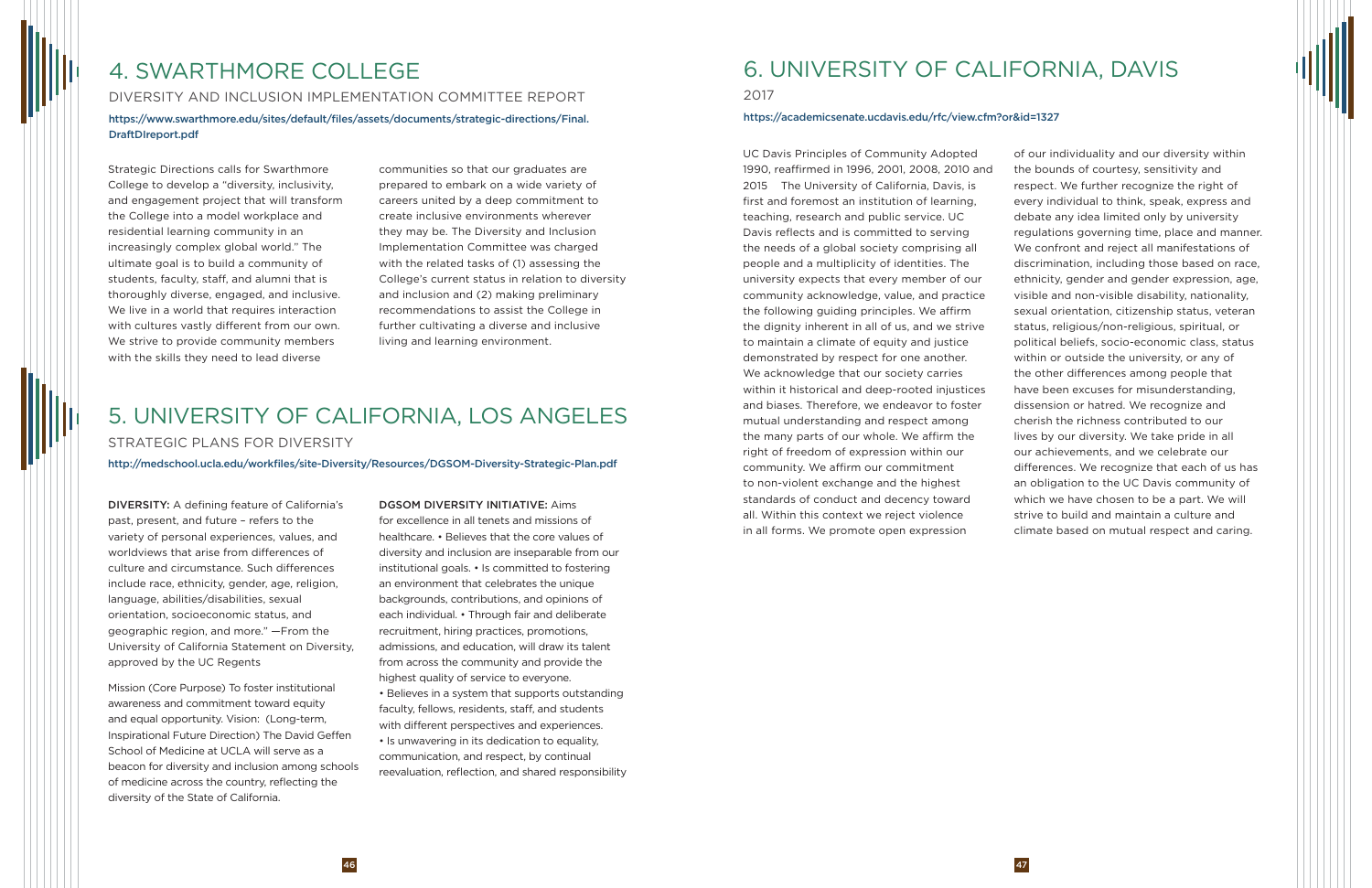The diversity plan presented here, Transforming Maryland: Expectations for Excellence in Diversity and Inclusion, is aligned with the university's strategic plan, which represents the aspirations of our community and calls for the University of Maryland to renew its efforts in diversity. The strategic plan articulates three principles for which we must strive as a preeminent research university: impact, leadership, and excellence. The diversity of our faculty, staff,

and students is a fundamental component of each of those principles. Our 10-year diversity plan is visionary, inspirational, and inclusive, and calls on our university to serve as a leader for the next generation of scholars. It clearly sets forth our aspiration and our determination to become a model diverse community of learning, exploration, and selfexamination whose impact will be felt across the state of Maryland and the nation.

This initial year of plan implementation has seen significant progress, with new DEI initiatives being incorporated into many aspects of the university's mission and operations. That progress has been documented in the [Strategic Plan for DEI: Year](https://diversity.umich.edu/wp-content/uploads/2017/11/Diversity_Equity_and_Inclusion_Year_One_Progress_Report.pdf)  [One Progress Report,](https://diversity.umich.edu/wp-content/uploads/2017/11/Diversity_Equity_and_Inclusion_Year_One_Progress_Report.pdf) which was shared with the campus community on November 8, 2017, as part of the U-M's [annual Diversity Summit](https://diversity.umich.edu/strategic-plan/summit-events/).

The Year One Progress Report provides detailed updates on each of the 34 major university actions, which range from the

Campus wide Climate Survey on DEI to new first-generation student support initiatives, and from the creation of a K-12 outreach hub to the introduction of faculty workshops focused on inclusive teaching. It also includes a series of vignettes highlighting selected unit action items. In addition, the [Unit-Based Strategic](https://diversity.umich.edu/wp-content/uploads/2017/11/dei-unitprogress.pdf)  [Objectives and Action Items](https://diversity.umich.edu/wp-content/uploads/2017/11/dei-unitprogress.pdf) document provides a summary report on the nearly 2,000 action items that constitute the initial 49 unit plans.

# 8. UNIVERSITY OF MARYLAND, COLLEGE PARK

## (2009) BLUEPRINT FOR DIVERSITY – TRANSFORMING MARYLAND: EXPECTATIONS FOR DIVERSITY AND INCLUSION

#### https://www.provost.umd.edu/Documents/Strategic\_Plan\_for\_Diversity.pdf

# 9. UNIVERSITY OF MICHIGAN

#### https://diversity.umich.edu/strategic-plan/

OUR APPROACH: Creating a more diverse and inclusive campus will rely upon the many assets already present in our community: the individuals who comprise our campus; the communities, in Chicago and around the world, in which we are situated; and our rich history and institutional culture. The Diversity and Inclusion Initiative will work alongside and in collaboration with campus entities that are already making great strides. College Admissions is a leader among peers in efforts to increase student diversity. The No Barriers initiative has broadened access to the College through an expansion of the scale and scope of financial aid and increased academic and career support, and has led to significantly greater economic, racial, and ethnic diversity of incoming undergraduates. The Office of Civic Engagement has developed a wide range of community initiatives and partnerships that significantly strengthen our commitment to and engagement with the communities of the South Side. For example, for eight years, the Office of Business Diversity has led a distinctive and emulated program that has greatly increased the diversity of the University's professional service providers, forming long-term collaborations with minority- and women-owned firms on the South Side, across the city, and beyond. The University of Chicago Medicine and Biological Sciences Division is a leader in community engagement and improving the health of our local communities, including opening a Level 1 adult trauma center in 2018. UChicagoGRAD, Campus and Student Life, the Center for Identity + Inclusion, the Center for College Student Success, and numerous other divisions, schools, and departments demonstrate ambitious leadership in implementing a range of crucial programs and activities. The Diversity and Inclusion

Initiative will further draw upon the expertise that exists at University centers creating scholarship and programming on issues such as race, ethnicity, gender, sexuality, religion, politics, socioeconomic diversity, ability, and veteran status. These are just some of the partnerships and collaborations that will propel this work. For this effort to succeed, we must go beyond existing efforts, deepening and broadening the network of individuals striving to make UChicago more richly diverse and fully inclusive. Diversity and inclusion are an ongoing process, not unlike scientific inquiry in its inherently iterative nature—one achievement leads to the next question as we pursue a process of continual discovery and improvement. Inquiry stands as a cornerstone of this effort. We will support our efforts with a scientific, scholarly process. Through this work, we will create a body of knowledge to support the development of new activities, processes, and skills for learning and living in complex communities. Assessment is inquiry's counterpart. We will evaluate our efforts through a variety of measurements—focus groups, surveys, reports, and opportunities for broad community input. Climate survey data will provide a baseline to measure our progress. We will document and communicate this progress to the University community. This assessment will allow us to benchmark our efforts and will hold us accountable to our commitments. Our approach will be targeted and agile, with a focus on developing solutionoriented strategies. We will advance this effort through working groups of stakeholders that will help identify concrete solutions that are feasible, impactful, and sustainable. If we do this work well, we will break new ground on diversity and inclusion, and create a body of evidence whose value will be felt far beyond our campus.

# 7. UNIVERSITY OF CHICAGO

DIVERSITY AND INCLUSION PLAN

https://cpb-us-w2.wpmucdn.com/voices.uchicago.edu/dist/1/709/files/2017/10/PRO3211.18. Diversity-and-Inclusion-Plan.101617-FINAL-1naij4q.pdf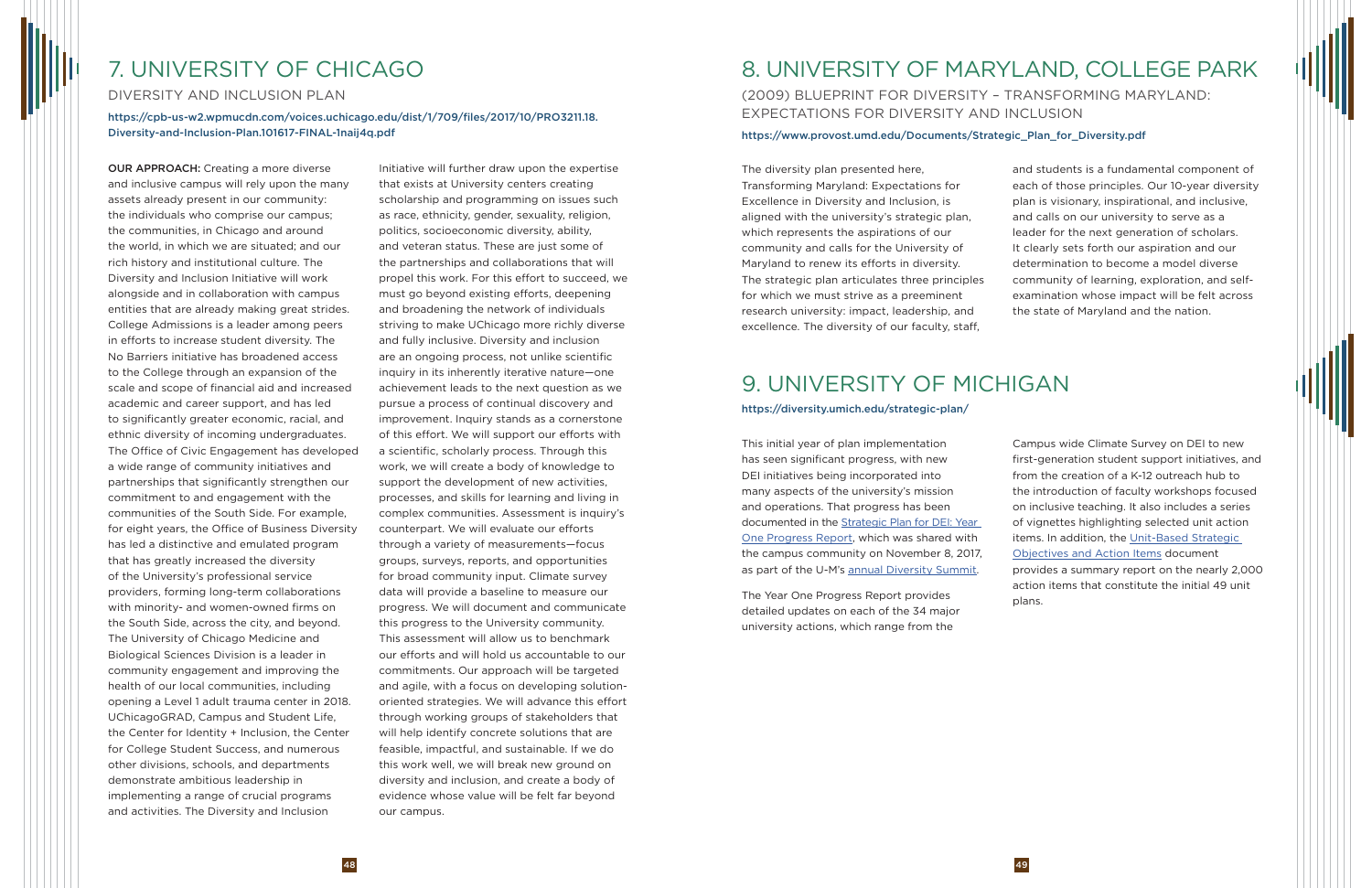# 11. UNIVERSITY OF NORTH CAROLINA AT CHAPEL HILL

CAROLINA'S DIVERSITY PLAN http://diversity.web.unc.edu/files/2013/03/diversity-plan-report-2006-2010.pdf

BACKGROUND The necessity of an institutional diversity plan emerged from the findings and recommendations of the 2005 Chancellor's Task Force on Diversity. The Task Force assessment concluded that while diversity clearly resonated as an important value for Carolina, the University community did not actually share a common understanding of diversity across the campus or of diversity priorities. To address this concern, the Task Force recommended that the University adopt common diversity goals and develop a plan to ensure accountability for achieving these goals. Diversity and Multicultural Affairs was given the responsibility, in consultation with the campus community, of formulating a diversity plan that includes annual benchmarks and evaluation methods for implementation and review. This plan also establishes an annual reporting process for sharing campus-wide efforts to address common diversity goals. Institutional Commitment The University's Diversity Plan was implemented in fall 2006. The plan is designed to strengthen Carolina's commitment to diversity by establishing a common set of goals for university leaders and an avenue for sharing related strategies

and outcomes. Endorsed by the Chancellor after thorough review by the University's senior leadership, the Diversity Plan is part of Carolina's on-going commitment to be a leading public institution. Diversity is understood to be a key component of Carolina's academic plan and our pursuit of excellence as a leading educational institution. As a public institution with a mission to serve all the people of North Carolina, the University is committed to ongoing attention to diversity in its many dimensions. The Diversity Plan conveys the expectation that schools and units from across the institution are accountable for advancing university-wide diversity goals. The plan also establishes an annual process for Carolina academic and administrative units to report contributions to the institution's diversity goals. This plan requires units to establish specific objectives tied to universitywide diversity goals, identify benchmarks for these objectives, and evaluate the unit's accomplishments of these objectives.

Carolina's Diversity Goals Five goals serve as guides for Carolina's diversity efforts: 1. Clearly define and publicize the University's

Mitchell Chang (University of California at Los Angeles), and Anthony Antonio (University of Maryland) argue that the benefits of diversity are not automatic and do not simply occur from being on a diverse campus. Rather, educators must work in intentional ways to increase educational benefits for students and for the institution. This report will identify and analyze the function of various groups UNM has put in place to address issues of

diversity, equity, and inclusion. With an eye to establishing organizational structures as well as heightening the effectiveness of those that already exist, the Diversity Council Report (DCR) will then make recommendations as to how a university-wide process of diversity, equity, and inclusion can be put into place and bolstered by UNM Leadership, and what Leadership should be looking at to gauge the success of its efforts.

Introduction The subject of diversity has for over a decade been part of an ongoing, nationwide conversation. It began in 1997 with Gratz and Hamacher v. The Regents of the University of Michigan and a U.S. Supreme Court decision affirming the use of race in admissions decisions at the University of Michigan Law School. As a result of the Court's decision, colleges nationwide were challenged to connect their educational quality and inclusion efforts more fundamentally and comprehensively. Today the talk concerns Abigail Fisher v. University of Texas, a case recently argued before and presently awaiting decision by the U.S. Supreme Court. Once again, the path of affirmative action will soon be altered. Irrespective of the Court's decision, however, UNM remains uniquely situated in the national debate. Where other campuses have struggled to become more diverse, UNM, because of its location in New Mexico, already is. According to the Fact Book (2011), UNM's student body is comprised of nearly equal numbers of Hispanics (37%) and Anglos (38%) and a representative number of Native Americans (10%), Asian Americans (3%), and African Americans (2%). Much to UNM's credit, these numbers mirror figures gathered by the U.S. Census Bureau for the same (2011) year, almost exactly. Also, to its credit, UNM's educational mission embraces diversity at its core. 1 UNM's Mission, Vision, and Value Statements all emphasize diversity as the University's unique strength, and UNM is poised to be a leader in issues of diversity, equity, and inclusion in the national landscape. Six-year graduation rates for undergraduates, however, speak to long-term trends of inequitable graduation outcomes by race and ethnicity. The undergraduate cohort illustrates

a profound race gap in graduation rates: underrepresented students simply don't have the support they need to graduate.

Recognizing the implications of an historic race and ethnicity gap in graduation rates, the current UNM administration seeks ways to address issues of inequity that impede student success. The concrete measures outlined herein proceed from a fundamental belief that student graduation rates are but one marker of a gap in student achievement, and that measures taken to ensure Diversity, Equity, and Inclusion at the University of New Mexico benefit all members of the UNM community as well as the people of the State of New Mexico. Thus, the task of UNM's Diversity Council is not so much to create diversity as it is to ensure inclusion of and accessibility for all members of its diverse community, and in doing so to examine the dynamics of inclusion and exclusion for groups of people that have experienced inequitable treatment over a long period of time.

Accessibility and inclusivity, as this report emphasizes, must be seen as a process. In a seminal study commissioned by the Association of American Colleges & Universities entitled Making 1 UNM's Mission Statement lists its first strategic priority as to "foster a vital climate of academic excellence that actively engages all elements of our community in an exciting, intellectual, social, and cultural life" (I). According to the Mission Statement UNM must strive to "Develop a sense of campus community that supports the success of all students, faculty, and staff by engaging them in an active and diverse intellectual life" (I.D.). 2 Excellence Inclusive, Jeffrey Milem (University of Maryland),

# 10. UNIVERSITY OF NEW MEXICO

### DIVERSITY COUNCIL FRAMEWORK FOR STRATEGIC ACTION PLAN (2013)

http://diverse.unm.edu/about-dei/diversity-council/diversity-council-final-report-diversity-councilframework-for-strategic-action-01282013.pdf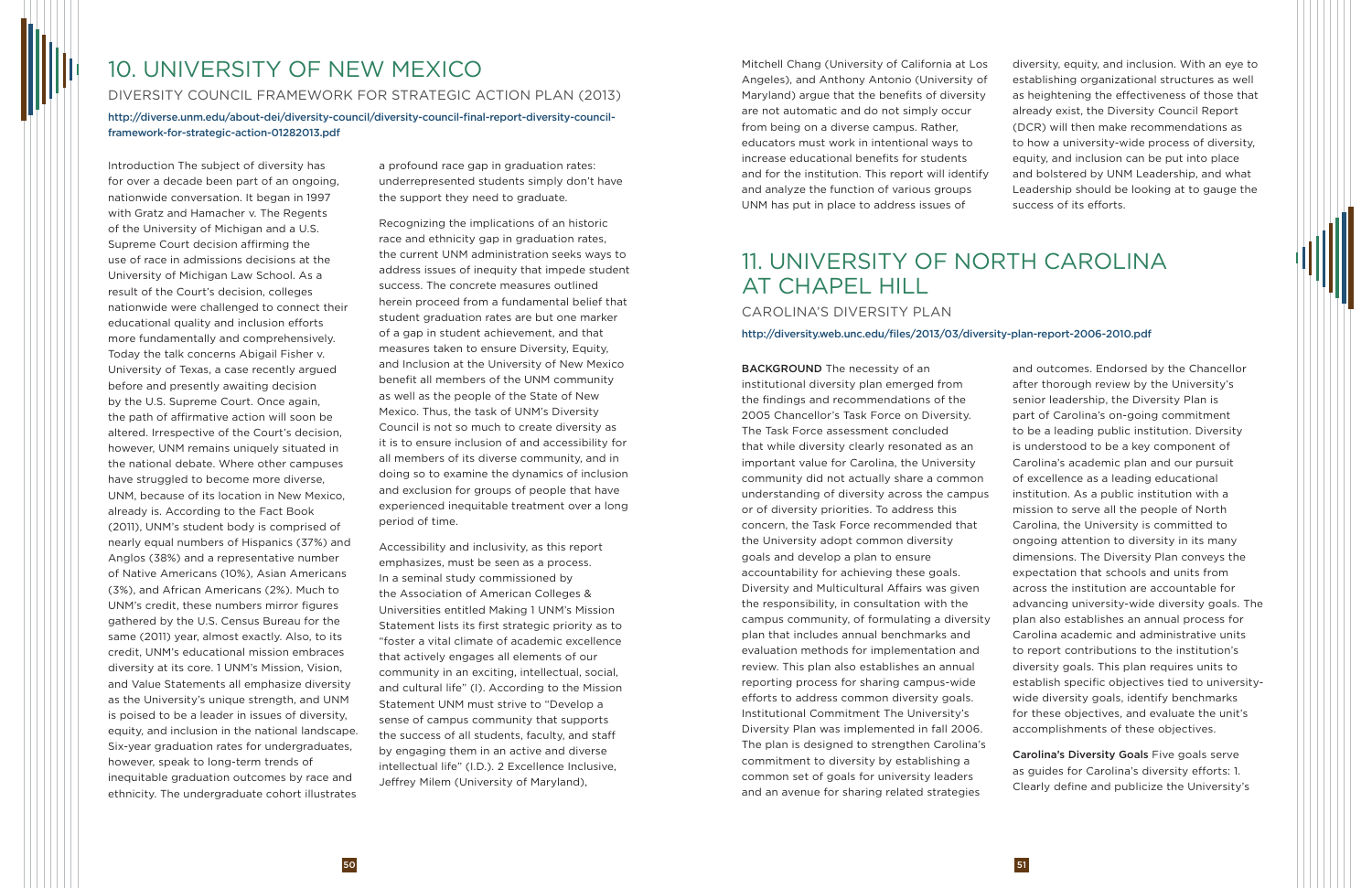At the heart of the DDCE strategic plan are four goals, around which most of the content of this site is organized: [Campus Culture:](https://diversity.utexas.edu/category/campus-culture/) Advancing efforts to create an inclusive, accessible and welcoming culture on campus. [Community](https://diversity.utexas.edu/category/community-engagement/)  [Engagement](https://diversity.utexas.edu/category/community-engagement/): Cultivating mutually beneficial community-university partnerships that further the mission of UT to serve Texas and beyond, with an emphasis on historically and currently underserved communities. Education pathway: Creating a successful pathway for first-generation and underrepresented students as they progress from pre-K through graduate and professional school. [Research:](https://diversity.utexas.edu/category/research/) Serving as a national model for the creation of knowledge about and best practices for diversity and community engagement through innovative scholarship, teaching, policy development, programs and services.

Truly a division-wide effort, this bold plan guides the division's staff in the pursuit of their highest aspirations toward achieving academic diversity, campus diversity, and community engagement. Throughout the implementation of this five-year plan, DDCE will continue to foster a culture of excellence via its partnerships with UT's academic colleges and schools, other university administrative divisions and units, and individuals and organizations across the state of Texas. The work of DDCE is central to the mission of The University of Texas at Austin. Read the [4-page primer with the 2011 – 2012](https://utexas.app.box.com/s/q7oo8x9wxxa2h76sy2ylytuxlvphsnf8)  [priorities](https://utexas.app.box.com/s/q7oo8x9wxxa2h76sy2ylytuxlvphsnf8), or the complete Strategic Plan. Visit the [2016 Strategic Plan](https://diversity.utexas.edu/2016/) site for updates on implementation progress.

For more than 30 years, the University of Wisconsin-Madison has made issues of diversity, equity and inclusion a high-level priority of institutional life. While much work remains to create an environment that is inclusive and excellent for all, progress toward this goal is happening daily. This report by the

Ad Hoc Diversity Planning Committee gives a history of diversity efforts at UW-Madison and outlines our recommendations for actions to continue and strengthen our efforts to make UW-Madison a leader among universities in fostering a diverse and inclusive community.

# 13. UNIVERSITY OF TEXAS AT AUSTIN

## STRATEGIC PLAN (2011-2016) DIVISION OF DIVERSITY AND COMMUNITY ENGAGEMENT

# 14. UNIVERSITY OF WISCONSIN

## FORWARD TOGETHER: A FRAMEWORK FOR DIVERSITY AND INCLUSION EXCELLENCE

## On June 27, 2011, after broad consultation, exercise sexual orientation, historical broads://diversity.wisc.edu/wp-content/uploads/2017/02/FrameworkforDiversityMay192014\_2.pdf on June 27, 2011, after broad consultation, ex

Penn set forth the five-year *Action Plan for Faculty Diversity and Excellence*. The Plan included increased central and School-based support of faculty recruitment, stronger oversight of faculty searches, new Presidential Professorships for exceptional scholars who contribute to faculty diversity, enhanced support for faculty mentoring and retention, and greater support for diversity pathway initiatives. The University pledged to provide \$100 million—with half coming from central resources and half from the Schools—to support the successful implementation of the *Action Plan*. A 2014 *Progress Repor*t on the action plan underscored that "[W]e draw our strength from a multitude of races, ethnicities,

genders, sexual orientation, historical traditions, ages, religions, disabilities, veterans statuses, interest, perspectives, and socioeconomic backgrounds" A 2017 *Faculty Inclusion Report* reports on Penn's initiatives and provides data on the interval from fall 2011 to fall 2016. The *Action Plan* succeeded in increasing the eminence, diversity, and inclusiveness of the Penn faculty and administrative leadership. Future inclusion reports will be issued every four years. In order to promote transparency around faculty affairs, and capitalizing upon greater analytic capabilities, we will publish diversity data annually on the website of the Office of Institutional Research and Analysis.

commitment to diversity. 2. Achieve the critical masses of underrepresented populations necessary to ensure the educational benefits of diversity in faculty, staff, students, and executive, administrative and managerial positions. 3. Make high quality diversity education, orientation, and training available to all members of the university community. 4. Create and sustain a climate in which respectful discussions of diversity are encouraged and

take leadership in creating opportunities for interaction and cross group learning. 5. Support further research to advance the University's commitment to diversity. These goals are intended to guide all graduate and professional schools, the College of Arts and Sciences, departments and other academic and administrative units in establishing their specific objectives for addressing Carolina's diversity goals and to develop specific strategies and assessment measures.

## 12. UNIVERSITY OF PENNSYLVANIA (2011) ACTION PLAN FACULTY DIVERSITY AND EXCELLENCE

## UNIVERSITY OF PENNSYLVANIA

(2011) ACTION PLAN FACULTY DIVERSITY AND EXCELLENCE http://news.columbia.edu/content/University-Commits-Another-%24100-Million-to-Faculty-Diversity

## UNIVERSITY OF PENNSYLVANIA

(2014) PROGRESS REPORT ON PENN'S ACTION PLAN FOR FACULTY DIVERSITY AND EXCELLENCE

### https://almanac.upenn.edu/archive/volumes/v60/n21/pdf/fdap.pdf

# UNIVERSITY OF PENNSYLVANIA

(2017) FACULTY INCLUSION REPORT https://provost.upenn.edu/uploads/media\_items/inclusion-report.original.pdf